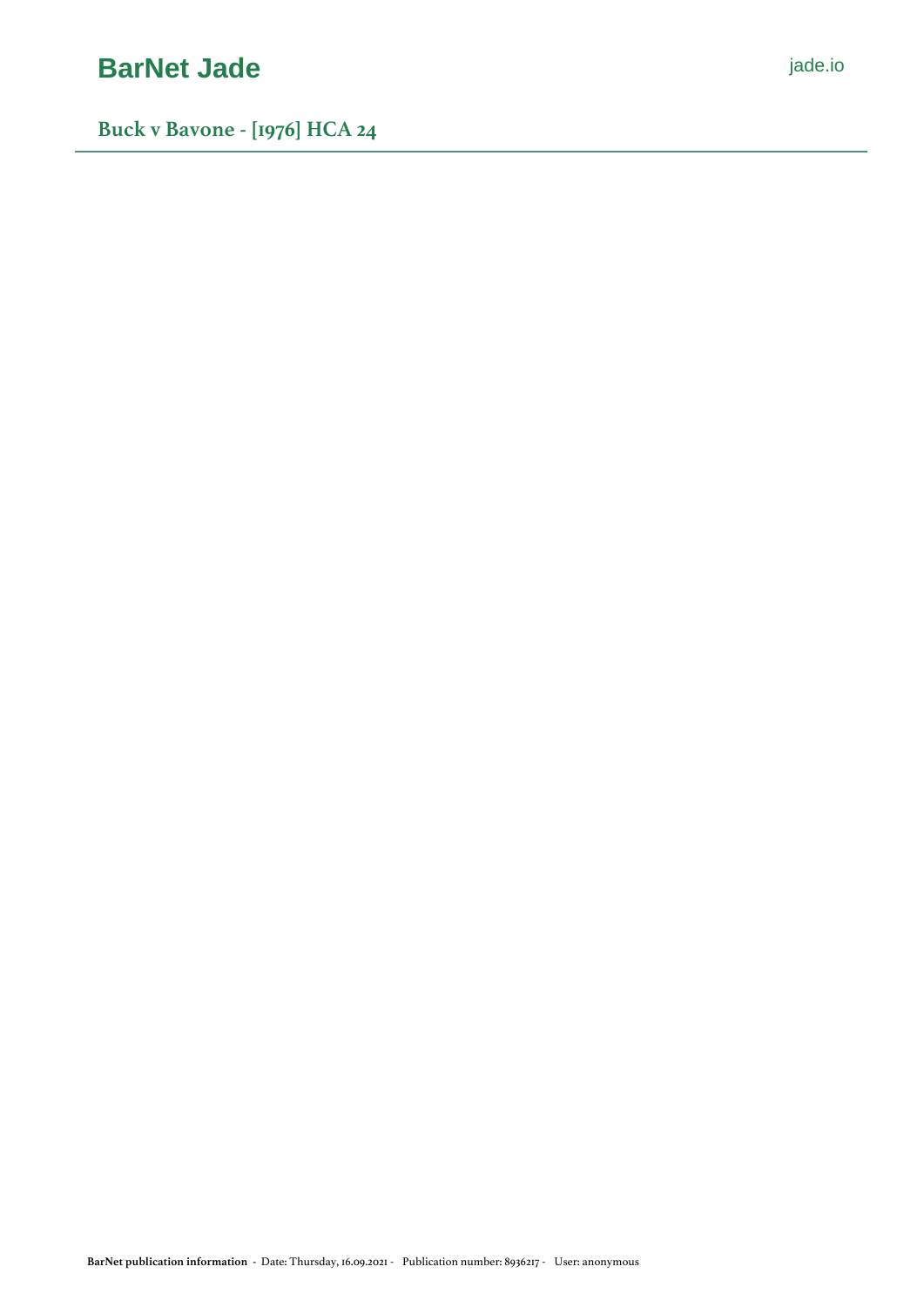| <b>Attribution</b>       |                                                     |
|--------------------------|-----------------------------------------------------|
| Original court site URL: | file://022--BUCK_v._BAVONE--(1976)_135_CLR_110.html |
| Content retrieved:       | August 05, 2012                                     |
| Download/print date:     | September 16, 2021                                  |

# **HIGH COURT OF AUSTRALIA**

Barwick C.J., Gibbs, Stephen, Mason, Jacobs and Murphy JJ.

*BUCK v. BAVONE (1976) 135 CLR 110 14 May 1976*

*Constitutional Law (Cth)*

*Constitutional Law (Cth)—Freedom of interstate trade—Prohibition of sale of potatoes by unregistered grower— Whether prohibition valid against unregistered grower who sells potatoes interstate—Whether registration provisions regulatory—Provision for exaction of contributions from registered growers—Whether burden on interstate trade—Whether valid—Effect upon validity of requirements for registration—The [Constitution](https://jade.io/article/260323)* (63 *&64 Vict. c. 12) s. 92—Potato Marketing Act, 1948-1973 (S.A.), ss. 12, 18—Acts Interpretation Act, 1915 (S.A.), as amended, s. 22a.*

## **Decisions**

1976, May 14.

The following written judgments were delivered:-

BARWICK C.J. The respondent, Luigi Bavone, in the course of his business as a potato grower and seller which he carried on at Salisbury Downs, South Australia, in November 1974 sold to a Mr. Pasarelli of Broken Hill, New South Wales, a quantity of potatoes which he had grown. The potatoes were to be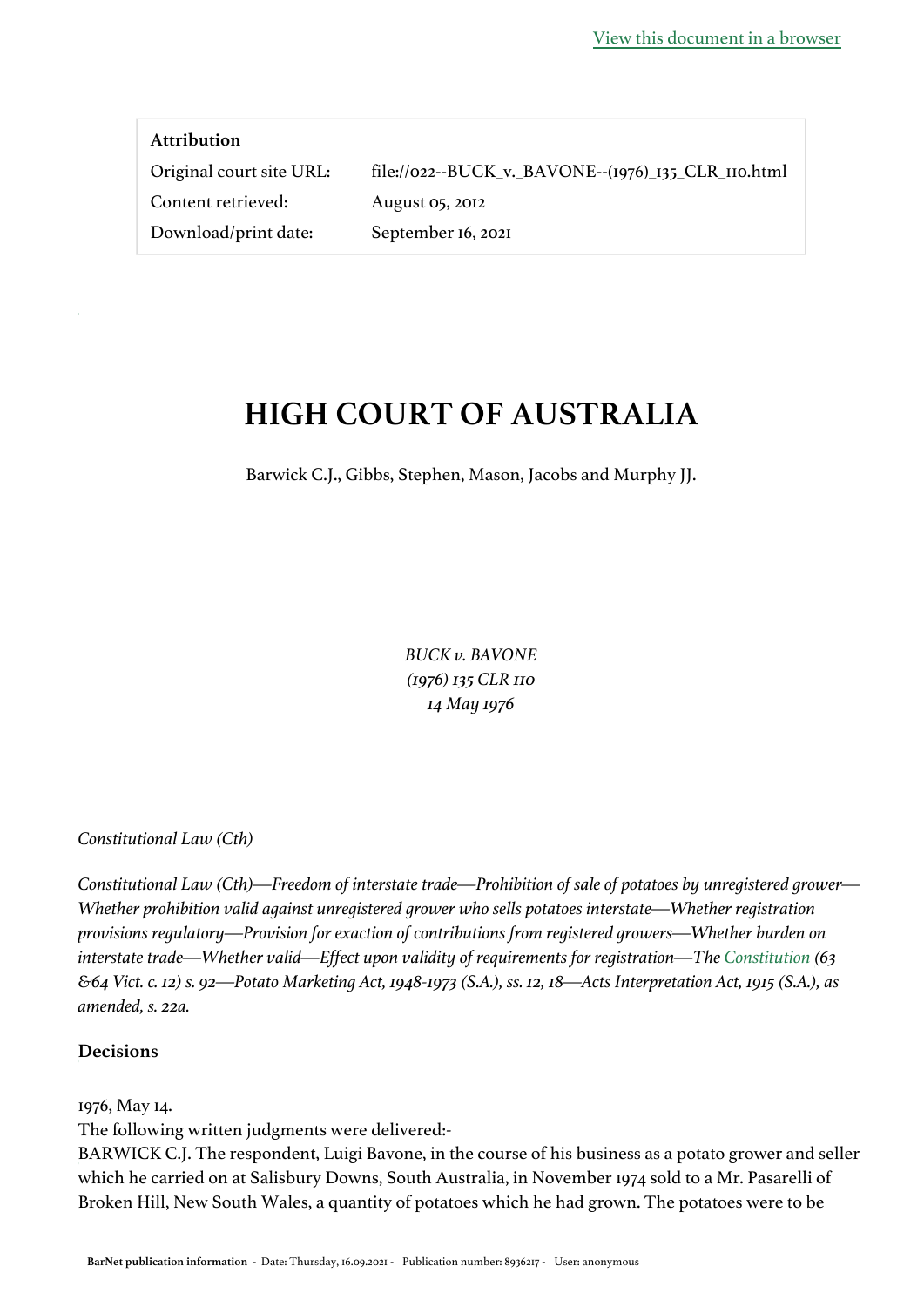delivered to Broken Hill. At the time of this sale the respondent was not registered as a grower of potatoes under the provisions of the Potato Marketing Act, 1948-1973 (S.A.) ("the Act"). (at p113)

2. The appellant, an inspector employed by the South Australian Potato Board ("the Board") which is set up by s. 4 of the Act, complained that such selling by the respondent was contrary to s. 18 of the Act. Subsection (1) of that section provides that "a person shall not grow potatoes for sale, or sell potatoes grown by him unless he is registered by the board as a grower". (at p113)

3. The learned magistrate who heard the complaint held that there was no case for the respondent to answer since s. 18, properly construed, did not prohibit the interstate sale of potatoes by the respondent to a New South Wales buyer, though the respondent was not a registered grower under the Act. The basis of the construction placed upon s. 18 of the Act by the magistrate was that a prohibition of the grower unless registered under the Act would infringe s. [92](https://jade.io/article/260323/section/2036) of the Australian Constitution. Thus, s. 18 was construed to avoid invalidity and held to have no application to the transaction in question. (at p113)

4. To be registered as a grower, a person must apply on a prescribed form, furnishing the information which it seeks and satisfy the Board that in the period for which registration is required he is growing or will grow potatoes for sale, either on land owned by or occupied by him, or under a share-farming agreement. A certificate when granted remains in operation for the period it specifies, not being more than eighteen months  $(s. 18(2), (3)$  and  $(4)$ ). (at pII3)

5. The form of application to be registered as a grower is not determined by the Act but is left to be prescribed by regulations. Thus the Act does not itself determine the information the form may require. (at p113)

6. The power to make regulations is contained in s. 24. They may be made on the recommendation of the Board and may prescribe matters permitted by the Act to be prescribed. Pursuant to this power, regulations were made in March 1949 and amended from time to time and ultimately, so far as is presently relevant, in August 1964. An application under s. 18 for registration as a grower is required by the regulations to be in writing in the form in the 1st Schedule thereto (reg. 2(c)). This form calls for, amongst other things, a description of the land on which "potatoes are or will be planted", a statement as to the period for which registration is required, and it contains the following undertaking to be signed by the applicant:

"I undertake that if granted a certificate of registration as a potato grower, I will, during the period for which registration is required, grow potatoes for sale on the above described land and will plant the above described acreages and varieties." (at pII4)

7. A person dissatisfied with a decision of the Board may request the Minister to reverse the decision. The Minister may give that person an opportunity to submit information and argument and may give the Board a direction relating to the request. The Minister's decision is binding on the Board (s. 23). (at p114)

8. Section 20 gives the Board authority, amongst other things, by order, to fix the quantity of potatoes "a grower may sell or deliver at any time or place specified in the order and prohibit the sale or delivery of potatoes in contravention" of the order (s. 20 (1) (a)). The other provisions of s. 20 give to the Board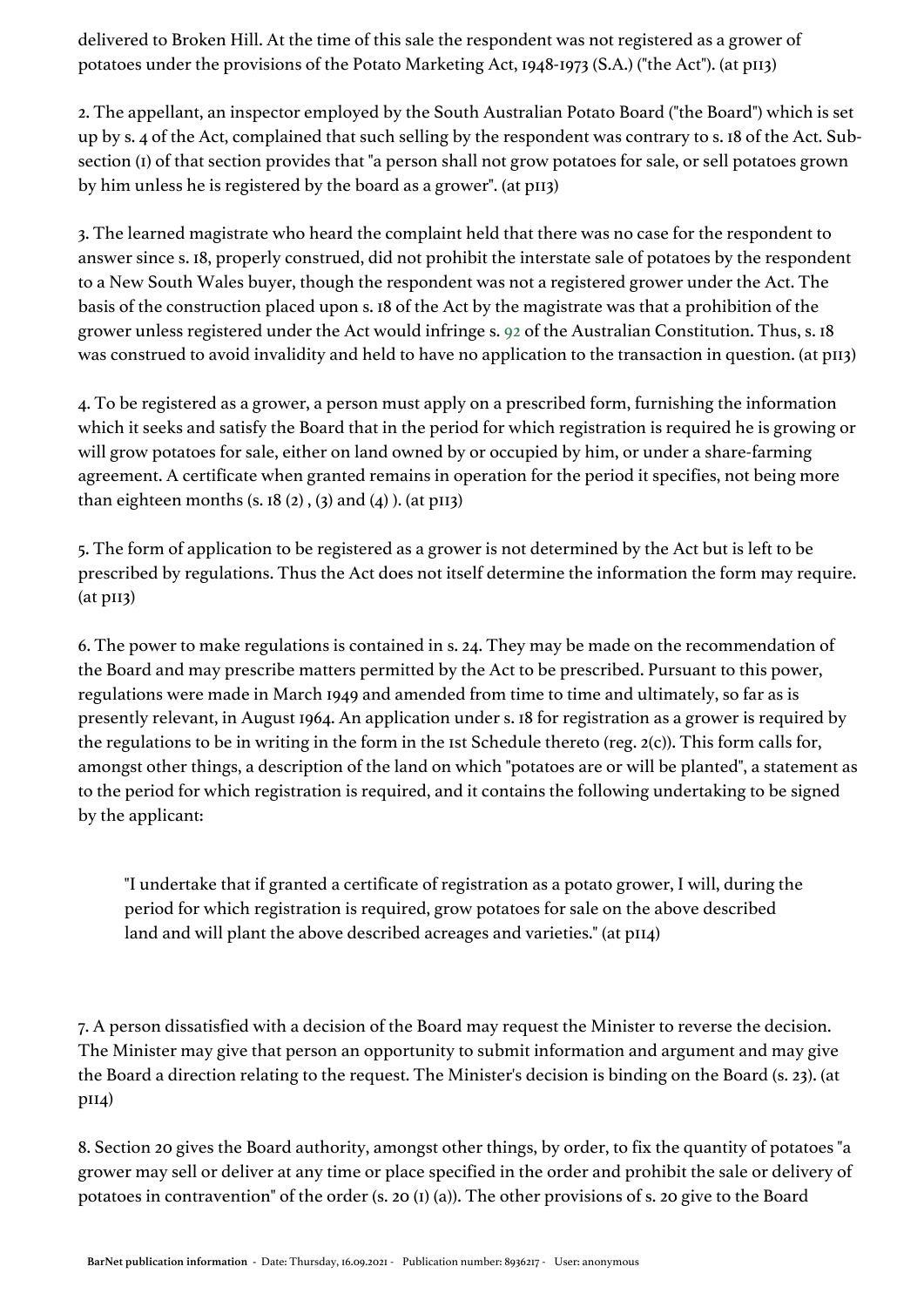complete control of the marketing of potatoes. (at p114)

9. The first matter to be observed is that in terms the Act embraces sales and deliveries in the course of interstate trade. To use the expression used by the Privy Council about the statutory provisions the subject of decision in Peanut Board v. Rockhampton Harbour Board [\(1933\) 48 CLR 266](https://jade.io/article/63627) , the Board is given power to enforce a "compulsory marketing scheme, entirely restrictive of any freedom of action on the part of the producers". It involves "a compulsory regulation and control of all trade, domestic, inter-State and foreign", see James v. The Commonwealth [\(1936\) 55 CLR 1,](https://jade.io/article/269619) at p [52](https://jade.io/article/269619/section/471); (1936) AC 578, at p [623](https://jade.io/article/269619/section/140111) . It needs no reference to authority now to establish the proposition that a State may not so control interstate trade. Quite apart from what the Act purports to empower the Board to do, the Act itself purports to prohibit the sale, including the interstate sale, of potatoes except by persons chosen by or on behalf of the State by means of a system of registration of growers. Only a registered grower may sell. Section 18(1) clearly embraces an interstate sale within the terms of its prohibition. (at p114)

10. Further, a consequence of being registered as a grower is that a person becomes subject to the power of the Board to require him to pay to the Board contributions towards the costs of the administration of the Act and of carrying out the powers and duties of the Board (see s. 12). Included in the powers of the Board is a power to buy and sell, amongst other things, potatoes (s. 16(d)). Thus recoupment of trading losses by means of the levy would seem to be within the scope of s. 12. (at p115)

11. There is no limit to the amount of the levy, nor is there any prescription of the manner in which its amount is to be calculated. There is no requirement of the levy being ratable to any fact or circumstance: nor is it necessarily to be non-discriminatory as between growers. The amount of the levy when fixed and notified by the Board becomes a debt recoverable by the Board. (at p115)

12. It was submitted on behalf of the appellant that registration as a grower is really as of right, so that the State through the Act and regulations in so far as registration is concerned, is merely recording those who are growing or will grow potatoes in order to amplify the Board's statistical information as an aid to marketing control. It is claimed that there is a sufficient specification in s. 18 of what is required for registration as a grower to fulfill the requirements mentioned in Hughes and Vale Pty. Ltd. v. New South Wales (No. 2) [\(1955\) 93 CLR 127](https://jade.io/article/65062) . But, if registration places the registered grower at the risk of a financial impost, the fact, if it be the fact that registration is as of right, may not save the relevant sections of the Act from invalidity unless restrained by construction to exclude interstate trade from its operation. (at p115)

13. It is clear, in my opinion, that the effect of ss. 12 and 18 is that, unless the grower of potatoes for sales has become registered, he may not sell his potatoes at all. If he registers as a grower, and thus enables himself so far as s. 18 is concerned to sell his potatoes, he may become liable to pay such sum as the Board determines: that is to say, the grower is told "You may only sell if you submit yourself to the possibility of being liable to the Board for an unspecified amount of money". (at p115)

14. It was submitted that, by reason of s. 22a of the Acts Interpretation Act 1915 (S.A.), as amended, s. 12 should be construed so as not to authorize a levy upon a grower in respect of his interstate trade. But, in my opinion, by no process of construction could the language of s. 12 be so confined. The levy is not in respect of any transaction but is in respect of a person registered as a grower. Further, the levy may be required to be paid before the grower has decided whether or not he will sell interstate: and he may be both a seller intrastate and interstate. (at p116)

15. It was also submitted that the operation of ss. 12 and 18 could be severed so that their provisions did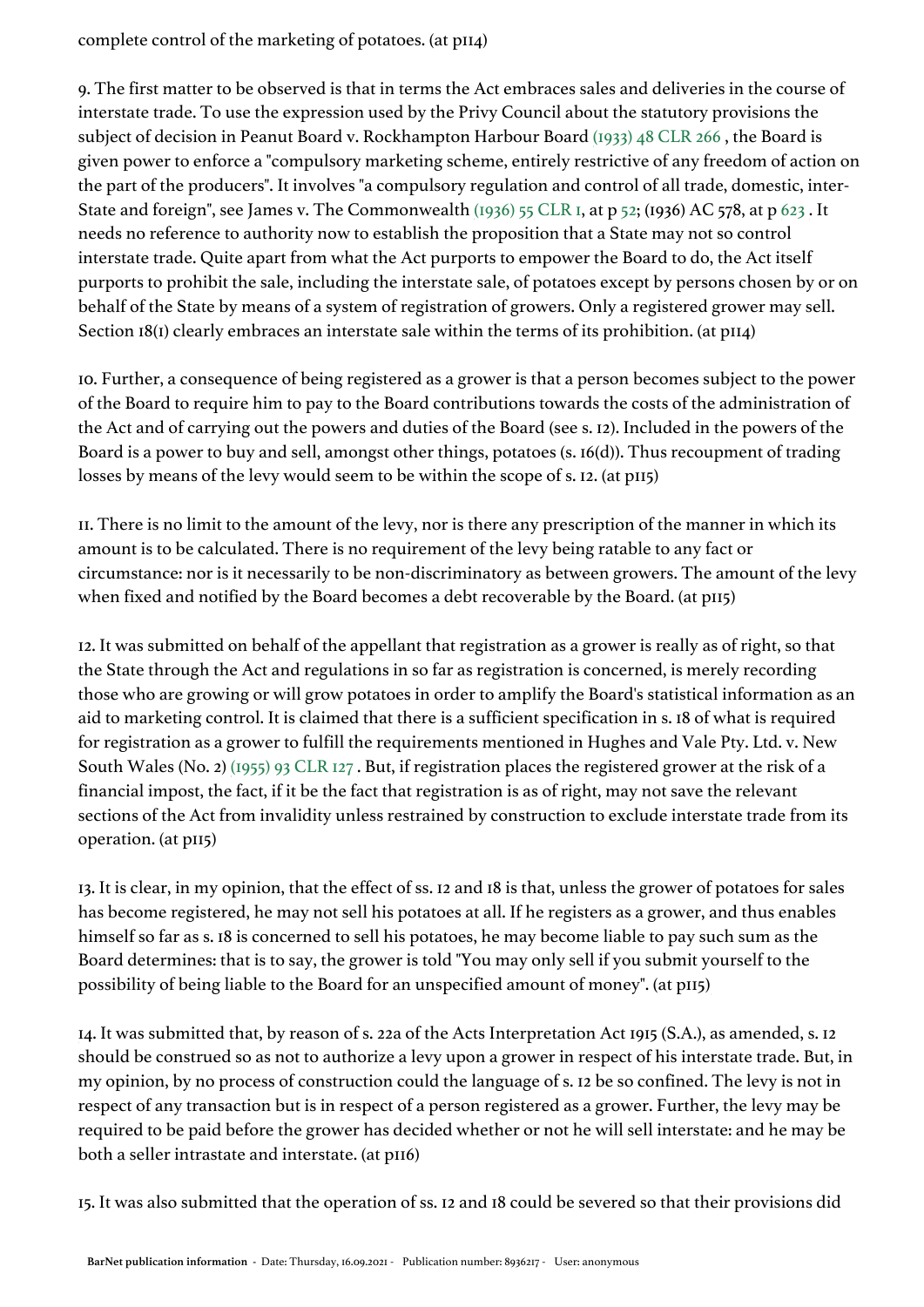not cumulate. It was then said that, if s. 12 were read as inseverably authorizing a levy on interstate trade, it would as a whole be void, leaving s. 18 standing. (at p116)

16. But this submission misconceives the relevant operation of s. [92](https://jade.io/article/260323/section/2036) . It is the prohibition on sale without being registered which brings s. [92](https://jade.io/article/260323/section/2036) into consideration in this case. If registration is not as of right, the prohibition on sale will itself offend s. [92](https://jade.io/article/260323/section/2036) . But a consequence of registration is a compulsory levy. This will afford a separate reason for concluding that the constitutional provision has been breached, even if registration is as of right. These are the two bases on which ss. 12 and 18 may deny the freedom of interstate trade protected by s. [92](https://jade.io/article/260323/section/2036) : first, unless registration as a grower is of right, s. 18 itself will offend. Secondly, if the grower has a right to be registered, the combination of the prohibition on sale without registration and the subjection by s. 12 of the registrant to the risk of a levy will also offend. If it be right, as I think it is, to read the Act as forbidding an interstate sale by a grower who is not registered but who, if registered, will be exposed to the possibility of a levy of uncertain and, perhaps, unlimited amount, s. 18 of the Act, in my opinion, infringes s. [92](https://jade.io/article/260323/section/2036) . A State cannot make the liability to such a levy a condition of its permission to engage in interstate trade. That, in my opinion, is precisely what the Act, properly understood, effects to do. For this reason, I am of opinion that s. 18 must be construed so as to be inapplicable to the interstate selling of potatoes. A grower may sell his potatoes by an interstate sale without being registered under the Act. (at p116)

**Following paragraph cited by:**

Coal and Allied Operations v Full Bench of AIRC and Ors (13 April 2000) (Gleeson CJ, Gaudron J, Kirby J, Hayne J, Callinan J)

17. There is another ground on which I would reach the same conclusion. A grower has no right to a licence until he satisfies the Board that he is growing or will grow potatoes, presumably of stated varieties and at stated times on specific areas of land. That satisfaction of the Board is subjective. The grower has no right to the Board's satisfaction. Further, the fact about which the Board is to be satisfied may, in some circumstances, be irrelevant to the sale of the potatoes the grower wishes to sell. The Board's satisfaction is as to a period, which is not necessarily the period in which the potatoes to be sold have been grown. Thus, a grower with a stock on hand may not sell those potatoes unless he is registered in respect of a period in which they were not, nor would be, grown. For example, a grower with potatoes on hand after the expiry date of an earlier registration could not sell them until he was registered again. In such a case, the Act and regulations (including the scheduled form) provide that the grower, in order to be able to sell his stock of potatoes, must undertake to grow further potatoes as described in the form of application for registration. (at p117)

18. Further, the satisfaction of the Board as to whether the applicant is growing or will grow potatoes for sale depends, at least in part, upon the intention of the grower. This involves questions of credit: as I have said, the applicant has no certainty that he will be believed. It is quite inappropriate, in my opinion, to describe the applicant in such a case as entitled to be registered. It can only be said that he must be registered if he can convince a State board of what he is relevantly doing or will do. (at p117)

19. In my opinion, the provisions of the Act do not satisfy the requirement that the registration should be obtainable as of right or subject only to the performance of ascertained and defined conditions which do not in themselves constitute a violation of the guaranteed freedom. (at p117)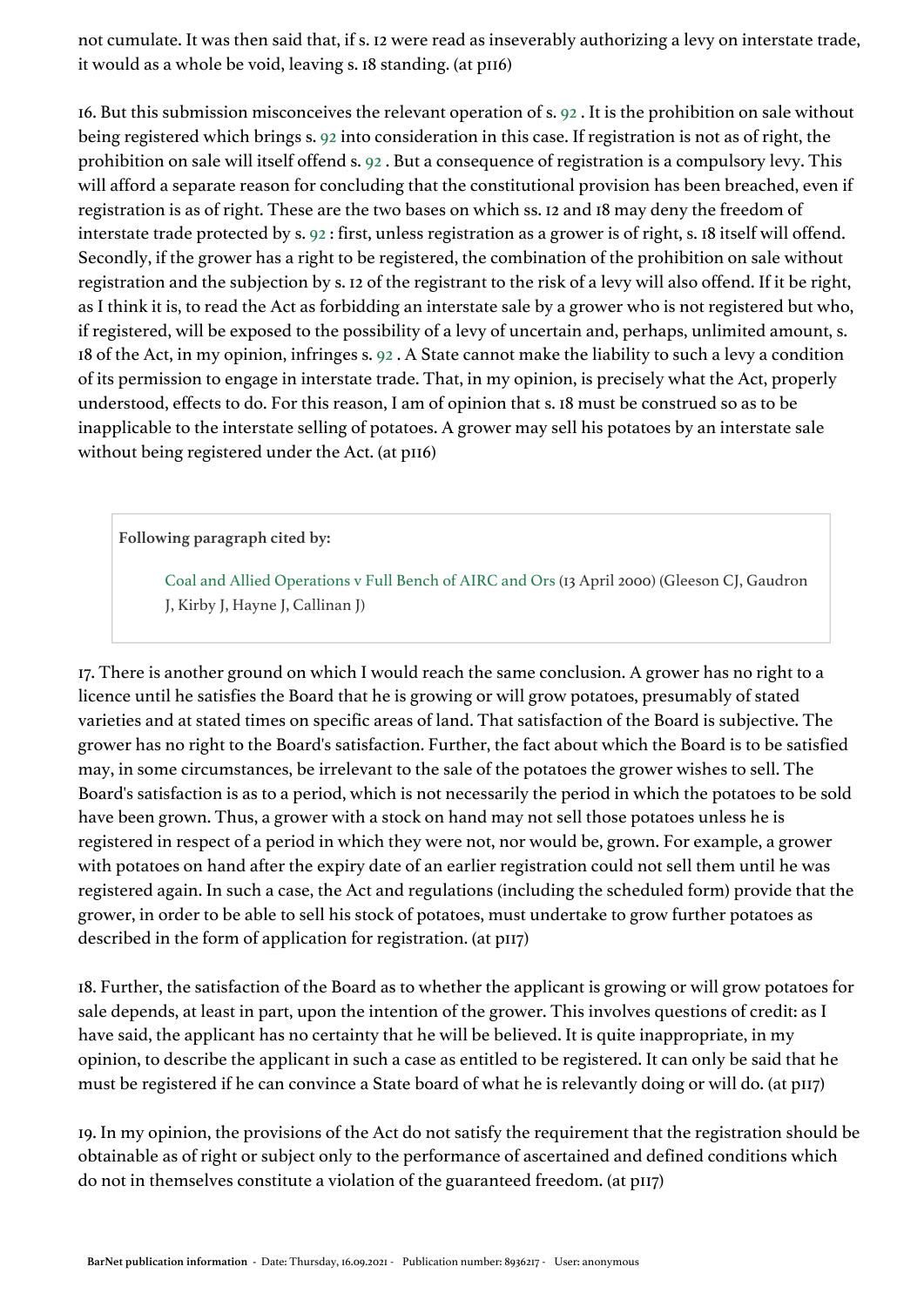20. In my opinion, the Act does endeavour, on the one hand, inadmissibly to subject interstate trade to the burden of a financial levy: and, on the other hand, in substance, to select who shall be permitted to engage in interstate trade according to the discretion of the Board or of the Minister. (at p117)

21. In either case s. [92](https://jade.io/article/260323/section/2036) is infringed. The magistrate's decision to dismiss the complaint was correct. This appeal should be dismissed. (at p117)

GIBBS J. The respondent was charged that, being a person who was not registered as a grower of potatoes, he sold a quantity of potatoes grown by him contrary to s. 18 (1) of the Potato Marketing Act, 1948-1973 (S.A.) ("the Act"). It was proved that the respondent, who was not registered as a grower, sold some potatoes, which he had grown at Salisbury Downs in South Australia, to a buyer at Broken Hill in New South Wales and agreed to deliver them in Broken Hill. The magistrate who heard the complaint held that s. 18 (1) must be construed in such a way that it would not infringe s. [92](https://jade.io/article/260323/section/2036) of the [Constitution](https://jade.io/article/260323) and that so construed it did not extend to interstate trade. Since it was not disputed that the sale the subject of the charge was an act of interstate trade the magistrate accordingly dismissed the complaint. (at p117)

# **Following paragraph cited by:**

KEPCO Bylong Australia Pty Ltd v Bylong Valley Protection Alliance Inc (14 September 2021) (Basten and Payne JJA at [1]; Preston CJ of Lec at [84]) Bushfire Survivors for Climate Action Incorporated v Environment Protection Authority (26 August 2021) (Preston CJ) Braun v Health Ombudsman (23 August 2021) (Jackson J) AB v Attorney General for New South Wales (24 May 2021) (Rothman J) Application by Peter James Holland pursuant to s 78 Crimes (Appeal and Review) Act 2001 (28 April 2021) (Davies J) Folbigg v Attorney General of New South Wales (24 March 2021) (Basten JA; Leeming JA; Brereton JA) Town of Cambridge v The Hon David Templeman MLA, Minister for Local Government; Heritage; Culture and the Arts (02 October 2020) (Tottle J) AUSTRALIAN LEISURE AND HOSPITALITY GROUP PTY LTD -v- COMMISSIONER OF POLICE (24 September 2020) (Quinlan CJ, Buss P, Vaughan JA) Clark v Attorney General of New South Wales (30 April 2020) (Basten JA at [1]; Macfarlan JA at [11]; McCallum JA at [12]) Clark v Attorney General of New South Wales (30 April 2020) (Basten JA at [1]; Macfarlan JA at [11]; McCallum JA at [12]) Commissioner of Police v Thayli Pty Ltd (19 February 2020) (Smith J) Burgess v Assistant Minister for Home Affairs (30 August 2019) (Kerr, White and Charlesworth JJ) Commissioner of Police v Australian Leisure and Hospitality Group Pty Ltd (05 April 2019) (McGrath J) CMD v NSW Office of Children's Guardian (31 August 2018) (McCallum J) Minister for Immigration and Border Protection v SZVFW (08 August 2018) (Kiefel CJ, Gageler, Nettle, Gordon and Edelman JJ) Fordham v Environment Protection Agency (01 August 2018) (Meagher JA at [1]; Leeming JA at  $[45]$ ; Sackville AJA at  $[46]$ ) GAR v Attorney General of New South Wales (No 2) (12 December 2017) (Beazley A/CJ at [1]; Simpson JA at [4]; Payne JA at [95])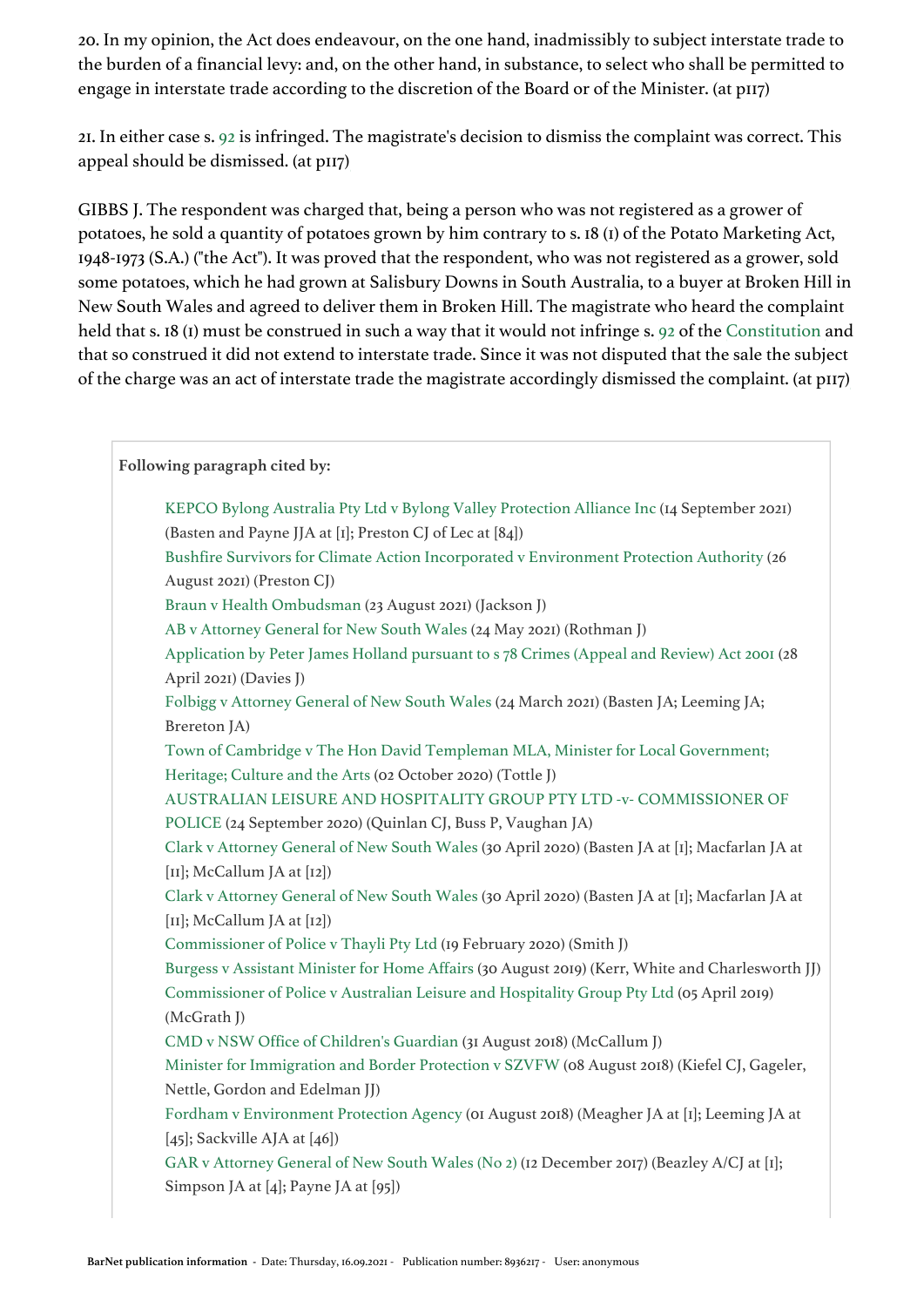Chehade v Commissioner for Consumer Affairs (11 July 2016) (Judgment of The Honourable Justice Hinton) Obeid v Independent Commission Against Corruption (14 December 2015) (Davies J) R v IBAC (07 August 2015) (Riordan J) R v IBAC (07 August 2015) (Riordan J) Buttrose v Attorney General of New South Wales (31 July 2015) (Beazley P and Leeming JA at [1]; Macfarlan JA at [30]) Moorebank Recyclers Pty Ltd v Benedict Industries Pty Ltd (18 March 2015) (Preston CJ) McCarthy v NSW Racing Appeals Tribunal (18 June 2014) (Beech-Jones J) Woolworths Ltd v Commissioner of Police (15 November 2013) (Edelman J) Woolworths Ltd v Director of Liquor Licensing (01 October 2013) (Martin CJ, Buss JA, Murphy JA) D'Amore v Independent Commission Against Corruption (21 June 2013) (Bathurst CJ at [1]; Beazley P at [2]; Basten JA at [194]) SZQVA v Minister for Immigration (06 July 2012) (Cameron FM) Samootin v Hannigan (04 May 2012) (Bennett J) Re Australian Paper Pty LTDApplicant and Renewable Energy REGULATORRespondent (07 February 2012) (Deputy President S A ForgieSenior Member E Fice) Re Australian Paper Pty LTDApplicant and Renewable Energy REGULATORRespondent (07 February 2012) (Deputy President S A ForgieSenior Member E Fice) Brennan v New South Wales Land and Housing Corporation (20 September 2011) (Giles JA at 1; Basten JA at 21; Handley AJA at 110) Brennan v New South Wales Land and Housing Corporation (20 September 2011) (Giles JA at 1; Basten JA at 21; Handley AJA at 110) Sweetwater Action Group Inc v Minister for Planning (07 July 2011) (Biscoe J) Tisdall v Webber (07 June 2011) (Greenwood, Tracey and Buchanan JJ) Australians for Sustainable Development Inc v Minister for Planning (10 March 2011) (Biscoe J) SZONQ v Minister for Immigration (14 February 2011) (Driver FM) Russell and Secretary, Department of Families, Housing, Community Services and Indigenous Affairs (03 February 2011) (Professor RM Creyke, Senior Member) Martyniak v Secretary Department of Families, Housing, Community Services and Indigenous Affairs (12 January 2011) (Professor RM Creyke, Senior Member) SZLGP v Minister for Immigration (26 August 2010) (Driver FM) Minister for Immigration and Citizenship v SZMDS (26 May 2010) (Gummow ACJ, Heydon, Crennan, Kiefel and Bell JJ) Minister for Immigration and Citizenship v SZMDS (26 May 2010) (Gummow ACJ, Heydon, Crennan, Kiefel and Bell JJ) Minister for Immigration and Citizenship v SZMDS (26 May 2010) (Gummow ACJ, Heydon, Crennan, Kiefel and Bell JJ) Repacholi Aviation Pty Ltd v Civil Aviation Safety Authority (11 December 2009) (McKerracher J) Accused A v Callanan (18 February 2009) (Applegarth J) Chahal v Director of Public Prosecutions (03 July 2008) (Giles JA ; Ipp JA; Basten JA) Dunstan v von Doussa (No 2) (05 June 2008) (Flick J) Lillywhite v Chief Executive, Liquor Licensing Division, Dept of Tourism Fair Trading and Wine Industry Development (11 September 2007) (Judge Brabazon QC) Re Minister for Resources; Ex parte Cazaly Iron Pty Ltd (28 August 2007) (Wheeler JA ; Pullin JA; Buss JA) Commissioner of Police v Ryan (09 August 2007) (Spigelman CJ at 1; Santow JA at 2; Basten JA at 3) Re Minister for the Environment; Ex Parte Elwood (29 June 2007) (Roberts-Smith JA)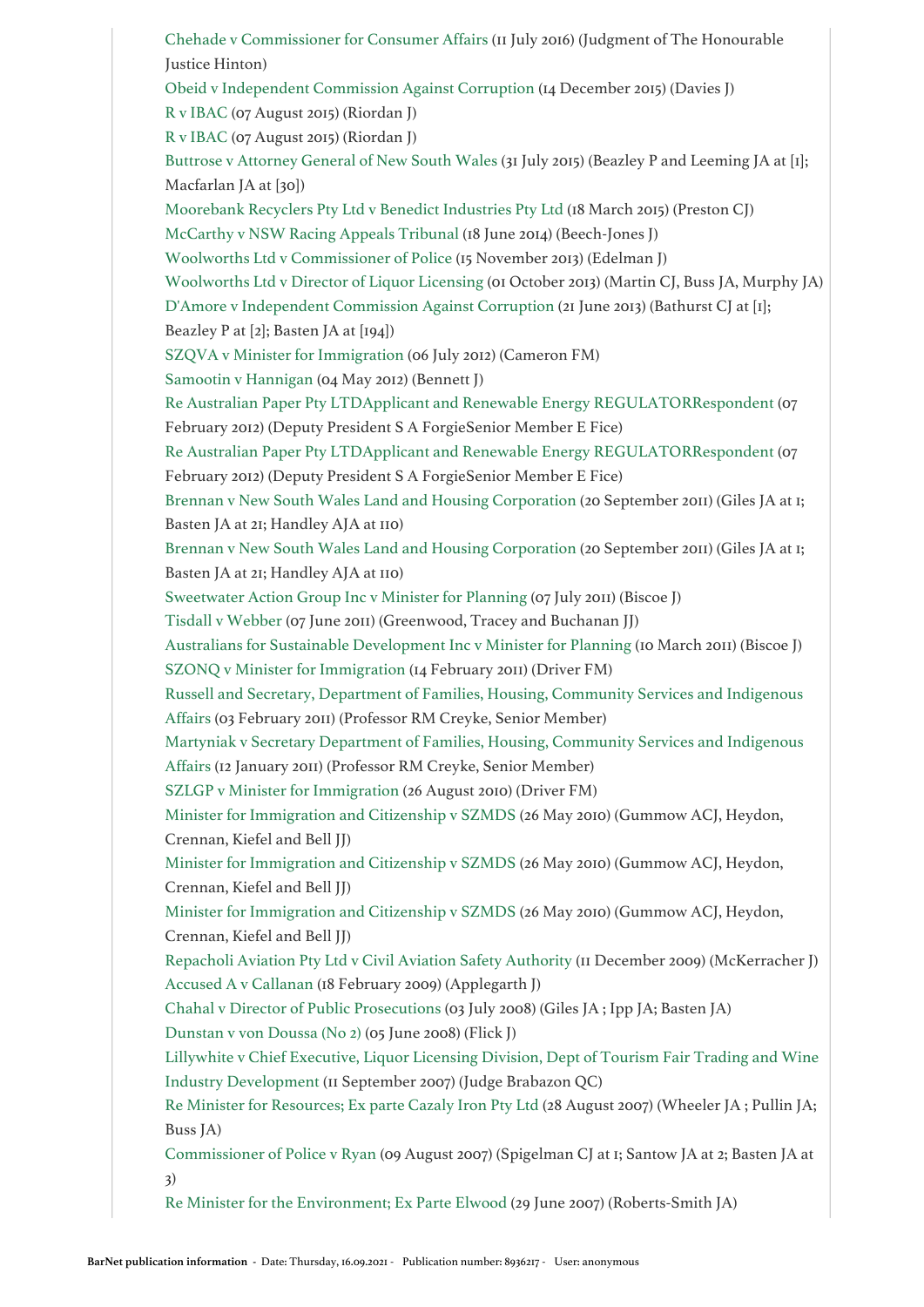Garland v Chief Executive, Department of Corrective Services (07 September 2006) (Atkinson J) Yallingup Residents Association (Inc) v State Administrative Tribunal (04 August 2006) (Johnson J) Spencer v Knox CC (25 May 2006) (Justice Stuart Morris, President) Cummins v Chief Executive, Department of Corrective Services (22 July 2005) (White J) McMahons Road Pty Ltd v Frankston City Council (04 May 2005) (Dodds-Streeton J) Lewenberg v Victoria Legal Aid; White v Victoria Legal Aid (21 February 2005) (Gillard J.) Martin Francis Flynn v Dianne Ryan (20 November 2003) (Moynihan Sja) Re City of Subiaco; Ex Parte Gardiner (24 October 2003) (Pullin J) NAKF v Minister for Immigration and Multicultural and Indigenous Affairs (17 July 2003) (Gyles J) Westfield Management Ltd v Brisbane City Council & Anor (17 April 2003) (Judge Brabazon Q.C.) Dermer v The Shire of Busselton (02 August 2002) (Roberts-Smith J) Bankstown Chatswood Rifle Club Inc v Commissioner of Police NSW (10 September 1999) (Barr J at 1) Viney v George's Jet Gas Pty Ltd (29 August 1985) (Tadgell J)

2. The provisions of s. 18 (1) of the Act can only validly apply to an interstate sale if they are "regulatory" within the principles laid down in The Commonwealth v. Bank of New South Wales [\(1949\) 79 CLR 497;](https://jade.io/article/314471) (1950) AC 235 and later authorities. The sub-section prohibits all sales except by registered growers, and such a provision could not validly apply to interstate trade unless it was sufficiently certain that any grower who wished to make interstate sales and who sought registration could obtain it. It was submitted on behalf of the respondent that the provisions of s. 18 (2) of the Act did not bring about that result, first, because the entitlement to registration depends on the Board being satisfied of the matters mentioned in s. 18 (2) (b) rather than on the existence in fact of such matters and, secondly, because that sub-section does not entitle a person to registration unless in the period for which registration is required he is growing or intends to grow potatoes for sale and there may be cases in which a person who has grown potatoes and wishes to sell them interstate cannot obtain registration. It was further submitted that the requirement of registration is itself an impermissible burden on interstate trade and that the fact of registration exposes the grower to a levy under s. 12 of the Act which could not be exacted consistently with s. [92](https://jade.io/article/260323/section/2036) . (at p118)

#### **Following paragraph cited by:**

Karmakar v Minister for Health (No 2) (06 August 2021) (Logan J)

Director of Public Prosecutions (NSW) v SB (12 June 2020) (Walton J)

Sing v Minister for Home Affairs (07 February 2020) (Logan, Reeves and Derrington JJ)

EHF17 v Minister for Immigration and Border Protection (14 October 2019) (Derrington J)

Kerr v Insurance Australia Limited (25 February 2019) (Harrison AsJ)

Sun v Minister for Immigration and Border Protection (05 April 2016) (Logan, Flick and Rangiah JJ)

XX v WW and Middle South Area Mental Health Service (17 December 2014) (McDonald J) Undag v Bupa Care Services Pty Ltd (14 October 2014) (Deputy President Bill Roche) Rich v Attorney General of New South Wales (09 December 2013) (Bathurst CJ at [1]; Beazley P at [2]; Leeming JA at [3])

St George Leagues Club Ltd v Wretowska (26 November 2013) (Deputy President Bill Roche)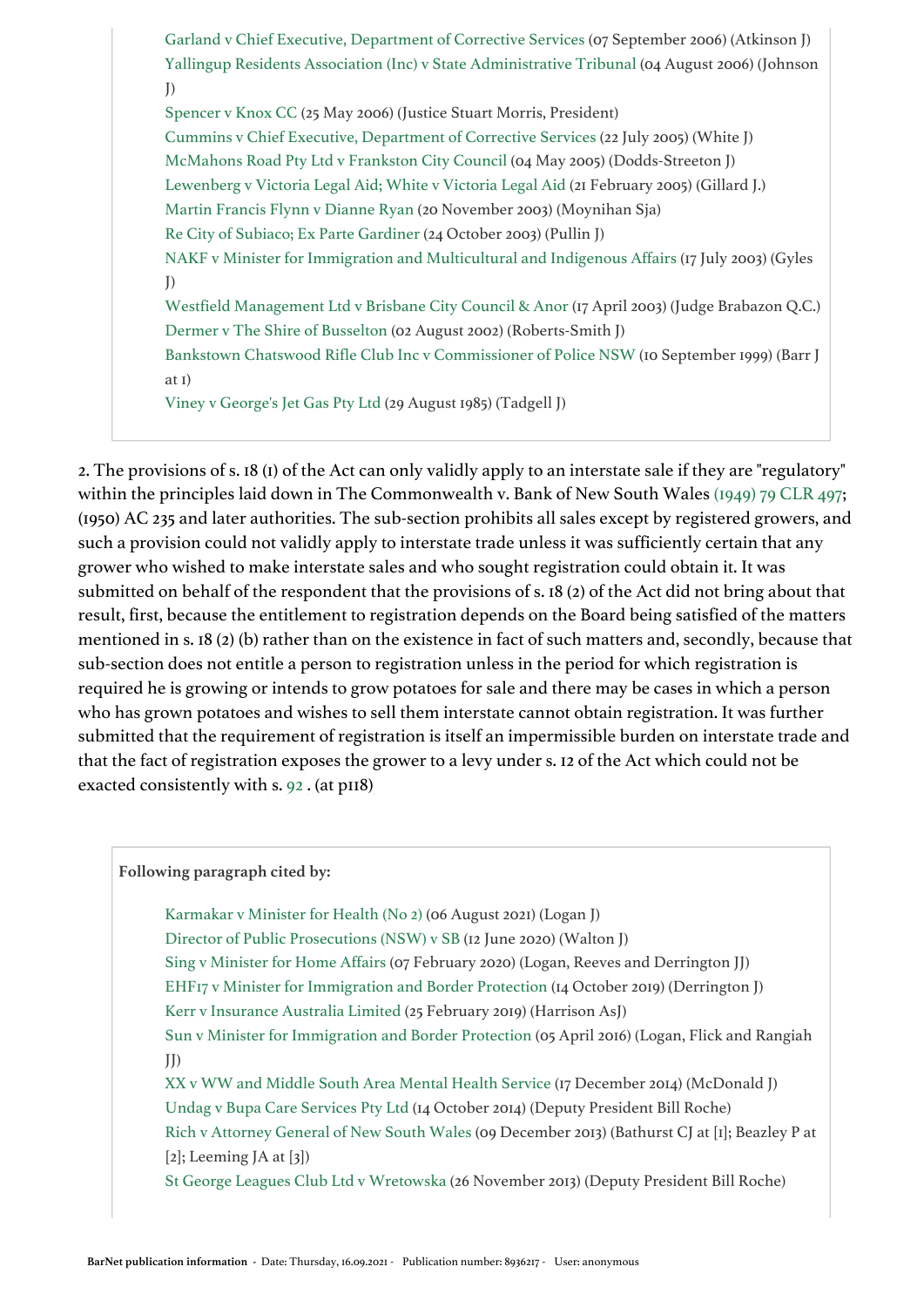148. Consistent with this statement, Spigelman CJ observed in *[Vines v Australian Securities](https://jade.io/article/10939)  [and Investment Commission](https://jade.io/article/10939)* [2007] NSWCA 126 (at [\[8\]](https://jade.io/article/10939/section/140572) ):

"8 Where, as here, the relevant statutory test turns on whether or not the Court is 'satisfied' of a matter involving a broad evaluative judgment, then the case law indicates that the degree of restraint which an appellate court should manifest is of the same order as that applicable to a discretion, in the strict sense of that word. (See *[Norbis v Norbis](https://jade.io/article/67263)* (1986) 161 CLR 513 esp at [517-518](https://jade.io/article/67263/section/140168), [540](https://jade.io/article/67263/section/1115) ; *[Singer v Berghouse](https://jade.io/citation/18762309)* (1994) 181 CLR 201 esp at [210-212](https://jade.io/citation/18762308/section/10905) ; *[Coal and Allied Operations Pty Limited v Australian](https://jade.io/article/68216)  [Industrial Relations Commission](https://jade.io/article/68216)* (2000) 203 CLR 194 esp at [\[19\],](https://jade.io/article/68216/section/140543) [\[27\]](https://jade.io/article/68216/section/140176), [\[32\]](https://jade.io/article/68216/section/260) ; Russo v Aiello [\(2003\) 215 CLR 643](https://jade.io/article/68425) at [\[27\]](https://jade.io/article/68425/section/140176) ; *[Director of Public Prosecutions v El Mawas](https://jade.io/article/126393)* (2006) 66 NSWLR 93; (2006) NSWCA 154; at [3]-[4] and [64]-[70].) A statutory provision expressed in terms of whether a decision maker is 'satisfied' of a particular matter is accurately characterised as conferring 'a very wide discretion'. (See *[Buck v](https://jade.io/article/66591)  [Bavone](https://jade.io/article/66591)* (1976) 135 CLR 110 at [119](https://jade.io/article/66591/section/140442).)"

Dao v The Queen (01 April 2011) (Spigelman CJ at 1; Allsop P at 71; Simpson J at 108; Kirby J at 211; Schmidt J at 212) Minister Administering the Crown Lands Act v New South Wales Aboriginal Land Council (11 December 2009) (Hodgson JA Basten JA Macfarlan JA) Jerrinja Local Aboriginal Land Council v Minister Administering the Crown Lands Act (13 September 2007) (Jagot J) Vines v Australian Securities and Investments Commission (22 June 2007) (Spigelman CJ; Santow JA; Ipp JA) Director of Public Prosecutions v El Mawas (19 June 2006) (Spigelman CJ at 1; Handley JA at 12; McColl JA at 13) Perpetual Trustee Co Ltd v Khoshaba (20 March 2006) (Spigelman CJ at 1; Handley JA at 99; Basten JA at 105) Perpetual Trustee Co Ltd v Khoshaba (20 March 2006) (Spigelman CJ at 1; Handley JA at 99; Basten JA at 105) Sinanovic v NSW Director of Public Prosecutions (25 February 2002) (Studdert J) Dinh v Commissioner of Corrective Services (27 October 2000) (Kirby J) AMI Toyota Ltd v Chief Executive Officer of Customs (21 February 2000) (Heerey J) AMI Toyota Ltd v Chief Executive Officer of Customs (21 February 2000) (Heerey J) Minister for Immigration and Ethnic Affairs v Guo (13 June 1997) (Brennan CJ, Dawson, Toohey, Gaudron, McHugh, Gummow and Kirby JJ) O'Toole v Charles David Pty Ltd (06 November 1990) (Mason C.J., Brennan, Deane, Dawson, Toohey, Gaudron and McHugh JJ.) Smith v Corrective Services Commission (NSW) (28 October 1980) (Gibbs A.C.J., Stephen, Mason, Murphy, Aickin and Wilson JJ.) Permewan Wright Consolidated Pty Ltd v Trewhitt (22 November 1979) (Barwick C.J., Gibbs, Stephen, Mason, Murphy and Aickin JJ.)

3. The first question that arises is whether s. 18 (2) of the Act gives the Board an arbitrary or very wide discretion to decide whether a grower who applies for registration should be granted it. If so, the authority of such cases as Hughes and Vale Pty. Ltd. v. New South Wales (No. 2) [\(1955\) 93 CLR 127](https://jade.io/article/65062) establis hes that the provision will be invalid. It is not uncommon for statutes to provide that a board or other authority shall or may take certain action if it is satisfied of the existence of certain matters specified in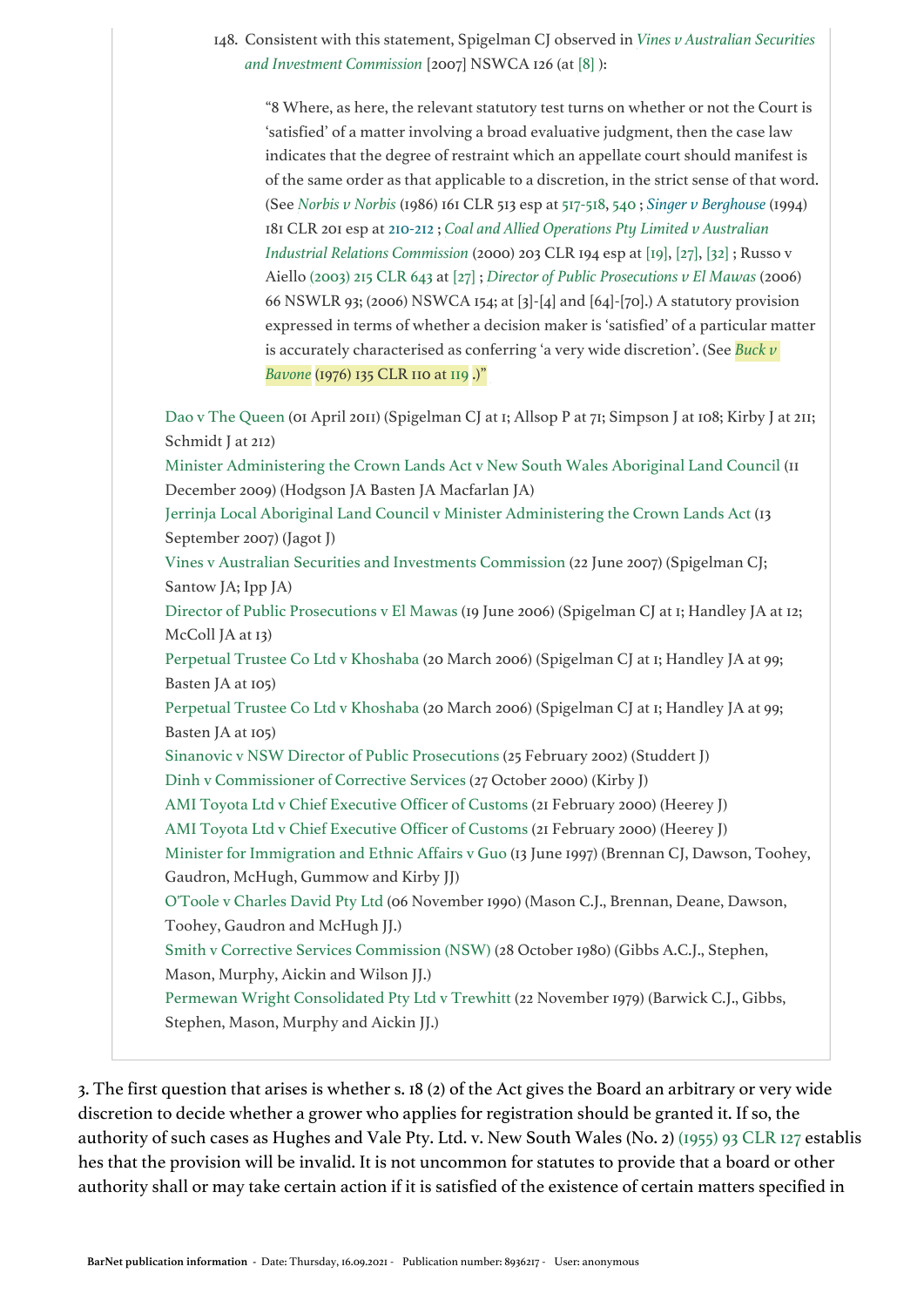the statute. Whether the decision of the authority under such a statute can be effectively reviewed by the courts will often largely depend on the nature of the matters of which the authority is required to be satisfied. In all such cases the authority must act in good faith; it cannot act merely arbitrarily or capriciously. Moreover, a person affected will obtain relief from the courts if he can show that the authority has misdirected itself in law or that it has failed to consider matters that it was required to consider or has taken irrelevant matters into account. Even if none of these things can be established, the courts will interfere if the decision reached by the authority appears so unreasonable that no reasonable authority could properly have arrived at it. However, where the matter of which the authority is required to be satisfied is a matter of opinion or policy or taste it may be very difficult to show that it has erred in one of these ways, or that its decision could not reasonably have been reached. In such cases the authority will be left with a very wide discretion which cannot be effectively reviewed by the courts. Hughes and Vale Pty. Ltd. v. New South Wales (No. 2) itself was a case of that kind. Where the authority is required to be satisfied of the existence of particular matters of objective fact, the position may be very different. It may then be possible to show clearly not only that the material facts existed but that an authority acting in accordance with its duty could have reached no other conclusion than that they existed. Under s. 18 (2) of the Act the matters of which the Board must be satisfied before an applicant will be entitled to registration are clearly defined, and they do not permit the Board to exercise any judgment as to the fitness of the applicant or to apply its own notions of policy in reaching its decision. The Board has to be satisfied that "in the period for which registration is required he" (the applicant) "is growing or will grow potatoes for sale, either on land owned or occupied by him, or under a share-farming agreement". It is impossible to suppose that the Board acting in good faith could fail to be satisfied that a person was growing potatoes if that were the fact. No doubt the questions whether the applicant will grow potatoes, and whether they are being grown or will be grown for sale, make it necessary for the Board to decide whether it accepts an applicant's statements as to his intent, but having regard to the nature of the issue the possibility that the Board acting honestly might wrongly fail to be satisfied of those matters seems to me theoretical rather than practical. In the nature of things an erroneous decision by the Board on such a question could be readily reviewed by the courts. The requirement that a grower who effects an interstate sale shall be registered does not burden the grower's interstate trade, because the grower will be entitled to be registered, and for reasons which I shall give registration does not entail any burdensome consequences. The possibility that the Board may wrongly refuse to grant registration, thus putting the grower to the trouble and expense of resorting to the courts, does not mean that s. 18 would be invalid if it applied to interstate trade: Wilcox Mofflin Ltd. v. New South Wales [\(1952\) 85 CLR 488](https://jade.io/article/64799), at p [522](https://jade.io/article/64799/section/140635) ; Kerr v. Pelly [\(1957\) 97 CLR 310](https://jade.io/article/65232), at p [318](https://jade.io/article/65232/section/140625) . (at p119)

#### **Following paragraph cited by:**

Ackroyd v McKechnie (06 August 1986) (Gibbs C.J., Mason, Wilson, Brennan, Deane and Dawson JJ.)

4. However, as I have already indicated, a person will not be entitled to registration unless he satisfies the Board that in the period for which registration is required he is growing or will grow potatoes. According to the submission of the respondent the section defines too narrowly the class of persons entitled to registration and does not allow the registration of every grower who may wish to sell his potatoes interstate. Clearly enough a person who had grown potatoes for a purpose other than sale - for example, for his own consumption or for use as seed potatoes on his own land - and then, after he had taken the whole crop off the land, had changed his mind and wished to sell the potatoes interstate, could not obtain registration if he did not intend to grow potatoes for sale in the future. He would not be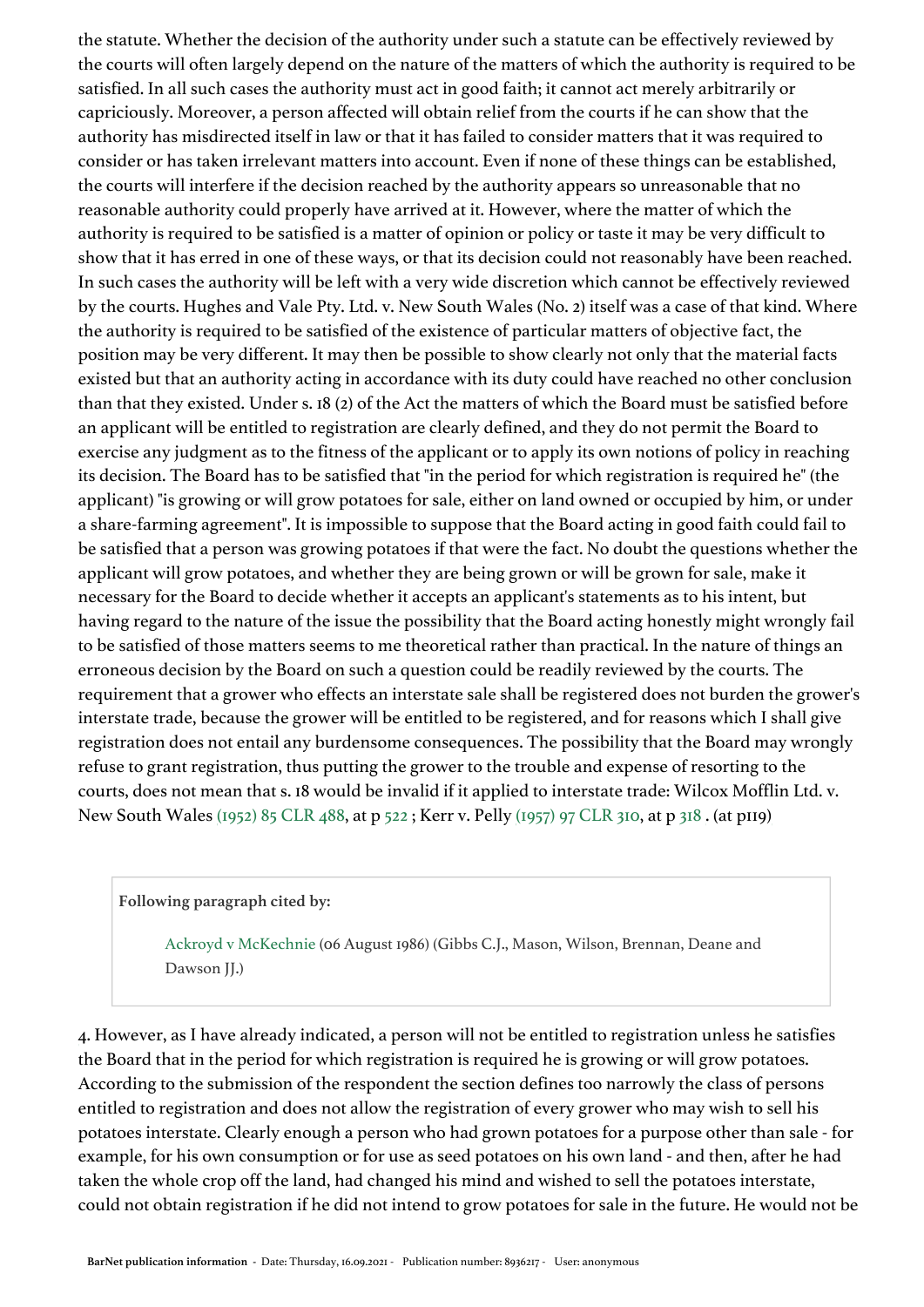a person who "is growing or will grow potatoes for sale". Also a person who had grown potatoes for sale and who had been registered, but whose registration had expired after he had harvested his entire crop but before he had sold it, and who did not intend again to grow potatoes for sale, could not obtain further registration, and the section if valid would render a sale by him unlawful. Perhaps a case could also arise in which the land on which potatoes were grown was neither owned nor occupied by the grower, and there was no share-farming agreement. These however are exceptional cases, unlikely to arise in the normal course of trading. To establish a breach of s. [92](https://jade.io/article/260323/section/2036) it is not enough to suggest the possibility of theoretical infringements of freedom that are remote from reality: cf. Hughes and Vale Pty. Ltd. v. New South Wales (No. 2) [\(1955\) 93 CLR, at p 160](https://jade.io/article/65062/section/139979) . Moreover, it is unnecessary to consider hypothetical cases that may never arise. It has not been shown that the respondent would not have been entitled to registration if he had sought it before he sold the potatoes to the buyer in Broken Hill. All that appears in the evidence is that the respondent had been growing potatoes only for the one year during which the alleged offence occurred; there is not the least suggestion that he was growing them otherwise than for sale and it does not appear whether or not he had harvested his whole crop. He has not shown that in the circumstances he was not entitled to registration as of right; he has therefore not shown that his freedom to sell interstate has been affected. (at p120)

5. The form on which an application for registration must be made is prescribed by regulations made under the Act. The applicant for registration is required to supply the following particulars: (1) Description of the land on which the potatoes are or are to be planted; (2) The name and address of the owner or occupier of the land;

(3) If potatoes are grown in partnership, the full names and addresses of the partners;

(4) If potatoes are grown pursuant to a share-farming agreement, the full names and addresses of other parties to the agreement;

(5) The total acreage planted or to be planted, showing the varieties to be planted and whether the planting is to be effected in the early season, the mid-season or the late season;

(6) The period for which registration is required (not exceeding eighteen months); and (7) Whether the applicant was previously registered as a grower, and if so his registration number. The information required to be supplied is not such as to be either difficult to obtain or to amount to unwarranted invasion of the privacy of the grower supplying it. Its purpose would appear to be to inform the Board as to the likely size of the potato crop, the times when and the places at which potatoes are likely to be available and the varieties likely to be available - information of value to the Board in carrying out its marketing functions. The grower on the application form is required to give an undertaking that if granted a certificate of registration he will during the period for which registration is required grow potatoes for sale on the land described in the application and will plant the acreages and varieties there described. This is not burdensome; it is left entirely to the grower to say when, where and what he will plant; he need undertake nothing that he does not wish to perform. No means is provided for enforcing the undertaking; the continuance of the registration is not dependent on its observance indeed, there is no provision for cancelling a registration once granted. The necessity to sign the form and give information and an undertaking does not of itself constitute a burden on the respondent's interstate trade. In this respect the case is not unlike Rogers v. Jordan [\(1965\) 112 CLR 580](https://jade.io/article/65836) . (at p121)

**Following paragraph cited by:**

Australians for Sustainable Development Inc v Minister for Planning (10 March 2011) (Biscoe J)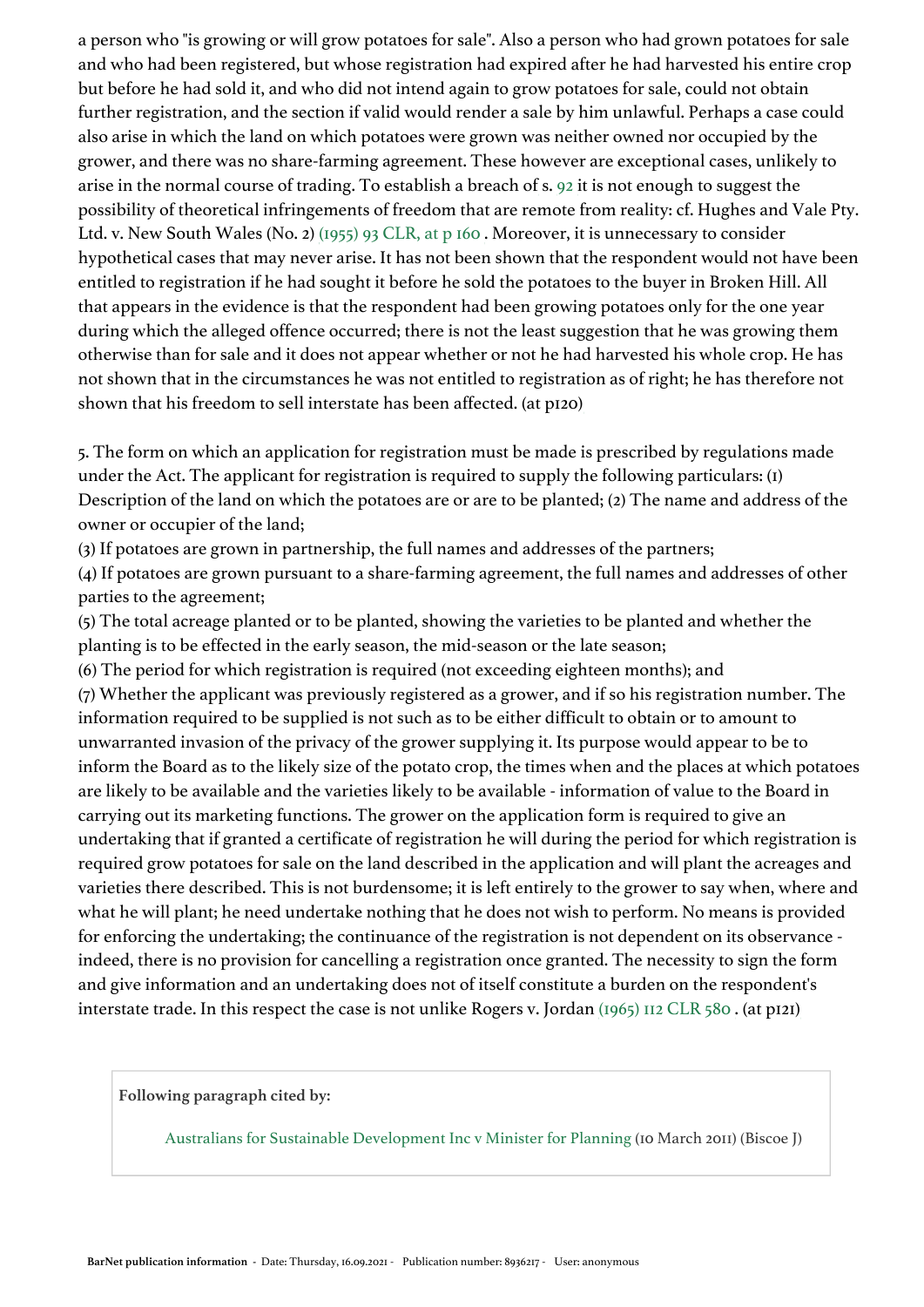6. The respondent's final contention is that upon registration a grower is liable to pay a levy which itself would constitute an impermissible burden if applied to interstate trade. Section 12 of the Act provides, inter alia, as follows:

"(1) The board may, by notice in the Gazette from time to time require all or any of the persons who are registered or licensed under this Act to pay to the board contributions towards the costs of the administration of this Act and towards carrying out the powers and duties of the board under this Act. (2) The notice shall specify the persons or classes of persons who are required to pay contributions, the amount

of the contributions or the manner in which they are computed and the time on or before which they must be paid."

No limit is placed by the statute on the amount of levy and since the Board is empowered to buy and sell potatoes s. 16(d)) the power to levy might be used to help make up trading losses incurred by the Board in dealing in potatoes other than those of the grower levied. The levy is not simply a tax on production of potatoes, justifiable within the principle of such cases as Damjanovic &Son Pty. Ltd. v. The Commonwealth [\(1968\) 117 CLR 390](https://jade.io/article/66059) . Nor is it a fee paid towards the cost of registration, or as recompense for services or facilities provided by the Board, within the principles discussed in Freightlines and Construction Holdings Ltd. v. New South Wales [\(1967\) 116 CLR 1;](https://jade.io/citation/2670221) (1968) AC 625 . It was not contested that a grower could not be compelled to pay the levy as the price of engaging in interstate trade or as a tax on that trade. If s. 12 were given its full effect, so that it applied to growers making interstate sales, its provisions could not stand consistently with s. [92](https://jade.io/article/260323/section/2036) of the [Constitution](https://jade.io/article/260323) . However, the Act is to be construed so as not to exceed the legislative power of the State of South Australia, and is to be treated as valid to the extent to which it does not exceed that power: s. 22a of the Acts Interpretation Act, 1915 (S. A.), as amended. That section reverses the presumption that the Act is to operate as a whole, and reveals the legislative intention that any parts of the enactment found constitutionally unobjectionable should be carried into effect independently of those which fail: Bank of New South Wales v. The Commonwealth [\(1948\) 76 CLR 1](https://jade.io/article/64583), at p [371](https://jade.io/article/64583/section/140702) . It is unnecessary to consider whether s. 12 is wholly invalid, and I express no opinion on that question. However, I can find no indication of any intention that ss. 12 and 18 should be interdependent, or that the rules of interpretation contained in s. 22a should not apply to the Act. If s. 12 is pro tanto invalid, it does not apply to a grower engaged in interstate trade. If it is wholly invalid, its invalidity does not infect s. 18. The two sections are distinct and severable. Liability to pay the levy is not a condition of registration. There is no other reason why s. 18 cannot be given effect independently of s. 12. Section 12 purports to enact that a consequence of registration may be liability to pay the levy; that consequence cannot validly be made to follow registration of an interstate trader; however, the intention of the legislature is that if s. 18 is valid in itself it should be given effect notwithstanding that the provisions of s. 12 fail wholly or in part; therefore, since s. 18 is not otherwise objectionable, it takes effect although registration under it does not expose an interstate trader to the consequences provided by s. 12. The result is that a grower who sells his crop interstate is obliged to register, but does not by reason of his registration become liable to the levy. (at p123)

7. For these reasons the provisions of s. 18 of the Act were merely regulatory, and validly applicable to sales made in the course of interstate trade. The magistrate was wrong in dismissing the complaint. I would allow the appeal. (at p123)

STEPHEN J. The respondent, a South Australian potato grower, faced a charge that, not being registered as a grower of potatoes, he had, contrary to s. 18(1) of the Potato Marketing Act, 1948-1973 (S. A.), sold potatoes grown by him. By way of defence he relied upon s. [92](https://jade.io/article/260323/section/2036) of the Constitution; the charge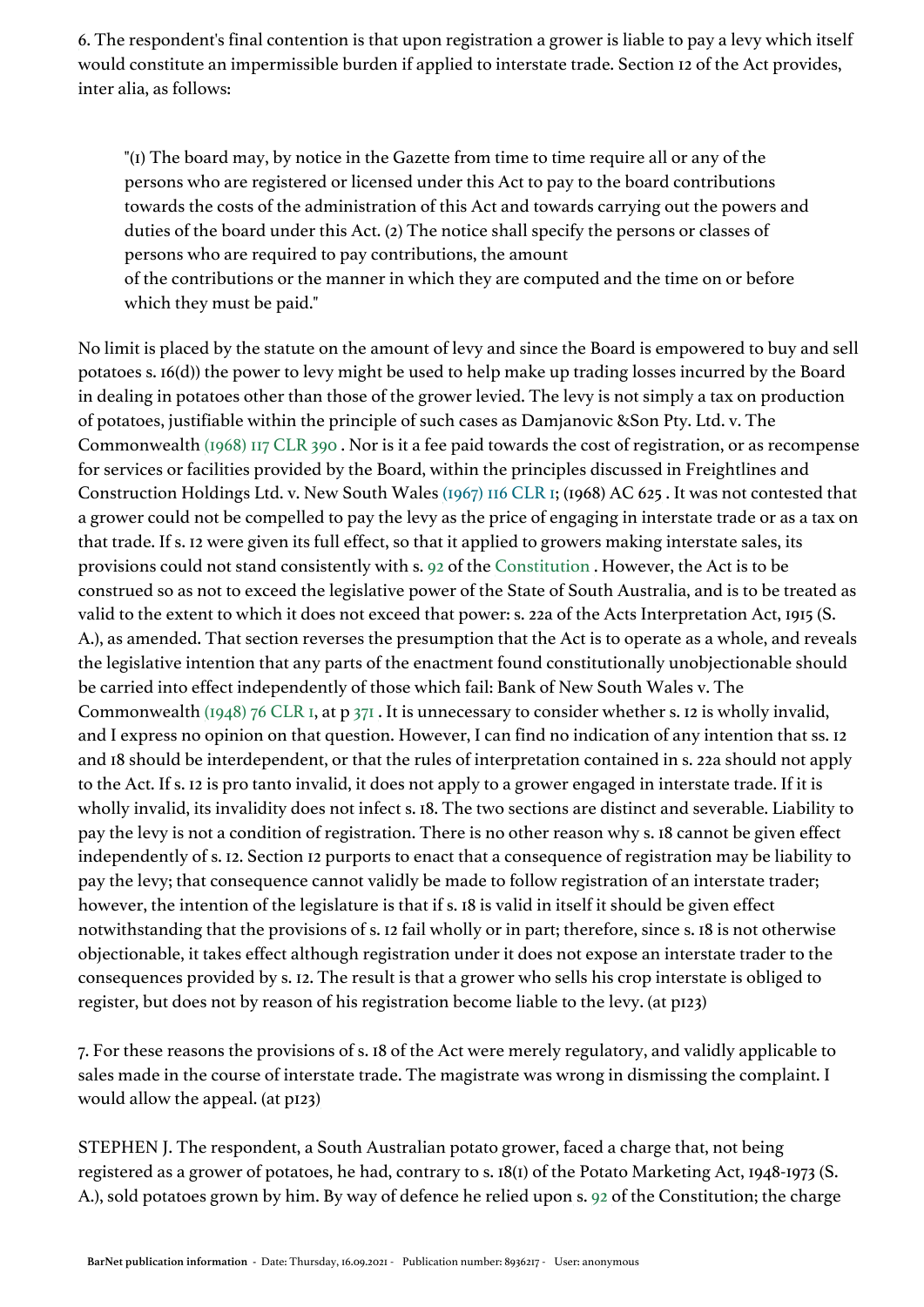was dismissed. The sale the subject of the charge was one to an interstate buyer in Broken Hill for delivery to the buyer in that city and in dismissing the charge the magistrate construed s. 18(1) as not applying to sales of potatoes in interstate trade. From the dismissal of the charge the appellant, a Potato Board inspector who was the complainant below, now appeals. (at p123)

2. The respondent seeks to impugn the validity of s.18(1) upon two grounds, each concerned with the impact upon interstate trade of the section's prohibition upon the sale of potatoes by an unregistered grower. First it is said that the requirement of registration is no mere regulation of trade and that the prohibition of sale by unregistered growers does, in relation to interstate trade, offend against s. [92](https://jade.io/article/260323/section/2036) ; additionally it is contended that because registration carries with it a liability to pay levies imposed by the Board, this is in itself enough to make even an otherwise innocuous requirement of registration a burden obnoxious to s. [92](https://jade.io/article/260323/section/2036) . (at p123)

3. To obtain registration as a grower a form must be filled in giving information as to production of potatoes and containing an undertaking to grow potatoes for sale. An applicant must then satisfy the Board that he is growing or will grow potatoes for sale; he thereupon becomes entitled, without fee, to registration. (at p123)

4. The respondent points out that a grower of potatoes for sale who defers his application for registration until all his crop has been garnered and who does not intend to grow another crop will be unable to establish any entitlement to registration. However the apparent injustice involved in this seeming anomaly may be more apparent than real; because the prohibition in s. 18(1) extends not only to the selling but also to the growing of potatoes while unregistered, such a grower's inability to obtain registration will be a consequence of his earlier failure to comply with the law and obtain, while his crop was still in the ground, the registration to which he would then not only be entitled to but also bound by law to seek. (at p124)

5. The respondent also draws attention to the situation of a grower who does not grow for sale, instead intending his potatoes exclusively for use as seed potatoes or for home consumption; he will neither be entitled to, nor required to obtain, registration so long as his intention not to sell his crop remains unchanged. However, should he change his mind after all his potatoes have been garnered, while at the same time having no intention of growing further potatoes for sale in the immediate future, he will not be entitled to be registered and his want of registration will mean that any sale of his crop, albeit interstate, will constitute an offence under s. 18(1). (at p124)

6. There is nothing to suggest that the respondent falls within any such category. He was growing potatoes on about one and a half acres, sufficient on the evidence to yield about fifteen tons of potatoes, certainly a large quantity for consumption by family or friends or for his own use as seed potatoes; he had, in fact, sold some of his crop to his Broken Hill buyer. There is no evidence whatever that he had grown his crop without any intention of selling it and that, after digging all his crop, he changed his mind and formed the intent to sell some or all of it to the Broken Hill buyer, at the same time intending not to grow a further crop. (at p124)

7. The respondent seeks, nevertheless, to rely upon this feature of the registration requirements of s. 18 (1), that in certain conceivable circumstances a grower will be unable to qualify for registration, to counter the view that registration is no more than a permissible regulation of trade not inconsistent with s. [92](https://jade.io/article/260323/section/2036) . He relies also upon the requirement that an applicant for registration must "satisfy" the Board of certain matters before being entitled to registration. (at p124)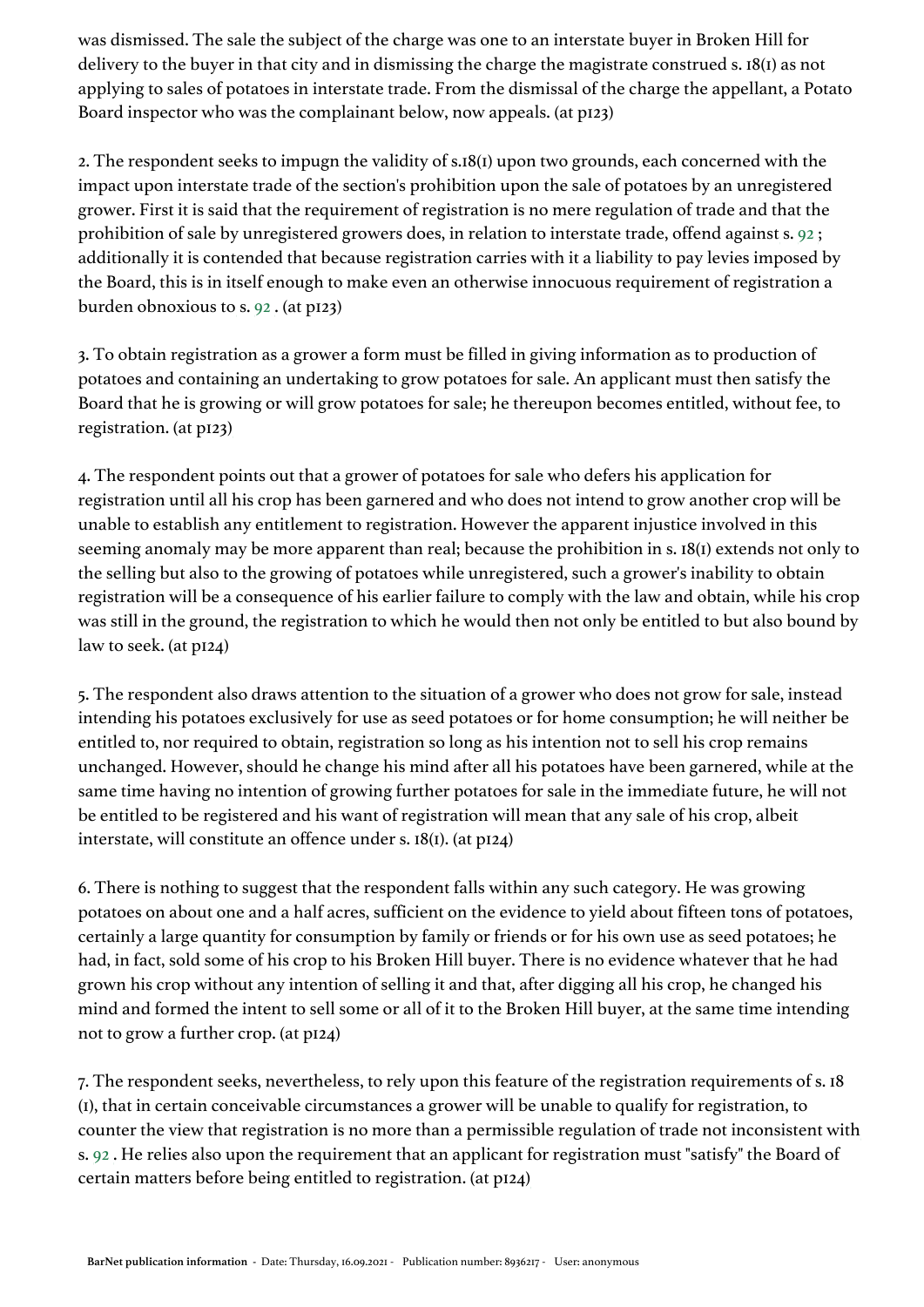8. Before dealing with these contentions I should state what I understood to be the position at law so far as concerns the impact upon interstate trade of a requirement of registration. Such a requirement, applicable alike to intra- and interstate sellers, will not offend s. [92](https://jade.io/article/260323/section/2036) if merely regulatory of trade. If registration is readily available without onerous prerequisites and without payment of any fee, and is a reasonable and relevant requirement in the circumstances of the trade it will, being non-discriminatory, be a valid regulatory law, so that although framed in terms of a prohibition upon sale without prior registration it will not relevantly burden interstate trade (Hughes and Vale Pty. Ltd. v. New South Wales (No. 2) [\(1955\) 93 CLR 127](https://jade.io/article/65062), at pp [160-161](https://jade.io/article/65062/section/6155) ). The requirement of registration as a grower for sale, involving the furnishing of the information and the giving of the undertaking called for in the present case is, in the context of the present legislation, in my view both relevant and reasonable. (at p125)

**Following paragraph cited by:**

Clubb v Edwards (10 April 2019) (Kiefel CJ, Bell, Gageler, Keane, Nettle, Gordon and Edelman JJ)

9. This being so, can the respondent none the less rely upon instances, not shown to be applicable to his case, in which a particularly situated grower might not be able to satisfy the requirements of registration, using those instances to deny to the requirement of registration what is, in the respondent's own circumstances, its character of mere innocuous regulation? I think not. The relevance of the distinction between mere regulation on the one hand and burden or prohibition on the other lies in the different effect each produces upon the trade of he who invokes s. [92](https://jade.io/article/260323/section/2036) . One who relies upon s. [92](https://jade.io/article/260323/section/2036) "cannot roam at large over the regulations and attack them generally. He must be confined to those which affect his rights ..." (Real Estate Institute of New South Wales v. Blair, per Starke J. [\(1946\) 73 CLR 213](https://jade.io/article/64446), at p [227](https://jade.io/article/64446/section/140328)); this is as true of an attack based upon s. [92](https://jade.io/article/260323/section/2036) as it was in the facts of that case. The burden or obstruction complained of must be real and not merely "some theoretical or speculative transgression" of freedom - Hughes and Vale (No. 2) [\(1955\) 93 CLR, at p 160](https://jade.io/article/65062/section/139979) ; cf at p 205 ; there must be "an actual burden upon interstate trade - a real impediment in its way" (Williams v. Metropolitan and Export Abattoirs Board [\(19](https://jade.io/article/64957) [53\) 89 CLR 66](https://jade.io/article/64957), at p [74](https://jade.io/article/64957/section/139949) ). Otherwise "the argument is left to general reasoning and hypothetical cases" (Wilcox Mofflin Ltd. v. New South Wales [\(1952\) 85 CLR 488,](https://jade.io/article/64799) at p [518](https://jade.io/article/64799/section/140265) ), whereas there is "much to be said for the view that s. [92](https://jade.io/article/260323/section/2036) should be applied only for the protection of transactions actually existing which come within it and not to imaginary cases" [\(1952\) 85 CLR, at p 520](https://jade.io/article/64799/section/140094) . The requirement of registration is not shown to have involved any burden or prohibition upon the respondent's interstate trade and the fact that it is possible to conceive of others who might be so circumstanced that the requirement would impose a prohibition upon their interstate trade affords him no standing to assert invalidity. (at p126)

10. The objection to reliance upon such hypothetical instances of the burdening of trade is based upon no mere technicality. It may very well be that there neither is nor ever will be a grower of potatoes in South Australia whose circumstances are such as to preclude him from registration in a manner offensive to s. [92](https://jade.io/article/260323/section/2036) . Such a grower would have to have grown potatoes for a purpose other than sale, to have changed his mind and decided to sell them after they had all been dug, to have engaged in a transaction involving the interstate sale of his potatoes and, additionally, to have possessed the intention to refrain from again growing potatoes for sale. Without the coincidence of all these circumstances the requirements of registration can readily be satisfied and will prove no relevant impediment to interstate trade. A law should not, in my view, be declared invalid when no interested party's interstate trade is shown to have been burdened by it and when there may never exist any trade so circumstanced as to be liable to be so burdened. (at p126)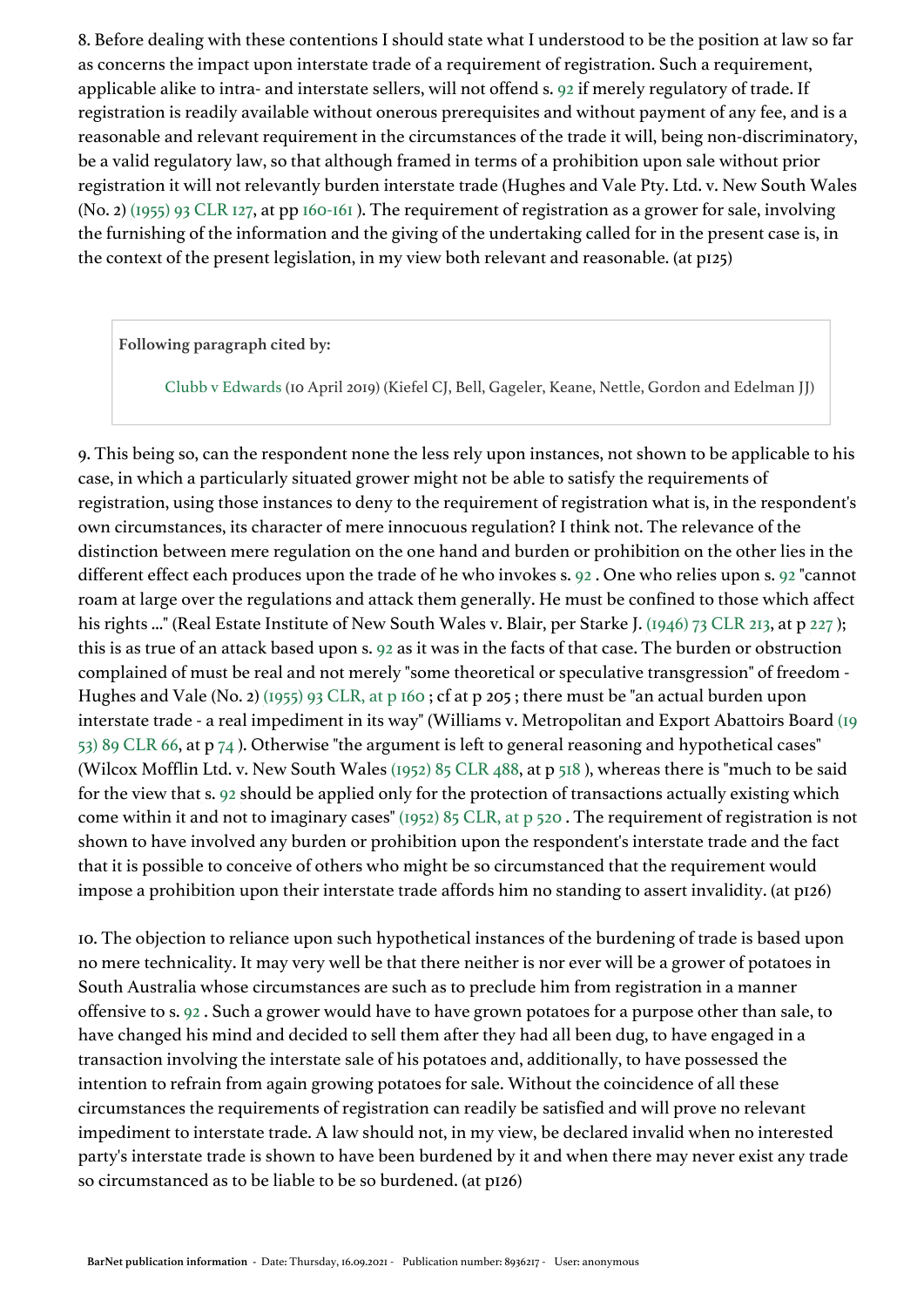11. The requirement that the Board must be "satisfied" in certain respects before registration can be attained means, says the respondent, that registration, far from being a matter of right, lies very much in the discretion of the Board and may quite arbitrarily be denied to an applicant. Were this so the law would clearly enough offend against s. [92](https://jade.io/article/260323/section/2036) but I cannot regard s. 18 as having this effect. The satisfaction of the Board is made to turn upon a quite precise question of fact, whether the applicant "is growing... potatoes for sale, either on land owned or occupied by him, or under a share-farming agreement" or, alternatively, whether the applicant "will grow potatoes for sale" on such land or under such an agreement. Having regard to the remedies available should the Board fail to perform the duty cast upon it to determine according to law a grower's application, there appears to me to be nothing so arbitrary in the Board's function of determining applications for registration as to deprive the requirement of registration of its character as permissible regulation of trade. (at p126)

**Following paragraph cited by:**

Clubb v Edwards (10 April 2019) (Kiefel CJ, Bell, Gageler, Keane, Nettle, Gordon and Edelman JJ)

12. I turn therefore to the quite distinct ground of attack, based upon the exposure to the levy-making power of the Board which is involved in becoming a registered grower. This arises because of the terms in which s. 12 of the Act imposes liability to levies made by the Board; it is those who are registered under the Act who alone may be required to contribute, by way of levies, towards costs of the administration and execution of the Act. Hence, so the argument goes, to require registration as a prerequisite to sale, including interstate sale, is to burden interstate trade by imposing upon it a potential liability to levies. The argument concludes by drawing attention to the nature of the Board's power to make levies. Levies may be confined to particular persons or classes of persons registered under the Act, no limits are placed upon their amount or their frequency and the moneys raised by levies may be used for a wide variety of purposes, including the making good of any losses incurred by the Board in the course of its own trading in potatoes. The respondent accordingly points to the fact that the Board's power to make levies could be used to impose real and perhaps discriminatory burdens upon the trade of growers trading interstate. (at p127)

13. Assuming for the moment that s. 12, if made applicable to a grower engaged in interstate trade, would offend against s. [92](https://jade.io/article/260323/section/2036) , this does not, in my view, bear upon the application of s. 18 to such a grower. The two sections are quite distinct provisions, in no way interdependent and linked only by the fact that those growers who may be made liable to a levy under s. 12 are identified by reference to their registration under s. 18. Any immunity from exactions under s. 12 which a grower's engagement in interstate trade may confer upon him will leave s. 18 unaffected; s. 22a of the Acts Interpretation Act, 1915 (S.A.) permits s. 18 to operate whether or not s. 12 is capable of valid application and in doing so ensures that, in accordance with s. 22a, the legislation is accorded effect to the full extent to which it does not exceed State legislative power. (at p127)

14. I would not, therefore, regard the existence of s. 12 as affording to the respondent any defence to a charge founded upon his breach of s. 18. I have earlier assumed, in considering the effect of s. 22a, that s. 12 is offensive to s. [92](https://jade.io/article/260323/section/2036) of the [Constitution](https://jade.io/article/260323) in its purported application to a grower engaged in interstate trade. I am not, however, to be taken as necessarily accepting the correctness of this assumption, and this for two reasons. First, had the respondent been registered as a grower under the Act there is nothing to suggest that he would in fact have become liable to pay a levy at all, let alone a levy capable of being regarded as burdening his interstate trade; the evidence does not establish that the Board has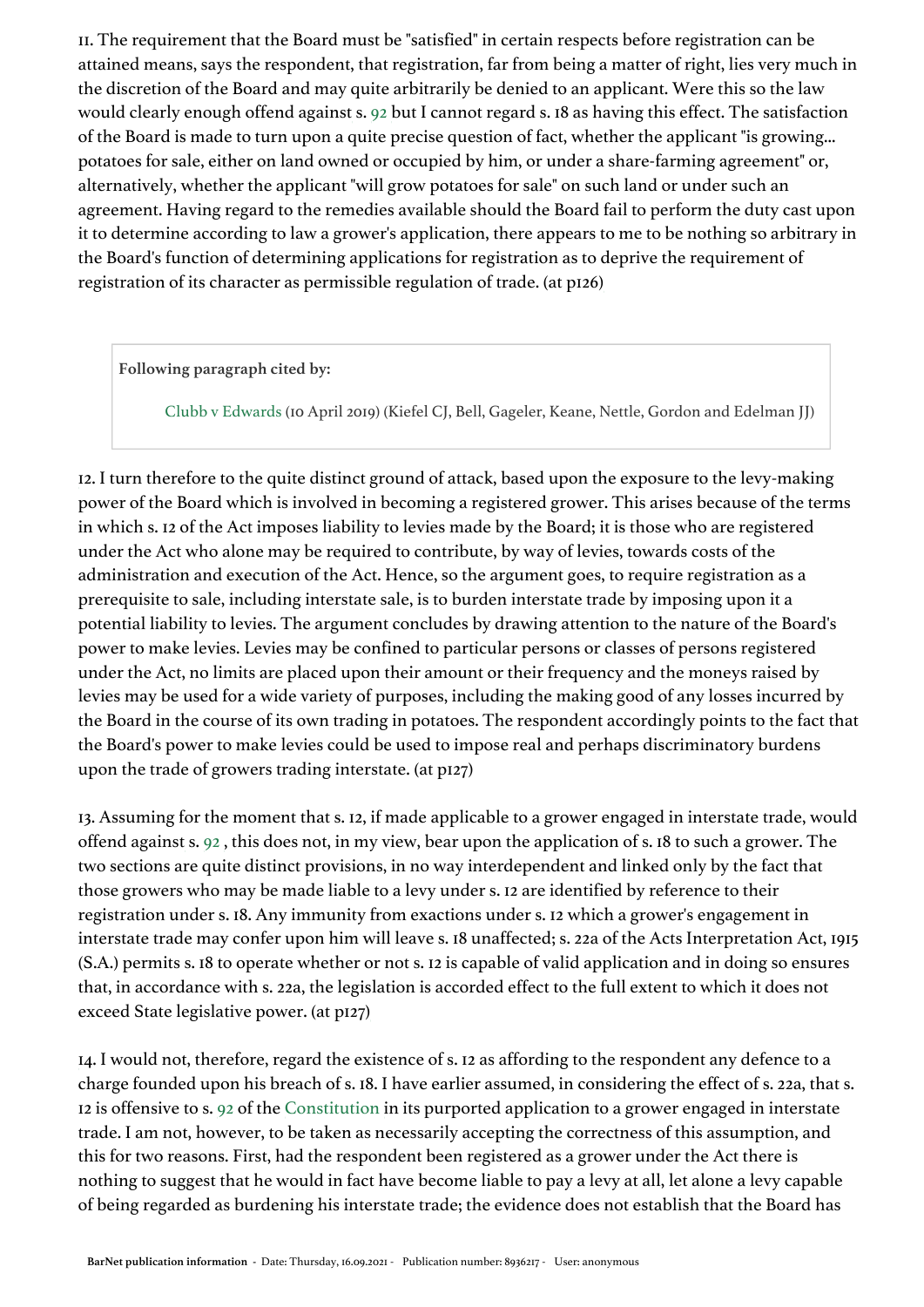ever made use of or threatens to use its power to impose a levy, still less that a levy burdening interstate trade would be imposed. If a levy were imposed it might be imposed only upon that class of grower whose trade is confined to sales intrastate; again, if it did extend to those engaged in interstate trade, it might be confined to the recovery from all growers of a fair proportion of the Board's costs of providing services to them - Freightlines and Construction Holding Ltd. v. New South Wales [\(1967\) 116 CLR 1](https://jade.io/citation/2670221); (1968) AC 625 and Harper v. Victoria, per Taylor J. [\(1966\) 114 CLR 361](https://jade.io/article/65907), at p [378](https://jade.io/article/65907/section/140786) and per Menzies J. [\(1966\) 114](https://jade.io/article/65907/section/140683)  [CLR, at p 379](https://jade.io/article/65907/section/140683) - at which passages the imposition of fees for services was considered in the context of s. [92](https://jade.io/article/260323/section/2036) as well as that of s. 90. Reliance upon the levying power in s. 12 as tainting with invalidity the requirement of registration imposed by s. 18 may thus be thought to be a further instance of the use of a hypothetical case with which to seek to establish the burdening of interstate trade in circumstances in which the particular interstate trader can show no real burden whatever which either affects or is likely to affect him. (at p128)

15. Secondly the view is at least open that s. 12 does not itself impose any burden upon any trade. It does no more than authorize the Board to strike levies payable by registered growers, the Board having a very wide discretion both as to the incidence and amount of any levy and as to the application of the proceeds. Whereas a levy struck by the Board might or might not burden interstate trade the power to impose a levy may not itself do so. A statute which itself imposes a burden upon interstate trade, whether or not its operation is subject to a discretionary power to alleviate, is one thing; a statute which confers a power of delegated legislation or some executive power, either of which may be used in a manner burdensome of interstate trade, is quite another. If such powers be used so as to burden interstate trade s. [92](https://jade.io/article/260323/section/2036) will strike them down but the source of those powers, the statute itself, may stand in a different position. (at p128)

16. A ready illustration lies in the field of road transport. It is common legislative practice to enact that speed limits and other rules of conduct on the road may be declared by regulation; s. 4 of Victoria's Road Traffic Act is such a provision. It was to such regulations that the joint judgment of Dixon C.J. and McTiernan and Webb JJ. in Hughes and Vale (No. 2) referred [\(1955\) 93 CLR, at p 163](https://jade.io/article/65062/section/140008) ; prima facie they were but regulation of the interstate transportation of goods by motor vehicle and were unlikely to be inconsistent with the freedom of that traffic. However their nature would necessarily depend upon their content, "for a law which under the guise of regulating an incident of interstate transport by road creates a real obstruction or impediment to carrying it on does impair the freedom which s. [92](https://jade.io/article/260323/section/2036) guarantees. For example, a regulation of the hours during which certain goods may be carried upon the Hume Highway or be brought into Sydney or Melbourne may fix times and periods that make the use of motor vehicles for the purpose practically impossible". In similar vein Dixon C.J., in Greutner v. Everard [\(1960\) 103 CLR](https://jade.io/article/65449)  [177](https://jade.io/article/65449), at pp [183-184](https://jade.io/article/65449/section/1492) , quoted at length from the judgment of Fullagar J. in McCarter v. Brodie [\(1950\) 80 CLR](https://jade.io/article/64665)  [432](https://jade.io/article/64665) , a passage also cited in extenso in the judgment delivered by Lord Morton of Henryton in the Hughes and Vale Case (No. 1) [\(1954\) 93 CLR 1](https://jade.io/article/261074), at pp [23-28;](https://jade.io/article/261074/section/37723) (1955) AC 241, at pp [297-301](https://jade.io/article/261074/section/49820) . Fullagar J. there emphasized the essentially regulatory character of the prescription of rules of conduct on the road, while at the same time pointing out that they might become a means of burdening of interstate trade if, as in the example given by his Honour, a speed limit of one mile per hour were fixed for traffic on the Hume Highway. If such were to occur the statute under which regulations of such a character were made would, I think, remain valid, only the regulation made under it being void as offensive to s. [92](https://jade.io/article/260323/section/2036) . In Wilcox Mofflin v. New South Wales, in the joint judgment of Dixon C.J. and McTiernan and Fullagar JJ., their Honours said [\(1952\) 85 CLR, at p 522](https://jade.io/article/64799/section/140635) :

"In our opinion in the case of wide executive and administrative authorities depending upon statute, s. [92](https://jade.io/article/260323/section/2036) does not operate to invalidate the whole statutory authority because, in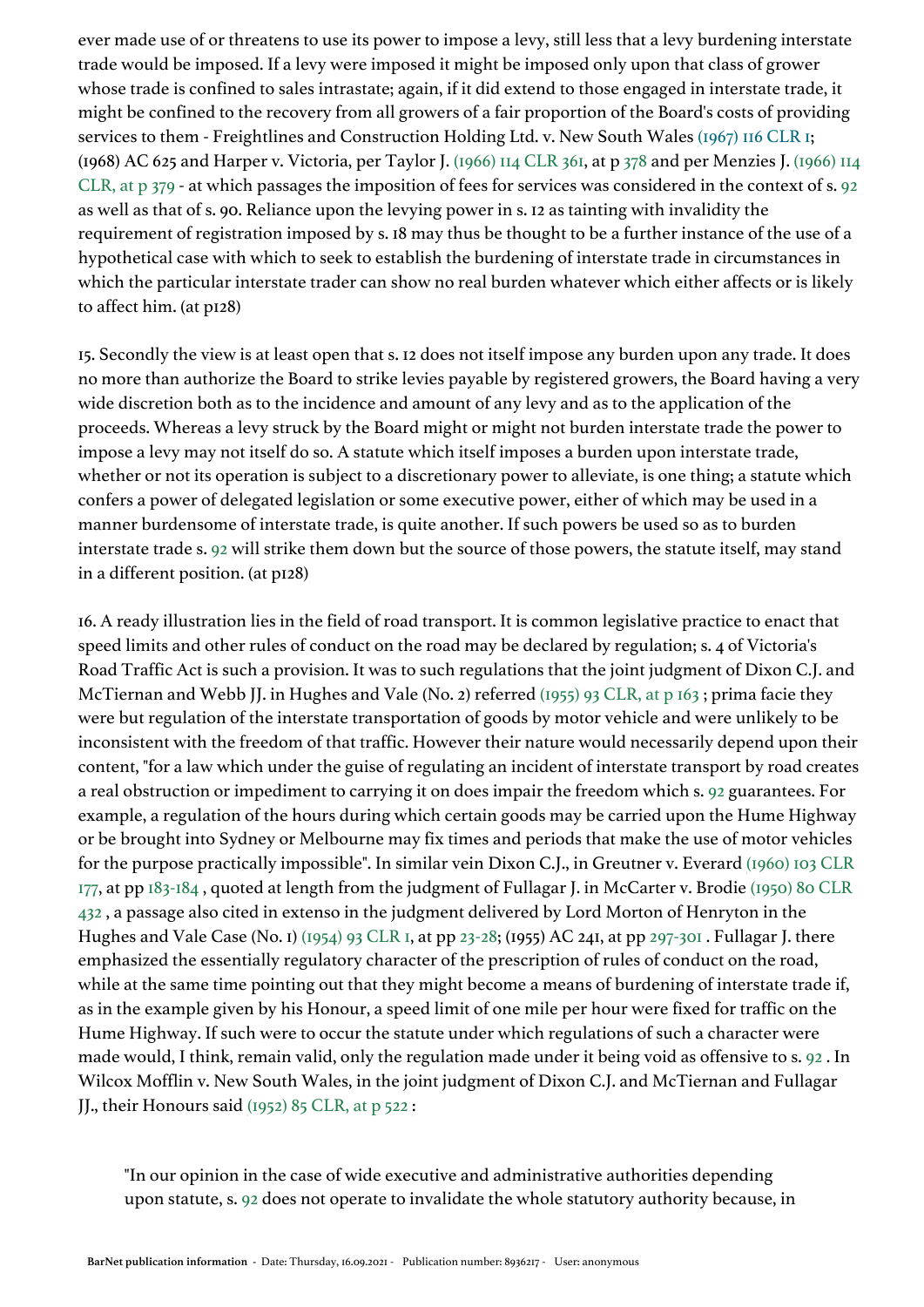the purported exercise of the authority, administrative measures may be taken which conflict with s. [92](https://jade.io/article/260323/section/2036) . Unless upon the face of the statute some purpose appears of authorizing some impairment of the freedom of interstate commerce, the wide terms of the authority should not be read as attempting to do so." (at p129)

17. In Kerr v. Pelly [\(1957\) 97 CLR 310](https://jade.io/article/65232) it was sought to invalidate part of an Ordinance empowering transport inspectors to stop vehicles and order that they be weighed. In the joint judgment of Dixon C.J. and Fullagar, Kitto and Taylor JJ., their Honours referred to the argument that the possibility of misuse of this power involved invalidity and said [\(1957\) 97 CLR, at p 318](https://jade.io/article/65232/section/140625) :

"To this particular argument it is enough to say that if such a use of the power were made in any given case it would amount to an interference with trade commerce and intercourse which would be void; but the possibility of an attempt being made to use the authority conferred by cl. 11 for such a purpose does not itself invalidate the authority".

In the earlier case of Tasmania v. Victoria [\(1934\) 52 CLR 157,](https://jade.io/article/63797) at p [177](https://jade.io/article/63797/section/140480) Starke J. made the same point succinctly when he said:

"It was said, however, than an Act in these terms might be abused. But the possibility of abuse cannot affect the validity of the Act. And an allegation that an Act is in fact abused is referable to the validity of the proclamation purporting to have been made under it, and not to the validity of the Act itself." (at p130)

18. The present legislation, and in particular s. 12, is of course rather different from the type of legislation which was under consideration in the foregoing cases; it could not be said of a non-discriminatory levy imposed by the Board which in fact involved casting of a burden upon interstate trade that, in the words of Starke J., it involved any abuse of the Board's powers. On the contrary such a levy might be directly within the contemplation of the legislation. However the fact that an exercise by the Board of its power to strike levies will, as I have said, not necessarily result in a levy offensive to s. [92](https://jade.io/article/260323/section/2036) does in my view raise real doubts whether in the present circumstances s. 12 can be said to at all burden interstate trade. In view of my conclusion as to the effect of s. 22a of the Acts Interpretation Act it is unnecessary for the decision of this case that the point should be finally decided. (at p130)

19. I would allow this appeal. (at p130)

MASON J. The respondent, a potato grower and seller in South Australia, was acquitted on a charge of selling potatoes grown by him, not being registered by the South Australian Potato Board. He was charged with an offence against s. 18(1) of the Potato Marketing Act, 1948-1974 (S.A.) which provides that "a person shall not grow potatoes for sale, or sell potatoes grown by him unless he is registered by the board as a grower". The magistrate held that the section had no application to an interstate sale as it would infringe s. [92](https://jade.io/article/260323/section/2036) if otherwise construed. The sale on which the charge was based was an interstate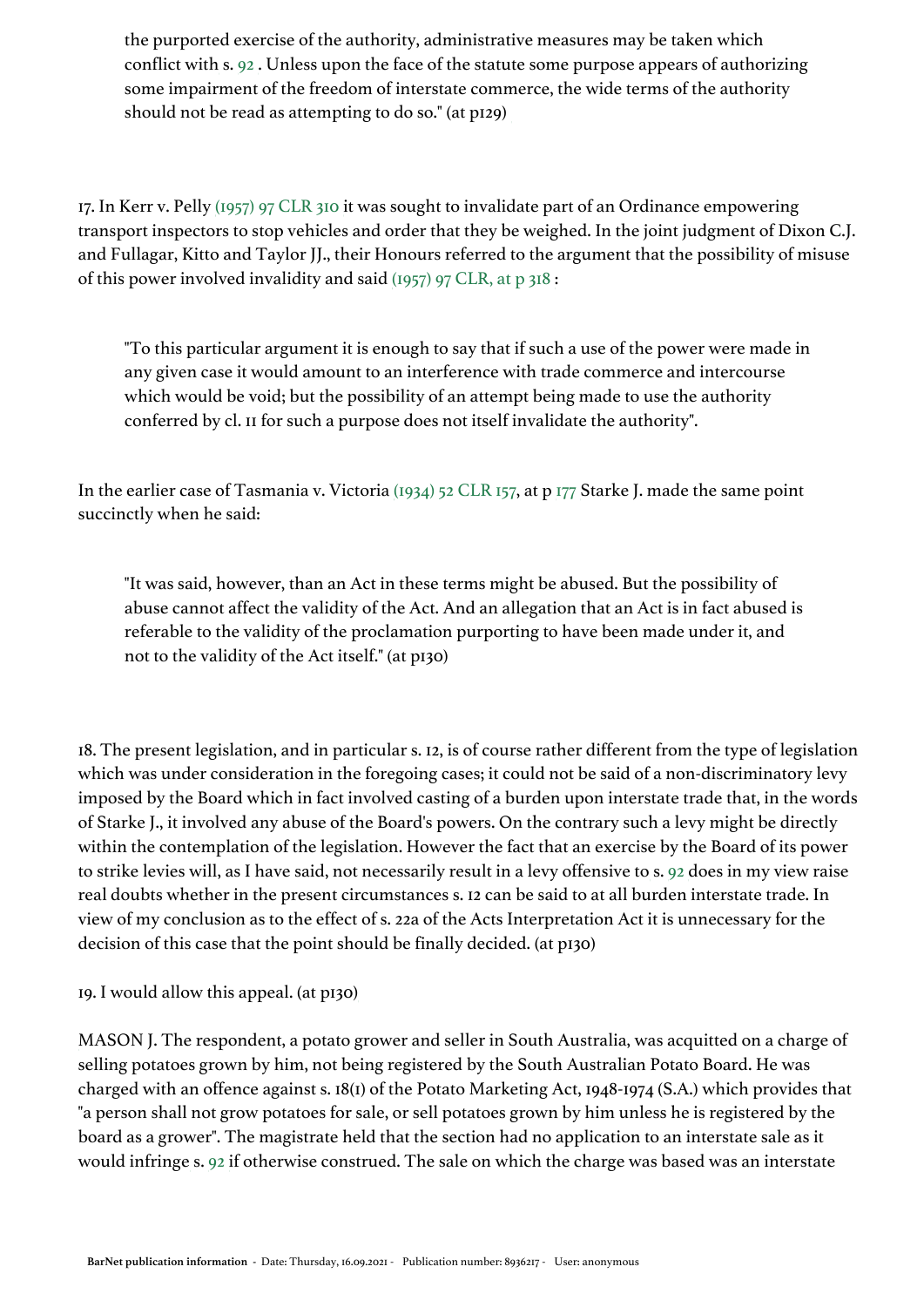**Following paragraph cited by:**

Clubb v Edwards (10 April 2019) (Kiefel CJ, Bell, Gageler, Keane, Nettle, Gordon and Edelman JJ)

### 2. Section 18(1) and (2) provides:

"(1) A person shall not grow potatoes for sale, or sell potatoes grown by him unless he is registered by the board as a grower.

(2) A person who -

(a) applies for registration in the prescribed form and furnishes the board with the information indicated on the form; and

(b) satisfies the board that in the period for which registration is required he is growing or will grow potatoes for sale, either on land owned or occupied by him, or under a sharefarming agreement;

shall be entitled to registration as a grower." (at p131)

3. To obtain registration an applicant must satisfy the Board that in the period for which registration is required he is growing or will grow potatoes for sale - that and no more. Only if it is not so satisfied can the Board refuse an application; it cannot refuse an application capriciously. In the event that it refuses to hear and determine an application according to law it is compellable by mandamus to perform its statutory duty. Its power to refuse an application is so limited that the provisions of s. 18 do not constitute an obstacle to a person intending to engage in interstate trade in potatoes: cf. the wide administrative discretions which were held to contravene s. [92](https://jade.io/article/260323/section/2036) in Hughes and Vale Pty. Ltd. v. New South Wales (No. 1) [\(1954\) 93 CLR 1](https://jade.io/article/261074); (1955) AC 241 and Hughes and Vale Pty. Ltd. v. New South Wales (No. 2) [\(1955\) 93 CLR 127](https://jade.io/article/65062) . The information which an applicant is required to furnish in his application includes particulars of the acreage planted or to be planted, thereby providing the Board with material from which it may be able to estimate the volume of future production, which in turn may assist it in the exercise of powers conferred upon it by s. 20. This section enables the Board to control the sale, delivery and price of potatoes. The system of registration consequently ensures that on application growers or intending growers will provide information necessary or valuable to it in the performance of its statutory functions. In this context s. 18 is regulatory and does not contravene s. [92](https://jade.io/article/260323/section/2036) . (at p131)

**Following paragraph cited by:**

Clubb v Edwards (10 April 2019) (Kiefel CJ, Bell, Gageler, Keane, Nettle, Gordon and Edelman JJ) Brownlee v The Queen (21 June 2001) (Gleeson CJ,Gaudron, McHugh, Gummow, Kirby, Hayne and Callinan JJ)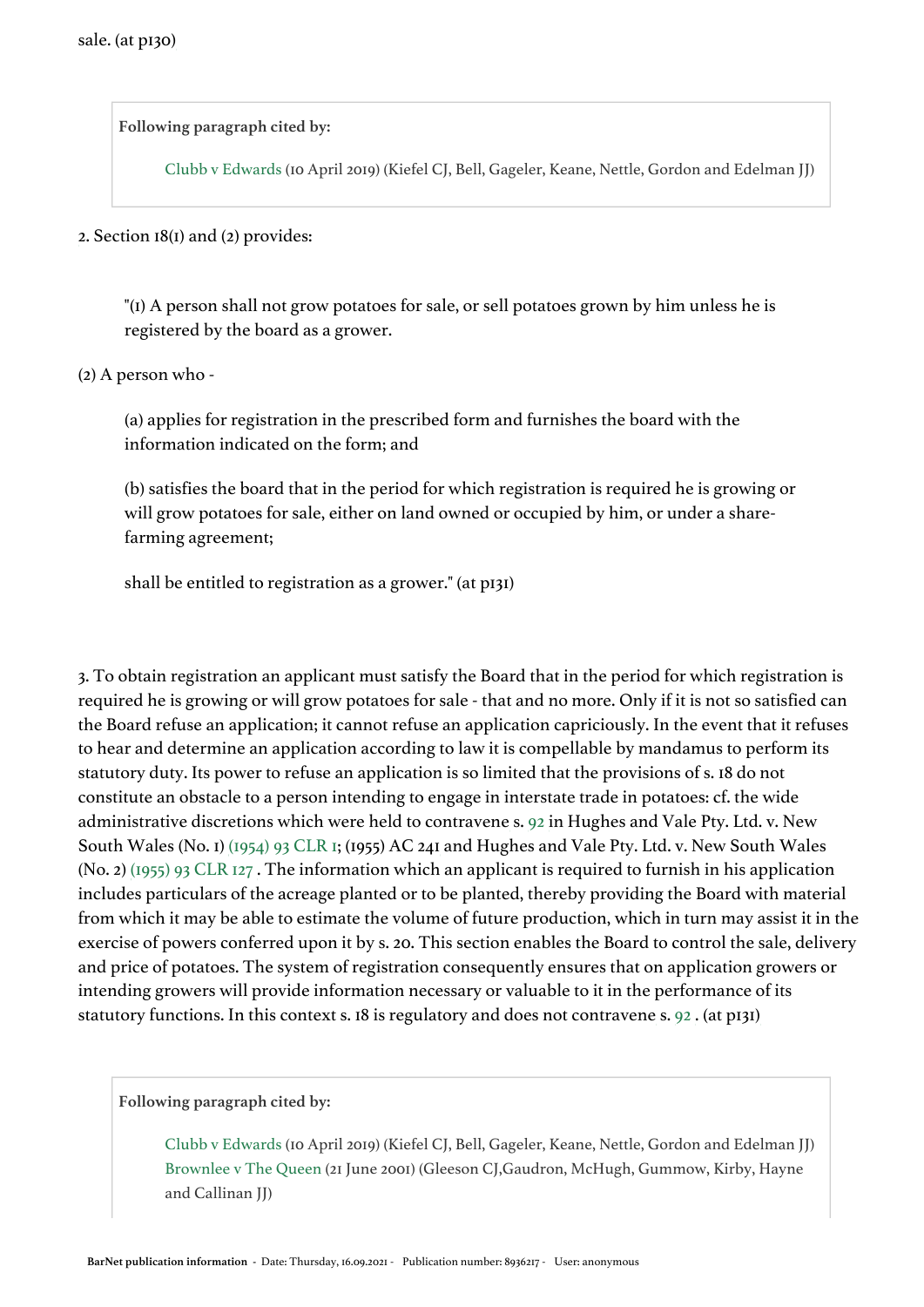Attorney-General (WA) v Australian National Airlines Commission (17 December 1976) (Barwick C.J., Gibbs, Stephen, Mason and Murphy JJ.)

4. Having read the judgments of Gibbs and Stephen JJ. I agree for the reasons stated by their Honours that s. 12 is a distinct provision independent of s. 18. Whether s. 12 is obnoxious to s. [92](https://jade.io/article/260323/section/2036) is not a question which I find it necessary to decide, although I recognize the force of the reasons for judgment of Stephen J. which would suggest that the question should be answered in the negative. It is enough for me to say that, if s. 12 involves a contravention of s. [92](https://jade.io/article/260323/section/2036) , then, as Gibbs J. has said, there is no reason why the rules of interpretation contained in s. 22a of the Acts Interpretation Act, 1915 (S.A.) should not apply. (at p132)

5. I would therefore allow the appeal. (at p132)

JACOBS J. In the absence of material to show or even to suggest that the respondent would not have been able to obtain registration without impediment or that registration would in fact have imposed or have been likely to impose substantial burdens on the respondent I am of the opinion that the requirement of registration did not operate to impose an impermissible burden on the trade of the respondent in selling his potatoes interstate. I agree with the reasons given by Stephen J. and with his conclusion that the appeal should be allowed. (at p132)

MURPHY J. This case raises the question of the meaning and application of the first sentence of s. [92](https://jade.io/article/260323/section/2036) of the [Constitution](https://jade.io/article/260323) . Section [92](https://jade.io/article/260323/section/2036) is in Ch. IV of the [Constitution](https://jade.io/article/260323) , which is headed "Finance and Trade". This chapter deals with financial matters and the leit-motif of the sections surrounding s. [92](https://jade.io/article/260323/section/2036) (ss. 88-90 and 93- 95) is duties of customs. (at p132)

2. Section [92](https://jade.io/article/260323/section/2036) reads:

"92. On the imposition of uniform duties of customs, trade, commerce, and intercourse among the States, whether by means of internal carriage or ocean navigation, shall be absolutely free. But notwithstanding anything in this [Constitution](https://jade.io/article/260323) , goods imported before the imposition of uniform duties of customs into any State, or into any Colony which, whilst the goods remain therein, becomes a State, shall, on thence passing into another State within two years after the imposition of such duties, be liable to any duty chargeable on the importation of such goods into the Commonwealth, less any duty paid in respect of the goods on their importation." (at p132)

3. Section [92](https://jade.io/article/260323/section/2036) is generally taken out of context and abbreviated, eliminating the reference to duties of customs and facilitating its misinterpretation. When s. [92](https://jade.io/article/260323/section/2036) is read in whole and in context, the command in the first sentence clearly concerns freedom from customs duties or similar taxes (often referred to as fiscal imposts) on trade, commerce and intercourse among the States. Section [92](https://jade.io/article/260323/section/2036) does not guarantee economic anarchy. It is not a laissez-faire provision freeing trade, commerce and intercourse among the States from regulation. (at p133)

4. The judicial approach of injecting into s. [92](https://jade.io/article/260323/section/2036) the philosophy of laissez-faire has caused a substantial and serious inroad into the spheres of State and Federal legislatures. Many laws (mainly State) have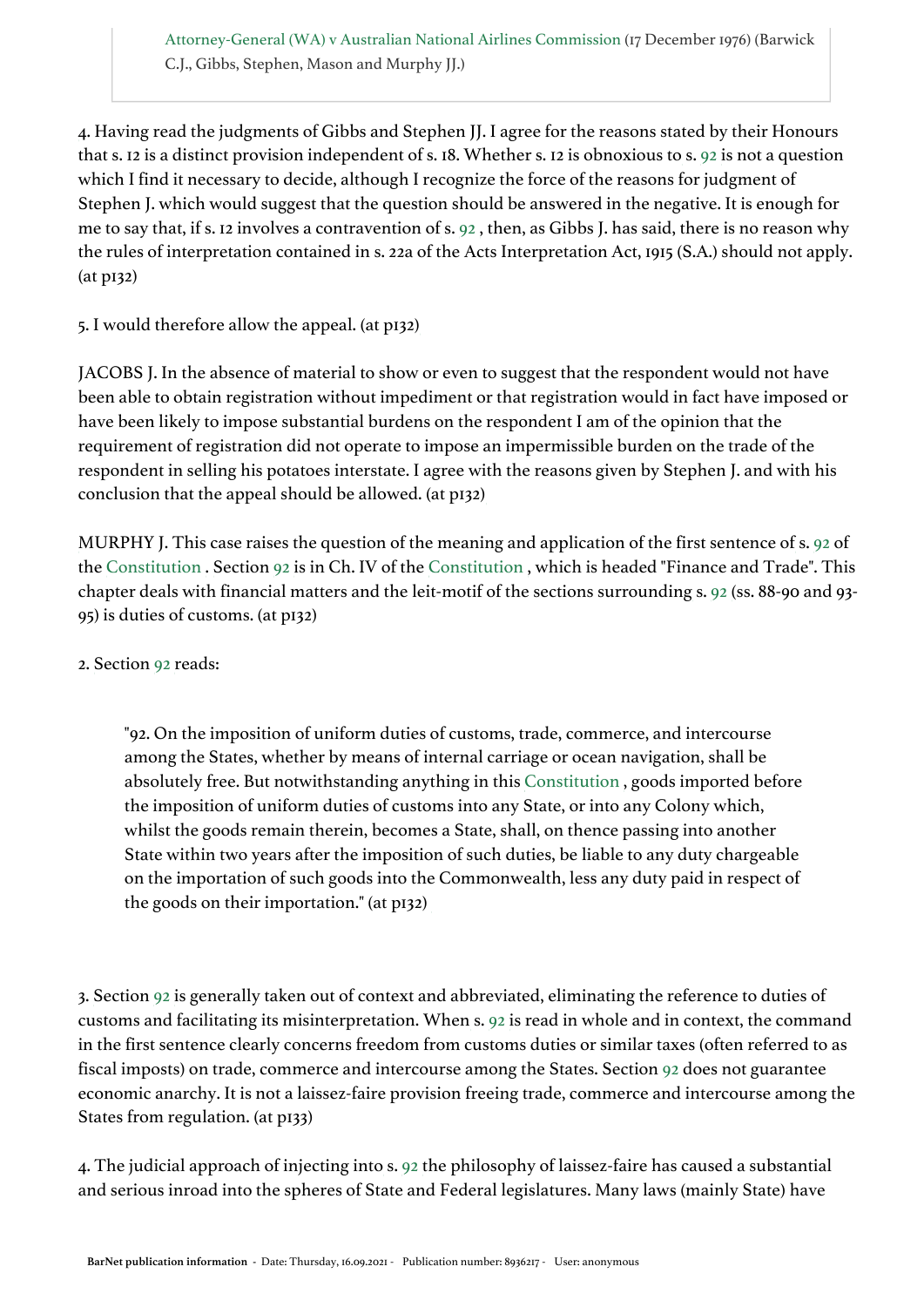been declared invalid and parliaments have consequently been inhibited from passing laws which might affect interstate trade and commerce. In this area, the Court has adopted a legislative role. It acts as an additional House but its role is necessarily negative. It can veto but not initiate. (at p133)

5. One of the architects of this approach, Lord Wright (who delivered the judgment of the Privy Council in James v. The Commonwealth [\(1936\) 55 CLR 1;](https://jade.io/article/269619) (1936) AC 578 ) made a dramatic recantation. In "Section 92 - A Problem Piece" (Sydney Law Review, vol. 1 (1954), p. 146), he wrote:

"... the question ... should be asked ... what words or context there are to justify so unfortunate and obscure a reading of the section". (p. 147)

"...surely all this difficulty follows from not taking the words in their obvious sense. No doubt to do so will mean a great and concerted effort on the part of the judges. But it may come in time." (p.147) "...that s. [92](https://jade.io/article/260323/section/2036) deals with fiscal matters alone gives sense and efficacy to s. [92](https://jade.io/article/260323/section/2036) ". (p. 155) "The idea of s. [92](https://jade.io/article/260323/section/2036) as a power in the air brooding and ready in the name of freedom to crush and destroy social and industrial or political experiments in Australian life ought, I think, to be exploded. In truth, as I said, s. [92](https://jade.io/article/260323/section/2036) is both pedestrian and humble, though very essential from the point of view of the founders of the [Constitution](https://jade.io/article/260323) who wished to establish interstate free trade in fiscal matters for all time." (p. 157) (at p133)

6. The misreading admitted by Lord Wright would have been avoided if the Privy Council had applied what it recognized was the ordinary meaning of free trade: "Free trade means in ordinary parlance freedom from tariffs" (James' Case [\(1936\) 55 CLR, at p 56](https://jade.io/article/269619/section/140189); [\(1936\) AC, at p 627](https://jade.io/article/269619/section/140612) ). (at p133)

7. There has also been wide academic criticism. Professor Colin Howard observed in 1968 that s. [92](https://jade.io/article/260323/section/2036) (on the prevailing interpretation):

"...is little, if anything, more than an impediment to the effective ordering of the economy on a nationwide basis. This result approaches the antithesis of what the section was originally intended to do." ("Freedom of Interstate Trade" Melbourne University Law Review, vol. 6 (1968), p. 258.)

Professor Geoffrey Sawer said:

"The handling of this section by the Courts has been their one great constitutional failure... The failure may be partly due to the bad drafting of s. [92](https://jade.io/article/260323/section/2036) , but it is also due partly to limitations of our legal technique, which make it difficult for our Courts to handle complex political and economic conceptions". (Commonwealth of Australia (British Commonwealth Series), vol. 2 (1952), p. 76.) "This section has caused more differences of judicial opinion and greater conflict between decisions than any other provision of the [Constitution](https://jade.io/article/260323) . There has never been any doubt as to the primary intention of the Founders. They wished to do away between States with the border tariffs the abolition of which was one of the main reasons for federating at all, and they wished to embody this objective in a specific provision, instead of leaving it to implication as in the U.S. [Constitution](https://jade.io/article/260323) . There is also no doubt that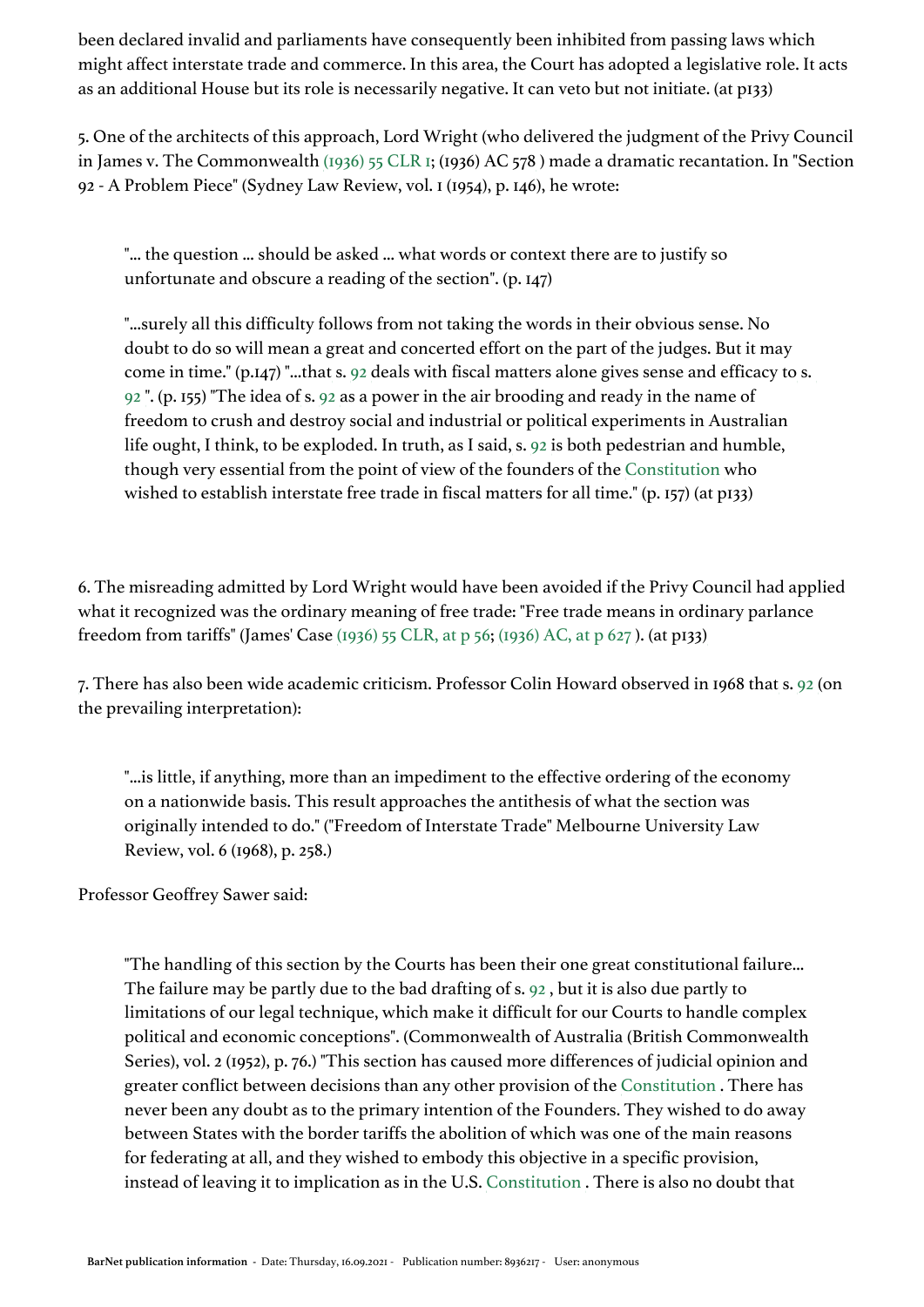the Founders anticipated the possibility of 'indirect' fiscal protection by methods other than border tariffs and differential excises, and accordingly desired their guarantee of fiscal free trade between the States to be stated with some generality and to be capable of some flexibility of application." (p. 71)

See also Professor P.E. Nygh, "An Analysis of Judicial Approaches to the Interpretation of the Commerce Clause in Australia and the United States (Sydney Law Review, vol. 5 (1967), p. 353) and "The Concept of Freedom in Interstate Trade" (University of Queensland Law Journal, vol. 5 (1967), p. 317); Professor Howard, Australian Federal Constitutional Law, 2nd ed. (1972), Ch. 5; Professor P.H. Lane, Australian Federal System with United States Analogues (1972), pp. 595-675. (at p134)

9. An even more severe criticism of the judicial approach has been made by Professor Julius Stone in "A Government of Laws and Yet of Men being a Survey of Half a Century of the Australian Commerce Power" (New York University Law Review, vol. 25 (1950), p. 451). (at p134)

10. Latham C.J. said on his retirement from this Court "When I die, s. [92](https://jade.io/article/260323/section/2036) will be found written on my heart...A new approach is required to s. [92](https://jade.io/article/260323/section/2036) , and no approach has been made towards reconsideration of that provision" (85CLR ix). (at p134)

**Following paragraph cited by:**

Smith v Capewell (04 October 1979) (Barwick C.J., Gibbs, Stephen, Mason, Murphy and Aickin JJ.)

# ANALYSIS OF THE COMMAND IN S. [92](https://jade.io/article/260323/section/2036) .

11. Meaning of "Trade and Commerce...Among the States". There has been a tendency to narrow the meaning of the phrase, "trade and commerce" in order to lessen the destructive effects of interpreting s. [92](https://jade.io/article/260323/section/2036) so that it applies to other than fiscal charges. "...Among the States" has been treated as simply meaning "interstate". The phrase should not be given a narrow meaning. It is obviously comprehensive. (at p135)

12. "Trade and commerce...Among the States" extends into areas of intrastate commerce. The supposed line between interstate and intrastate the "straight, undeviating, Euclidian line" as Isaacs J. called it (Ex parte Nelson (No. 1) [\(1928\) 42 CLR 209](https://jade.io/article/63377), at p [234](https://jade.io/article/63377/section/140375) ), does not exist. (at p135)

13. Meaning of "intercourse". In the United States Constitution, "intercourse" has been implied into the concept of "commerce". Marshall C.J. said in Gibbons v. Ogden (1824) 9 Wheat 1, at p 189 (6 Law Ed 23, at p 68) "Commerce, undoubtedly, is traffic, but it is something more, it is 'intercourse'." As Corwin pointed out, "Marshall qualified the word 'intercourse' with the word 'commercial', thus retaining the element of monetary transactions" (see Constitution of United States of America (Annotated) (1973) Senate Document No. 92-82, p. 143). However, the word was included expressly in our s. [92](https://jade.io/article/260323/section/2036) . The absence of the word from s. 51(i) suggests that "intercourse" in s. [92](https://jade.io/article/260323/section/2036) is not restricted to commercial intercourse. (at p135)

14. Meaning of "Absolutely Free". The inclusion of this phrase means that s. [92](https://jade.io/article/260323/section/2036) contains a command subject to no exceptions. It frees absolutely trade, commerce and intercourse among the States from customs duties or similar taxes, direct or indirect. A toll on passage of persons is an example of a fiscal charge on intercourse among the States. A good example of an indirect imposition is found in Fox v. Robbins [\(1909\) 8 CLR 115](https://jade.io/article/61988) . Absolute freedom can be applied to fiscal charges without difficulty, but it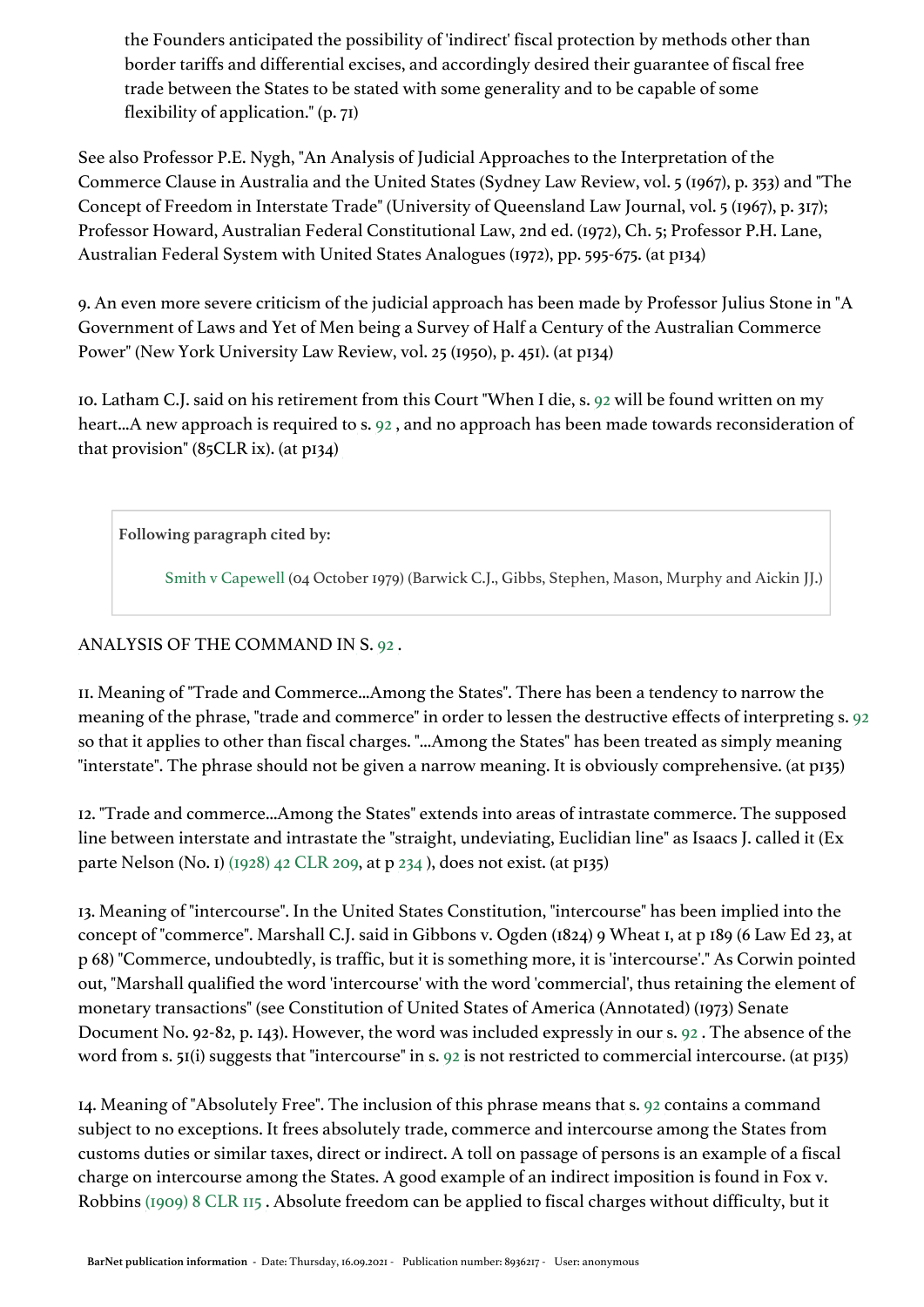would produce chaos if applied to laws generally on interstate trade, commerce and intercourse. (at p135)

15. The consequences of giving full expression to the words "absolutely free" used in a wide sense not restricted to fiscal imposts are so intolerable that a doctrine has arisen by which the words "absolutely free" have been converted to "relatively free", that is, "subject to permissible regulation" on grounds such as health and safety. Such a meaning can not be given to "absolutely free". Under the doctrine of permissible "regulatory laws", laws on interstate trade and commerce may be regarded as regulatory. and therefore permissible, if they conform to certain tests. The tests are so obscure that (like the prophecies of the Oracle at Delphi) they can generally be shown to agree with any outcome. As the Privy Council said in the Bank Nationalization Case, this means that "the problem to be solved will often be not so much legal as political, social or economic. Yet it must be solved by a court of law" (The Commonwealth v. Bank of New South Wales [\(1949\) CLR 497,](https://jade.io/citation/3073868) at p [639](https://jade.io/citation/2420310/section/140165); (1950) AC 235, at p [310](https://jade.io/citation/2420310/section/140819) ). (at p136)

16. Section [92](https://jade.io/article/260323/section/2036) has been described as guaranteeing freedom to the individual (James v. The Commonwealth [\(1936\) 55 CLR 1](https://jade.io/article/269619); (1936) AC 578 ) and the party claiming protection in this case is an individual. Departure from the fiscal interpretation of s. [92](https://jade.io/article/260323/section/2036) leads to difficulties when a corporation claims exemption from the laws of the legislature which created it. These difficulties have not been explored in cases on the section. The James Case concerned an individual. In the Bank Nationalization Case, the claim was for protection from the legislature which did not create the banking companies. With suitable drafting, legislatures could end the laissez-faire exemption from their laws claimed by companies created under their laws. (at p136)

RELATIONSHIP OF S. [92](https://jade.io/article/260323/section/2036) TO THE COMMERCE POWER (S. 51(i.)) AND FREEDOM OF MOVEMENT.

17. I will refer briefly to the relationship of s. [92](https://jade.io/article/260323/section/2036) and s. 51(i.) and to how the free movement of persons fits into the constitutional framework. (at p136)

18. Power of States over Trade and Commerce. Subject to s. [92](https://jade.io/article/260323/section/2036) (and other constitutional limitations), the States have plenary power to pass laws even if they impose a non-fiscal burden (direct or indirect) on interstate trade or commerce. Cases which have declared marketing and other State laws (not imposing fiscal burdens) invalid for contravention of s. [92](https://jade.io/article/260323/section/2036) were wrongly decided. (at p136)

**Following paragraph cited by:**

Gerner v Victoria (10 December 2020) (Kiefel CJ, Gageler, Keane, Gordon and Edelman JJ) New South Wales v Commonwealth (14 November 2006) (Gleeson CJ, Gummow, Kirby, Hayne, Callinan, Heydon and Crennan JJ)

APLA Ltd v Legal Services Commissioner (NSW) (01 September 2005) (Gleeson CJ, McHugh, Gummow, Kirby, Hayne, Callinan and Heydon JJ)

AMS v AIF (17 June 1999) (Gleeson CJ,Gaudron, McHugh, Gummow, Kirby, Hayne and Callinan JJ)

Higgins, Barry Thomas Patrick v The Commonwealth of Australia (03 February 1998) (Finn J) Newcrest Mining (WA) Ltd v the Commonwealth (14 August 1997) (Brennan CJ, Dawson, Toohey, Gaudron, McHugh, Gummow and Kirby JJ)

Kruger v The Commonwealth (31 July 1997) (Brennan CJ, Dawson, Toohey, Gaudron, McHugh and Gummow JJ)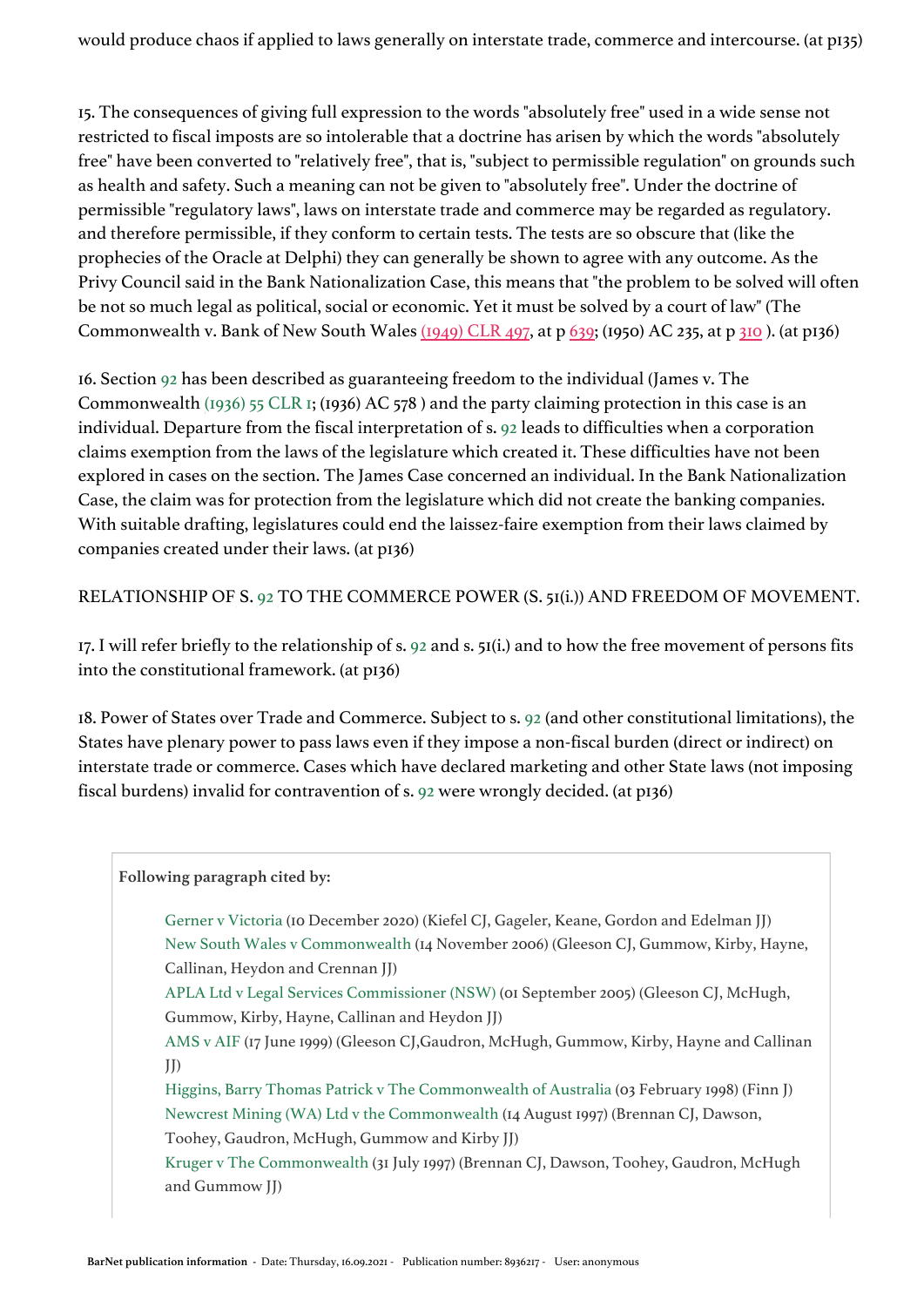| McGinty v Western Australia (20 February 1996) (Brennan CJ, Dawson, Toohey, Gaudron,         |
|----------------------------------------------------------------------------------------------|
| McHugh and Gummow JJ)                                                                        |
| Stevens v Head (18 March 1993) (Mason CJ, Brennan, Deane, Dawson, Toohey, Gaudron and        |
| McHugh JJ)                                                                                   |
| Australian Capital Television Pty Ltd v The Commonwealth (30 September 1992) (Mason CJ,      |
| Brennan, Deane, Dawson, Toohey, Gaudron and McHugh JJ)                                       |
| Cole v Whitfield (02 May 1988) (Mason C.J., Wilson, Brennan, Deane, Dawson, Toohey and       |
| Gaudron JJ.)                                                                                 |
| Miller v TCN Channel Nine Pty Ltd (21 October 1986) (Gibbs C.J., Mason, Murphy, Wilson,      |
| Brennan, Deane and Dawson JJ.)                                                               |
| Miller v TCN Channel Nine Pty Ltd (21 October 1986) (Gibbs C.J., Mason, Murphy, Wilson,      |
| Brennan, Deane and Dawson JJ.)                                                               |
| Miller v TCN Channel Nine Pty Ltd (21 October 1986) (Gibbs C.J., Mason, Murphy, Wilson,      |
| Brennan, Deane and Dawson JJ.)                                                               |
| Koowarta v Bjelke-Petersen (II May 1982) (Gibbs C.J., Stephen, Mason, Murphy, Aickin, Wilson |
| and Brennan JJ.)                                                                             |
| Queensland v The Commonwealth (28 November 1977) (Barwick C.J., Gibbs, Stephen, Mason,       |
| Jacobs, Murphy and Aickin JJ.)                                                               |
|                                                                                              |

19. The States are entitled (subject only to the prohibition against fiscal imposts in s. [92](https://jade.io/article/260323/section/2036) , any other constitutional limitations (for example, s. 117), and any overriding legislation of the Australian Parliament (see s. 109)) to deal with the general law of trade, commerce and intercourse. Section [92](https://jade.io/article/260323/section/2036) does not prevent them from exercising the powers of regulating such trade and commerce by marketing acts or otherwise. The mere existence of the commerce power (s. 51(i.)) does not operate as a restraint upon State legislative power (as it does in the United States of America). (at p137)

20. Powers of Commonwealth over Trade and Commerce. The Parliament of the Commonwealth has (subject to the command in s. [92](https://jade.io/article/260323/section/2036) against fiscal charges and to other constitutional limitations, such as s. 99) full power to legislate for interstate trade and commerce (s. 51(i.)), and this "extends to navigation and shipping, and to railways the property of any State" (s.98). The Parliament has ample power to regulate the national economy by appropriate exercise of its powers under s. 51(i.) (supplemented if necessary by other powers). If a State marketing law hinders interstate trade, then it is in the discretion of the parliament of the Commonwealth to legislate so that (by the operation of s. 109) the offending provisions of State law become invalid. (at p137)

21. Section [92](https://jade.io/article/260323/section/2036) and Freedom of Movement. The right of persons to move freely across or within State borders is a fundamental right arising from the union of the people in an indissoluble Commonwealth. This right is so fundamental that it is not likely it would be hidden away in s. [92](https://jade.io/article/260323/section/2036) , restricted to interstate intercourse in a clause dealing with uniform duties of customs, in a chapter headed "Finance and Trade". The right is not an absolute right, but is almost absolute and could not be impaired, except on extremely strong grounds such as the administration of criminal justice in serious cases (see R. v. Smithers; Ex parte Benson [\(1912\) 16 CLR 99](https://jade.io/article/62248) , particularly the judgments of Griffith C.J. and Barton J.). (See also Crandall v. Nevada (1867) 6 Wall 35 (18 Law Ed 744) ; Slaughter-House Cases (1872) 16 Wall 36 (21 Law Ed 394) .) I think that freedom to move across State borders arises from this fundamental implication of the [Constitution](https://jade.io/article/260323) and not, as held in Gratwick v. Johnson [\(1945\) 70 CLR 1](https://jade.io/article/64406) , from s. [92](https://jade.io/article/260323/section/2036) . (at p137)

22. The doctrine of stare decisis should not be applied to continue the effect of reasoning which has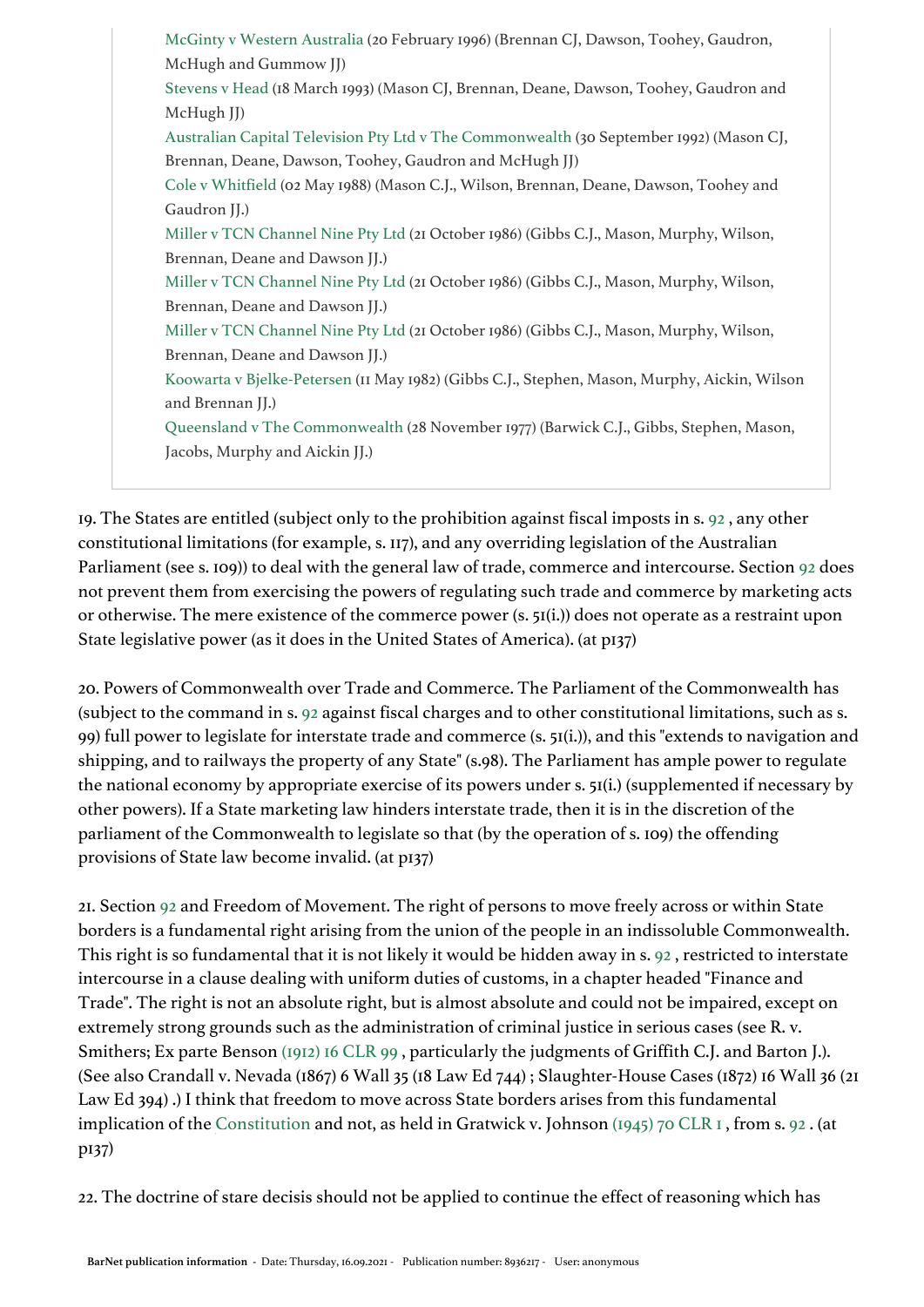made the State and federal Parliaments almost impotent in fields of social and economic importance. The task is to apply the [Constitution](https://jade.io/article/260323) , not the judicial decisions. (at p137)

23. The Potato Marketing Act, 1948-1974 (S.A.) extends to trade and commerce among the States. It does not impose fiscal charges. Even if there were a latent possibility of such imposition, there is no actual or threatened imposition and certainly nothing in the nature of a discriminatory imposition against interstate trade or commerce. (at p137)

24. The Act has not contravened s. [92](https://jade.io/article/260323/section/2036) . It was not submitted that an appeal does not lie against dismissal of the charges against the respondent. I would allow the appeal. (at p138)

**Orders**

Appeal allowed with costs.

Orders of the Adelaide Court of Summary Jurisdiction set aside and in lieu thereof order that the respondent be convicted of the second charge specified on the complaint.

Matter be referred back to that Court for determination of the question of penalty and costs.

# **Cited by:**

[Gibson v Director of Public Prosecutions \(NSW\) \(No 2\)](https://jade.io/article/834968) [2021] NSWCA 218 - [Gibson v Director of Public Prosecutions \(NSW\) \(No 2\)](https://jade.io/article/834968) [2021] NSWCA 218 - [KEPCO Bylong Australia Pty Ltd v Bylong Valley Protection Alliance Inc](https://jade.io/article/834969) [2021] NSWCA 216 - [Bushfire Survivors for Climate Action Incorporated v Environment Protection Authority](https://jade.io/article/829268) [2021] NSWLEC 92 - [Bushfire Survivors for Climate Action Incorporated v Environment Protection Authority](https://jade.io/article/829268) [2021] NSWLEC 92 - [Braun v Health Ombudsman](https://jade.io/article/828834) [2021] QSC 209 - [Minister for Immigration, Citizenship, Migrant Services and Multicultural Affairs v FAK19](https://jade.io/article/829035) [2021] FCAFC 153 - [QJYD v Minister for Immigration, Citizenship, Migrant Services and Multicultural Affairs](https://jade.io/article/827996) [2021] FCA 962 - [Karmakar v Minister for Health \(No 2\)](https://jade.io/article/826935) [2021] FCA 916 - [Darnell v Stonehealth Pty Ltd \(No 4\)](https://jade.io/article/824425) [2021] FCA 823 - [Darnell v Stonehealth Pty Ltd \(No 4\)](https://jade.io/article/824425) [2021] FCA 823 -[Marsh v Insurance Group Limited t/as NRMA Insurance Limited](https://jade.io/article/814065) [2021] NSWSC 619 - [Egan v Minister for Home Affairs](https://jade.io/article/813002) [2021] FCAFC 85 - [AB v Attorney General for New South Wales](https://jade.io/article/811112) [2021] NSWSC 575 - [AB v Attorney General for New South Wales](https://jade.io/article/811112) [2021] NSWSC 575 - [Minister for Immigration, Citizenship, Migrant Services and Multicultural Affairs v CBW20](https://jade.io/article/804997) [2021] FCAFC  $63 -$ [Application by Peter James Holland pursuant to s 78 Crimes \(Appeal and Review\) Act 2001](https://jade.io/article/803882) [2021] NSWSC 384 - [BFM16 v Minister for Immigration, Citizenship, Migrant Services and Multicultural Affairs](https://jade.io/article/799571) [2021] FCA 312 - [Folbigg v Attorney General of New South Wales](https://jade.io/article/797969) [2021] NSWCA 44 - [Folbigg v Attorney General of New South Wales](https://jade.io/article/797969) [2021] NSWCA 44 - [J.K. Williams Staff Pty Limited v Sydney Water Corporation](https://jade.io/article/797320) [2021] NSWLEC 23 - [J.K. Williams Staff Pty Limited v Sydney Water Corporation](https://jade.io/article/797320) [2021] NSWLEC 23 - [J.K. Williams Staff Pty Limited v Sydney Water Corporation](https://jade.io/article/797320) [2021] NSWLEC 23 -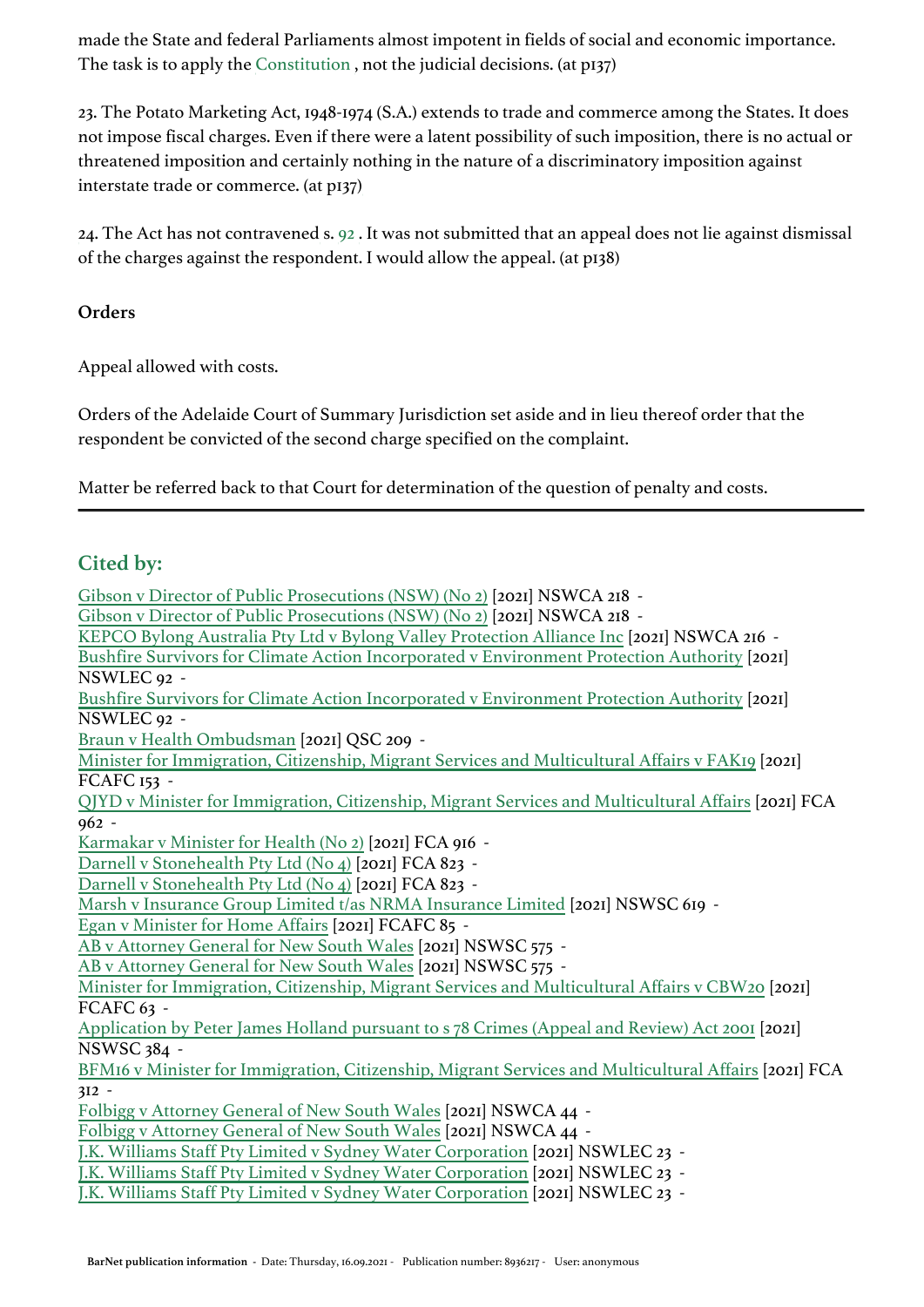[Solomon v Commissioner of Police \(NSW\)](https://jade.io/article/793781) [2021] NSWSC 236 - [Solomon v Commissioner of Police \(NSW\)](https://jade.io/article/793781) [2021] NSWSC 236 - [Matthes v The Nominal Defendant](https://jade.io/article/789882) [2021] NSWSC 188 - [AAI Ltd t/as AAMI v Chan](https://jade.io/article/788240) [2021] NSWCA 19 - [FOE18 v Minister for Immigration, Citizenship, Migrant Services and Multicultural Affairs](https://jade.io/article/788266) [2021] FCCA  $IAI -$ [FOE18 v Minister for Immigration, Citizenship, Migrant Services and Multicultural Affairs](https://jade.io/article/788266) [2021] FCCA  $IAI -$ [Palmer v Western Australia](https://jade.io/article/788038) [2021] HCA 5 - [CWY20 v Minister for Immigration, Citizenship, Migrant Services and Multicultural Affairs](https://jade.io/article/780694) [2020] FCA 1855 - [EXW18 v Minister for Home Affairs](https://jade.io/article/779650) [2020] FCA 1802 - [EXW18 v Minister for Home Affairs](https://jade.io/article/779650) [2020] FCA 1802 - [Gerner v Victoria](https://jade.io/article/778853) [2020] HCA 48 - [Broadbent v Minister for Home Affairs](https://jade.io/article/775674) [2020] FCA 1626 - [Attorney-General \(Cth\) v Ogawa](https://jade.io/article/773647) [2020] FCAFC 180 -[DMJ17 v Minister for Immigration](https://jade.io/article/773822) [2020] FCCA 2688 - [Cooper v The Owners - Strata Plan No 58068](https://jade.io/article/769427) [2020] NSWCA 250 - [Cooper v The Owners - Strata Plan No 58068](https://jade.io/article/769427) [2020] NSWCA 250 - [Town of Cambridge v The Hon David Templeman MLA, Minister for Local Government; Heritage;](https://jade.io/article/768264)  [Culture and the Arts](https://jade.io/article/768264) [2020] WASC 350 - [Gubbay v Minister for Home Affairs](https://jade.io/article/769595) [2020] FCA 1417 - [AUSTRALIAN LEISURE AND HOSPITALITY GROUP PTY LTD -v- COMMISSIONER OF POLICE](https://jade.io/article/766990) [2020] WASCA 157 - [AUSTRALIAN LEISURE AND HOSPITALITY GROUP PTY LTD -v- COMMISSIONER OF POLICE](https://jade.io/article/766990) [2020] WASCA 157 - [AUSTRALIAN LEISURE AND HOSPITALITY GROUP PTY LTD -v- COMMISSIONER OF POLICE](https://jade.io/article/766990) [2020] WASCA 157 -[Chan v AAI Limited](https://jade.io/article/765565) [2020] NSWSC 1272 - [Makarov v Minister for Home Affairs \(No 2\)](https://jade.io/article/763998) [2020] FCA 1275 - [Somasundaram v Luxton](https://jade.io/article/757646) [2020] FCA 1076 - [Birdseye v Tax Practitioners Board](https://jade.io/article/762475) [2020] FCA 1235 - [MNLR v Minister for Home Affairs](https://jade.io/article/755565) [2020] FCA 948 - [Ali v Minister for Home Affairs](https://jade.io/article/754095) [2020] FCAFC 109 - [Director of Public Prosecutions \(NSW\) v SB](https://jade.io/article/752451) [2020] NSWSC 734 - [Director of Public Prosecutions \(NSW\) v SB](https://jade.io/article/752451) [2020] NSWSC 734 - [Director of Public Prosecutions \(NSW\) v SB](https://jade.io/article/752451) [2020] NSWSC 734 - [Director of Public Prosecutions \(NSW\) v SB](https://jade.io/article/752451) [2020] NSWSC 734 - [Director of Public Prosecutions \(NSW\) v SB](https://jade.io/article/752451) [2020] NSWSC 734 - [Island Resorts \(Apartments\) Pty Ltd v Gold Coast City Council](https://jade.io/article/737254) [2020] QSC 145 - [Island Resorts \(Apartments\) Pty Ltd v Gold Coast City Council](https://jade.io/article/737254) [2020] QSC 145 - [Island Resorts \(Apartments\) Pty Ltd v Gold Coast City Council](https://jade.io/article/737254) [2020] QSC 145 - [BP Refinery \(Kwinana\) Pty Ltd v Tracey](https://jade.io/article/732353) [2020] FCAFC 89 - [BP Refinery \(Kwinana\) Pty Ltd v Tracey](https://jade.io/article/732353) [2020] FCAFC 89 - [BP Refinery \(Kwinana\) Pty Ltd v Tracey](https://jade.io/article/732353) [2020] FCAFC 89 - [BP Refinery \(Kwinana\) Pty Ltd v Tracey](https://jade.io/article/732353) [2020] FCAFC 89 - [BP Refinery \(Kwinana\) Pty Ltd v Tracey](https://jade.io/article/732353) [2020] FCAFC 89 - [Clark v Attorney General of New South Wales](https://jade.io/article/727373) [2020] NSWCA 70 - [Clark v Attorney General of New South Wales](https://jade.io/article/727373) [2020] NSWCA 70 - [Clark v Attorney General of New South Wales](https://jade.io/article/727373) [2020] NSWCA 70 - [Wheaton, in the matter of various applications by Wheaton](https://jade.io/article/725161) [2020] FCA 463 -[Investors Exchange Limited v Australian Financial Complaints Authority Limited](https://jade.io/article/725206) [2020] QSC 74 - [Investors Exchange Limited v Australian Financial Complaints Authority Limited](https://jade.io/article/725206) [2020] QSC 74 - [Chadwick v Acting Deputy Commissioner DA Wright](https://jade.io/article/721904) [2020] QCAT 66 - [VFWQ v Minister for Immigration, Citizenship, Migrant Services and Multicultural Affairs](https://jade.io/article/713981) [2020] FCA 230 - [Kumar v Minister for Immigration and Border Protection](https://jade.io/article/710294) [2020] FCAFC 16 -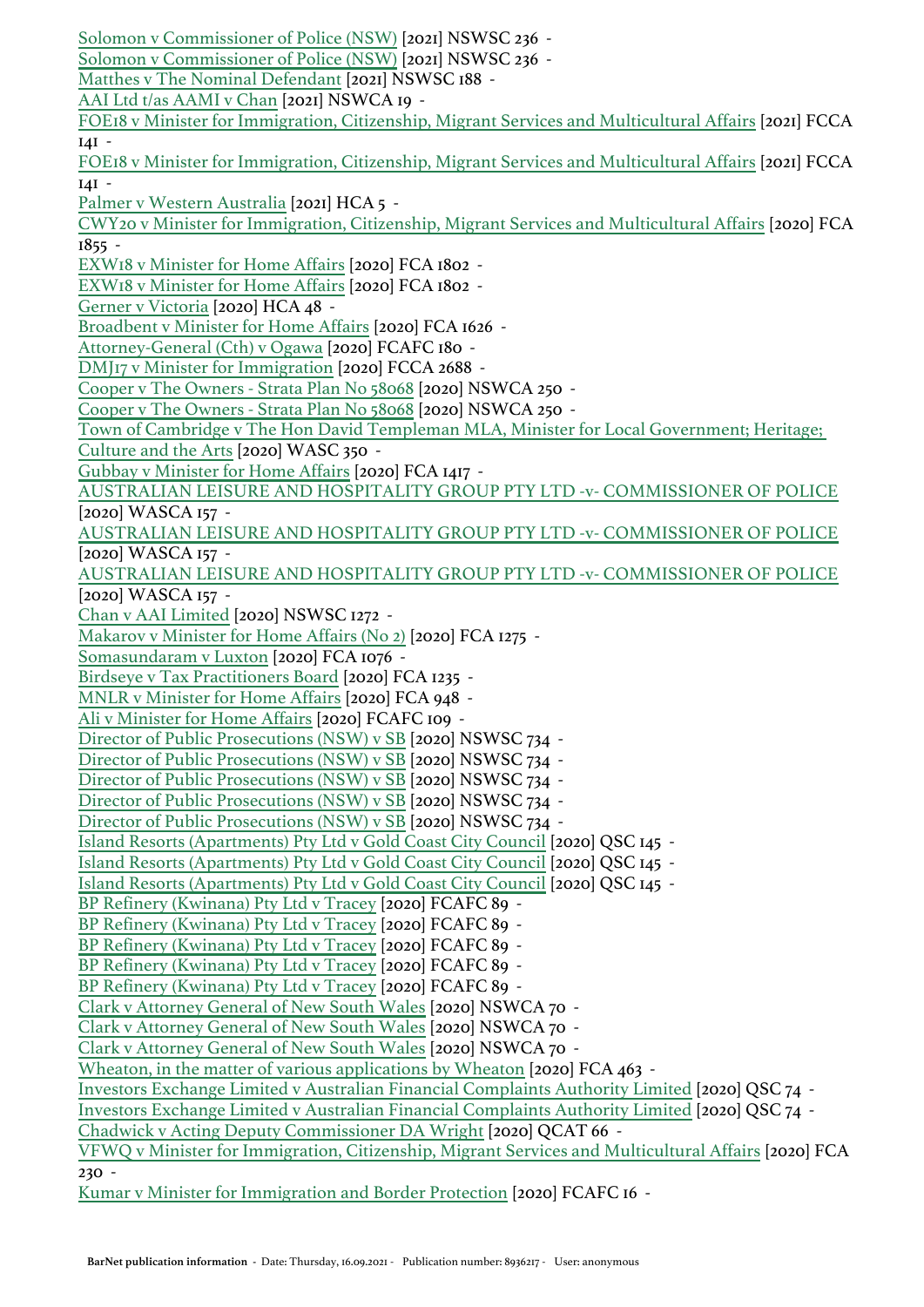[Commissioner of Police v Thayli Pty Ltd](https://jade.io/article/709844) [2020] WASC 43 - [Sing v Minister for Home Affairs](https://jade.io/article/708051) [2020] FCAFC 7 - [Sing v Minister for Home Affairs](https://jade.io/article/708051) [2020] FCAFC 7 - [EFX17 v Minister for Immigration and Border Protection](https://jade.io/article/695159) [2019] FCAFC 230 - [Fastbet Investments Pty Ltd v Deputy Commissioner of Taxation \(No 5\)](https://jade.io/article/693739) [2019] FCA 2073 - [Fastbet Investments Pty Ltd v Deputy Commissioner of Taxation \(No 5\)](https://jade.io/article/693739) [2019] FCA 2073 - [Fastbet Investments Pty Ltd v Deputy Commissioner of Taxation \(No 5\)](https://jade.io/article/693739) [2019] FCA 2073 - [DVO18 v Minister for Home Affairs](https://jade.io/article/693744) [2019] FCCA 3293 - [Walters v Drummond & Ors](https://jade.io/article/676079) [2019] QSC 290 - [EHF17 v Minister for Immigration and Border Protection](https://jade.io/article/669771) [2019] FCA 1681 - [EHF17 v Minister for Immigration and Border Protection](https://jade.io/article/669771) [2019] FCA 1681 - [EHF17 v Minister for Immigration and Border Protection](https://jade.io/article/669771) [2019] FCA 1681 - [Abazi v Minister for Home Affairs](https://jade.io/article/667689) [2019] FCCA 2646 - [BTP18 v Minister for Home Affairs](https://jade.io/article/667688) [2019] FCCA 2608 - [Muswellbrook Shire Council v Hunter Valley Energy Coal Pty Ltd](https://jade.io/article/665267) [2019] NSWCA 216 - [Muswellbrook Shire Council v Hunter Valley Energy Coal Pty Ltd](https://jade.io/article/665267) [2019] NSWCA 216 - [Burgess v Assistant Minister for Home Affairs](https://jade.io/article/665150) [2019] FCAFC 152 - [Coventry v Insurance Australia Ltd T/as NRMA Insurance](https://jade.io/article/664962) [2019] NSWSC 1096 - [Coventry v Insurance Australia Ltd T/as NRMA Insurance](https://jade.io/article/664962) [2019] NSWSC 1096 - [Coventry v Insurance Australia Ltd T/as NRMA Insurance](https://jade.io/article/664962) [2019] NSWSC 1096 - [Pollentine v Attorney-General](https://jade.io/article/658170) [2019] QSC 200 - [Pollentine v Attorney-General](https://jade.io/article/658170) [2019] QSC 200 - [Sanders v City of South Perth](https://jade.io/article/729910) [2019] WASC 226 - [Sanders v City of South Perth](https://jade.io/article/729910) [2019] WASC 226 - [Sanders v City of South Perth](https://jade.io/article/729910) [2019] WASC 226 - [Sanders v City of South Perth](https://jade.io/article/729910) [2019] WASC 226 - [Sanders v City of South Perth](https://jade.io/article/729910) [2019] WASC 226 - [Sanders v City of South Perth](https://jade.io/article/729910) [2019] WASC 226 - [BON17 v Minister for Immigration](https://jade.io/article/648755) [2019] FCCA 1456 - [Ibrahim v Minister for Home Affairs](https://jade.io/article/646450) [2019] FCAFC 89 - [Wagner Investments Pty Ltd v Toowoomba Regional Council](https://jade.io/article/646493) [2019] QPEC 24 - [Wagner Investments Pty Ltd v Toowoomba Regional Council](https://jade.io/article/646493) [2019] QPEC 24 - [BOY19 v Minister for Immigration and Border Protection](https://jade.io/article/643722) [2019] FCA 574 - [Insurance Australia Group Ltd t/as NRMA Insurance v Ilsley](https://jade.io/article/643471) [2019] NSWSC 500 -Nyoni v Cho [2019] FCA 560 (24 April 2019) (Griffiths J)

36. In *[Rahman v Hedge](https://jade.io/article/260965)* [2012] FCA 68 at [\[5\]-\[6\]](https://jade.io/article/260965/section/1294) ( *Rahman* ) Perram J held that the Registrar's "satisfaction" of the particular state of affairs referred to in the predecessor to r [2.26](https://jade.io/article/251316/section/95649) (i.e. Order 46 r 7A) was amenable to judicial review, including by reference to Gibbs J's wellknown statements in *[Buck v Bavone](https://jade.io/article/66591)* 135 CLR 110 at [118-119](https://jade.io/article/66591/section/418) . I respectfully agree.

[Clubb v Edwards](https://jade.io/article/641090) [2019] HCA 11 - [Clubb v Edwards](https://jade.io/article/641090) [2019] HCA 11 - [Clubb v Edwards](https://jade.io/article/641090) [2019] HCA 11 - [Clubb v Edwards](https://jade.io/article/641090) [2019] HCA 11 - [Clubb v Edwards](https://jade.io/article/641090) [2019] HCA 11 - [Clubb v Edwards](https://jade.io/article/641090) [2019] HCA 11 - [Clubb v Edwards](https://jade.io/article/641090) [2019] HCA 11 - [Clubb v Edwards](https://jade.io/article/641090) [2019] HCA 11 - [Clubb v Edwards](https://jade.io/article/641090) [2019] HCA 11 - [Commissioner of Police v Australian Leisure and Hospitality Group Pty Ltd](https://jade.io/article/640586) [2019] WASC 114 - [Wakefield v Commissioner of State Revenue](https://jade.io/article/640535) [2019] QSC 85 - [Nguyen v Minister for Immigration and Border Protection](https://jade.io/article/639352) [2019] FCA 423 - [Minister for Immigration and Border Protection v Mohammed](https://jade.io/article/639351) [2019] FCAFC 49 - [Maya v DPP](https://jade.io/article/636967) [2019] VSC 117 - [Calanca v Parole Board Queensland](https://jade.io/article/635808) [2019] QSC 34 - [Kerr v Insurance Australia Limited](https://jade.io/article/635575) [2019] NSWSC 133 -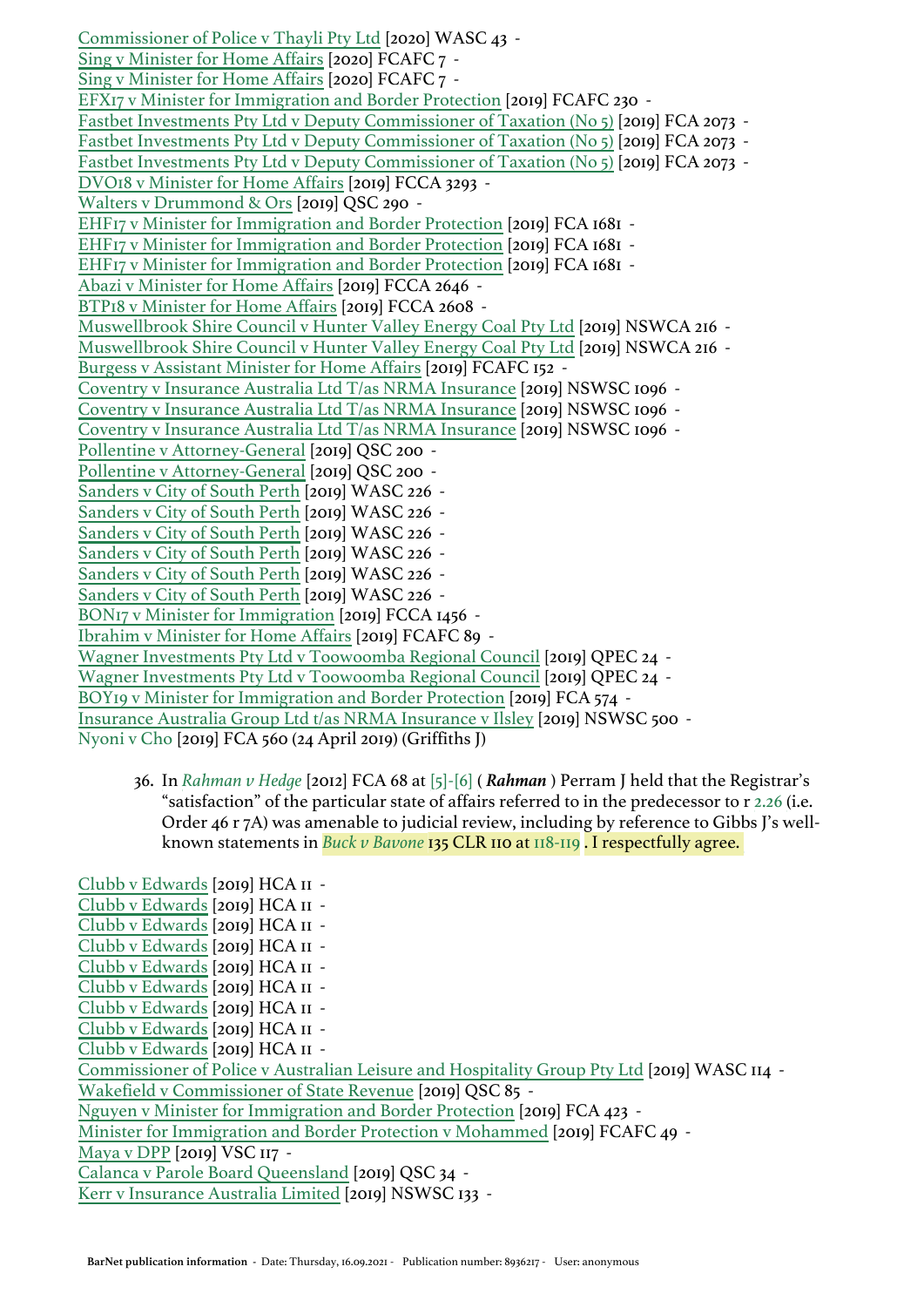[Kerr v Insurance Australia Limited](https://jade.io/article/635575) [2019] NSWSC 133 - [Kerr v Insurance Australia Limited](https://jade.io/article/635575) [2019] NSWSC 133 - [DTP17 v Minister for Immigration](https://jade.io/article/635289) [2019] FCCA 10 -

[DTP17 v Minister for Immigration](https://jade.io/article/635289) [2019] FCCA 10 -

4 yearly review of modern awards - Pharmacy Industry Award 2010 [2018] FWCFB 7621 (14 December 2018) (Vice President Hatcher, Deputy President Dean, Commissioner Spencer)

75 See e.g. *[Buck v Bavone](https://jade.io/article/66591)* [\(1976\) 135 CLR at 118-119](https://jade.io/article/66591/section/418) per Gibbs J ; *[Coal and Allied v AIRC](https://jade.io/article/68216)* (2000) 203 CLR 194 at [\[18\]-\[20\]](https://jade.io/article/68216/section/140864), [\[28\]](https://jade.io/article/68216/section/140558) per Gleeson CJ, Gaudron and Hayne JJ

[CMO17 v Minister for Immigration and Border Protection](https://jade.io/article/624558) [2018] FCAFC 227 - Diamond Offshore General Company v Baldwin & Ors [2018] FWCFB 6907 (12 November 2018) (Vice President Hatcher, Deputy President Asbury, Commissioner McKenna)

17 *[Buck v Bavone](https://jade.io/article/66591)* (1976) 135 CLR 110 ; *[Wei v Minister for Immigration and Border Protection](https://jade.io/article/421509)* (2015) 257 CLR 22 at [35](https://jade.io/article/421509/section/140268) (per Gageler and Keane JJ)

[Ham v Tax Practitioners Board](https://jade.io/article/619341) [2018] FCA 1652 - [CMD v NSW Office of Children's Guardian](https://jade.io/article/618889) [2018] NSWSC 1348 - [CMD v NSW Office of Children's Guardian](https://jade.io/article/618889) [2018] NSWSC 1348 - Kemppi v Adani Mining Pty Ltd (No 4) [2018] FCA 1245 (17 August 2018) (Reeves J) *[Buck v Bavone](https://jade.io/article/66591)* (1976) 135 CLR 110 *[Burragubba on behalf of the Wangan and Jagalingou People v State of Queensland](https://jade.io/article/526911)* [Kemppi v Adani Mining Pty Ltd \(No 4\)](https://jade.io/article/599528) [2018] FCA 1245 - [Kemppi v Adani Mining Pty Ltd \(No 4\)](https://jade.io/article/599528) [2018] FCA 1245 - [Auslotus Pty Ltd t/as True Sabai Massage v Special Broadcasting Service Corporation](https://jade.io/article/618887) [2018] NSWSC 1640 - [Minister for Immigration and Border Protection v SZVFW](https://jade.io/article/598216) [2018] HCA 30 - [Fordham v Environment Protection Agency](https://jade.io/article/597578) [2018] NSWCA 167 - [Fordham v Environment Protection Agency](https://jade.io/article/597578) [2018] NSWCA 167 - [Esso Australia Pty Ltd v "Automotive, Food, Metals, Engineering, Printing and Kindred Industries](https://jade.io/article/595889)  [Union" known as the Australian Manufacturing Workers' Union \(AMWU\); The Australian Workers'](https://jade.io/article/595889)  [Union and Communications,...](https://jade.io/article/595889) [2018] FWCFB 4120 - [One Key Workforce Pty Ltd v Construction, Forestry, Mining and Energy Union](https://jade.io/article/585466) [2018] FCAFC 77 - [Chetcuti v Minister for Immigration and Border Protection](https://jade.io/article/577300) [2018] FCA 477 - [Thomas; Secretary, Department of Defence and \(Freedom of information\)](https://jade.io/article/575423) [2018] AATA 604 - [DYS16 v Minister for Immigration and Border Protection](https://jade.io/article/574404) [2018] FCAFC 33 - [Sabharwal v Minister for Immigration and Border Protection](https://jade.io/article/569089) [2018] FCA 10 - [Muswellbrook Shire Council v Hunter Valley Energy Coal Pty Ltd](https://jade.io/article/566925) [2017] NSWLEC 184 - [Muswellbrook Shire Council v Hunter Valley Energy Coal Pty Ltd](https://jade.io/article/566925) [2017] NSWLEC 184 - [Thomas v Attorney-General and Minister for Justice and Minister for Training and Skills](https://jade.io/article/566486) [2017] QSC 308 - [Thomas v Attorney-General and Minister for Justice and Minister for Training and Skills](https://jade.io/article/566486) [2017] QSC 308 - [GAR v Attorney General of New South Wales \(No 2\)](https://jade.io/article/565782) [2017] NSWCA 314 - [GAR v Attorney General of New South Wales \(No 2\)](https://jade.io/article/565782) [2017] NSWCA 314 - [MC v The Director General of the Community Services Directorate](https://jade.io/article/564053) [2017] ACTSC 354 - [MC v The Director General of the Community Services Directorate](https://jade.io/article/564053) [2017] ACTSC 354 - [Ibrahim v Minister for Immigration and Border Protection \(No 2\)](https://jade.io/article/550740) [2017] FCA 1218 - Hannover Life Re of Australasia Ltd v Jones [2017] NSWCA 233 (14 September 2017) (Macfarlan JA at [1], Meagher JA at [4], Gleeson JA at [11]) Buck v Bavone [\(1976\) 135 CLR 110](https://jade.io/article/66591)

Byrne v Australian Airlines Ltd

[Hannover Life Re of Australasia Ltd v Jones](https://jade.io/article/547632) [2017] NSWCA 233 - [Hannover Life Re of Australasia Ltd v Jones](https://jade.io/article/547632) [2017] NSWCA 233 -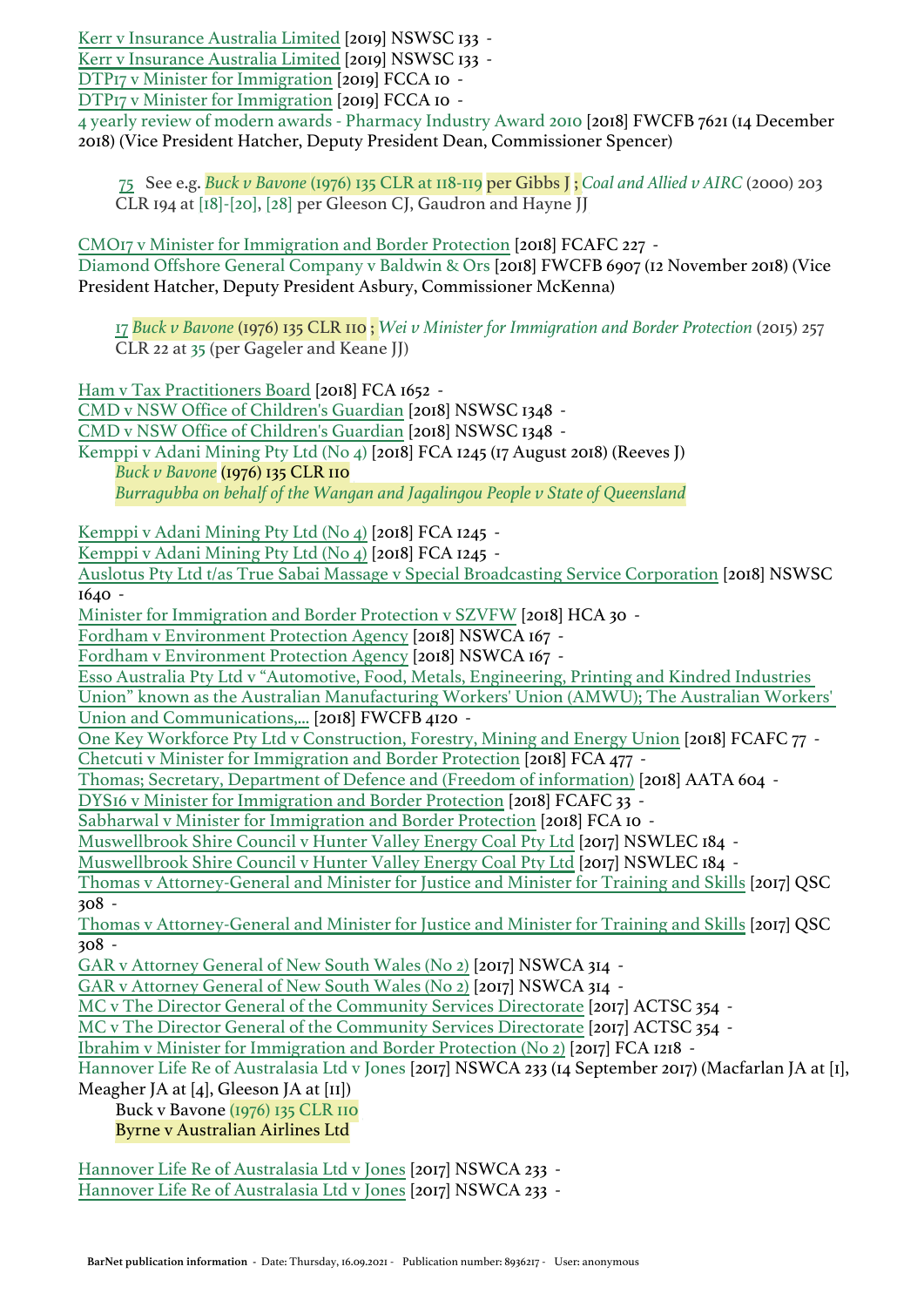[Kemppi v Adani Mining Pty Ltd \(No 2\)](https://jade.io/article/569472) [2017] FCA 1086 -

[Martin v Insurance Australia Limited t/as NRMA Insurance](https://jade.io/article/544778) [2017] NSWSC 1059 -

Construction, Forestry, Mining and Energy Union v Lendlease Engineering Pty Limited [2017] FWCFB 4001 (14 August 2017) (Vice President Catanzariti, Deputy President Asbury, Commissioner Saunders)

14 *[Buck v Bavone](https://jade.io/article/66591)* (1976) 135 CLR 110 ; *[Wei v Minister for Immigration and Border Protection](https://jade.io/article/421509)* (2015) 257 CLR 22, [35](https://jade.io/article/421509/section/533) [\[33\]](https://jade.io/article/421509/section/533) (per Gageler and Keane JJ).

[4nature Inc v Centennial Springvale Pty Ltd](https://jade.io/article/542882) [2017] NSWCA 191 - [4nature Inc v Centennial Springvale Pty Ltd](https://jade.io/article/542882) [2017] NSWCA 191 - [4nature Inc v Centennial Springvale Pty Ltd](https://jade.io/article/542882) [2017] NSWCA 191 - [4nature Inc v Centennial Springvale Pty Ltd](https://jade.io/article/542882) [2017] NSWCA 191 - [Beale v O'Connell](https://jade.io/article/534150) [2017] QSC 127 - [Beale v O'Connell](https://jade.io/article/534150) [2017] QSC 127 - [Beale v O'Connell](https://jade.io/article/534150) [2017] QSC 127 - [Beale v O'Connell](https://jade.io/article/534150) [2017] QSC 127 - [Beale v O'Connell](https://jade.io/article/534150) [2017] QSC 127 - [Abergeldie Contractors Pty Ltd v Fairfield City Council](https://jade.io/article/531615) [2017] NSWCA 113 - [Abergeldie Contractors Pty Ltd v Fairfield City Council](https://jade.io/article/531615) [2017] NSWCA 113 - [BMW16 v Minister for Immigration](https://jade.io/article/523778) [2017] FCCA 369 -[QGC Pty Ltd v Australian Workers' Union](https://jade.io/article/522789) [2017] FWCFB 1165 - [Singh v Minister for Immigration](https://jade.io/article/519748) [2017] FCCA 160 - [Singh v Minister for Immigration](https://jade.io/article/519748) [2017] FCCA 160 - [AKD16 v Minister for Immigration & Anor](https://jade.io/article/506254) [2016] FCCA 3026 - [AKD16 v Minister for Immigration & Anor](https://jade.io/article/506254) [2016] FCCA 3026 - [AKD16 v Minister for Immigration & Anor](https://jade.io/article/506254) [2016] FCCA 3026 - [Insurance Australia Ltd t/as NRMA Insurance v Cornish](https://jade.io/article/504191) [2016] NSWSC 1583 - [Steendyk v Brisbane City Council & Ors](https://jade.io/article/492962) [2016] QPEC 47 - [4nature Inc v Centennial Springvale Pty Ltd](https://jade.io/article/491192) [2016] NSWLEC 121 - [4nature Inc v Centennial Springvale Pty Ltd](https://jade.io/article/491192) [2016] NSWLEC 121 - [Minister Administering the Crown Lands Act v New South Wales Aboriginal Land Council](https://jade.io/article/490633) [2016] NSWCA 253 - [Minister Administering the Crown Lands Act v New South Wales Aboriginal Land Council](https://jade.io/article/490633) [2016] NSWCA 253 - [Dominice v Allianz Insurance](https://jade.io/article/490405) [2016] NSWSC 1241 - [Dominice v Allianz Insurance](https://jade.io/article/490405) [2016] NSWSC 1241 - [Burragubba v State of Queensland](https://jade.io/article/488448) [2016] FCA 984 - [Insurance Australia Limited t/as NRMA Insurance v Asaner \[No 2\]](https://jade.io/article/487095) [2016] NSWSC 1078 - [Insurance Australia Limited t/as NRMA Insurance v Asaner \[No 2\]](https://jade.io/article/487095) [2016] NSWSC 1078 - [Shaw v Buljan](https://jade.io/article/484750) [2016] FCA 829 - [Chehade v Commissioner for Consumer Affairs](https://jade.io/article/484428) [2016] SASC 105 - [Chehade v Commissioner for Consumer Affairs](https://jade.io/article/484428) [2016] SASC 105 - [Chehade v Commissioner for Consumer Affairs](https://jade.io/article/484428) [2016] SASC 105 - [Chehade v Commissioner for Consumer Affairs](https://jade.io/article/484428) [2016] SASC 105 - [Jubb v Insurance Australia Ltd](https://jade.io/article/483087) [2016] NSWCA 153 - [Jubb v Insurance Australia Ltd](https://jade.io/article/483087) [2016] NSWCA 153 - [Body Corporate for Surfers International Community Titles Scheme 12247 v Gold Coast City Council](https://jade.io/article/480272) [2016] QPEC 29 - [Sun v Minister for Immigration and Border Protection](https://jade.io/article/460421) [2016] FCAFC 52 - [Sun v Minister for Immigration and Border Protection](https://jade.io/article/460421) [2016] FCAFC 52 - [Insurance Australia Ltd t/as NRMA Insurance v Pate](https://jade.io/article/450974) [2016] NSWSC 278 - [Shahpari v Minister for Border Protection](https://jade.io/article/450280) [2016] FCCA 513 - [Shahpari v Minister for Border Protection](https://jade.io/article/450280) [2016] FCCA 513 - [Shahpari v Minister for Border Protection](https://jade.io/article/450280) [2016] FCCA 513 - [Shahpari v Minister for Border Protection](https://jade.io/article/450280) [2016] FCCA 513 - [Shahpari v Minister for Border Protection](https://jade.io/article/450280) [2016] FCCA 513 - [Ferreyra v Brisbane City Council](https://jade.io/article/448875) [2016] QPEC 10 -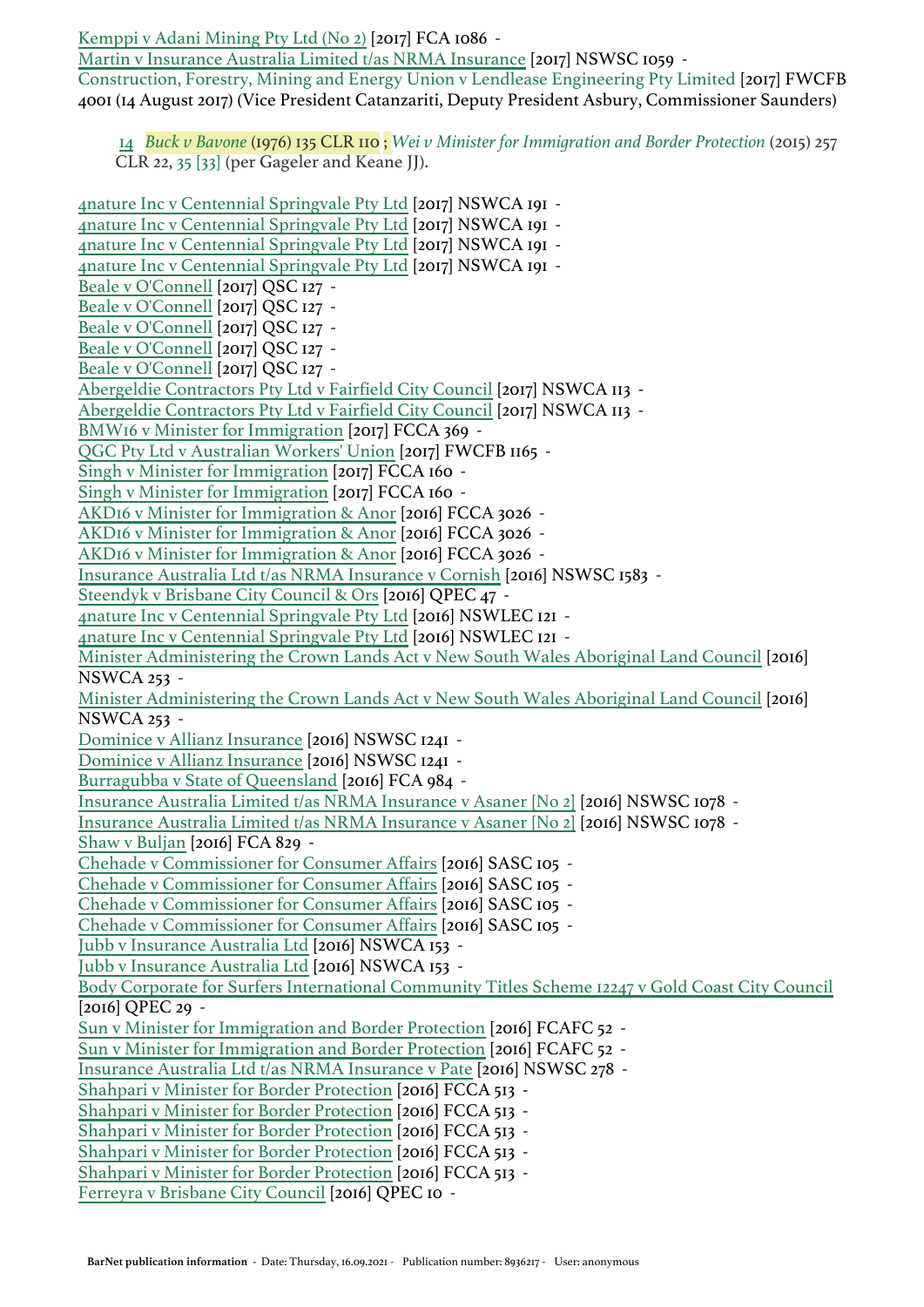[Ferreyra v Brisbane City Council](https://jade.io/article/448875) [2016] QPEC 10 - [Ferreyra v Brisbane City Council](https://jade.io/article/448875) [2016] QPEC 10 - [Insurance Australia Ltd v Clewley](https://jade.io/article/447098) [2015] NSWSC 1805 - [Minister for Immigration and Border Protection v Stretton](https://jade.io/article/447150) [2016] FCAFC 11 - [Wei v Minister for Immigration and Border Protection](https://jade.io/article/421509) [2015] HCA 51 -[Plaintiff M64/2015 v MIBP](https://jade.io/article/421511) [2015] HCA 50 - [Obeid v Independent Commission Against Corruption](https://jade.io/article/421086) [2015] NSWSC 1891 - [Obeid v Independent Commission Against Corruption](https://jade.io/article/421086) [2015] NSWSC 1891 - [Director of Consumer Affairs Victoria v Meng](https://jade.io/article/421155) [2015] VSC 668 - [Gaynor v Chief of the Defence Force \(No 3\)](https://jade.io/article/420240) [2015] FCA 1370 - [Gaynor v Chief of the Defence Force \(No 3\)](https://jade.io/article/420240) [2015] FCA 1370 - [Albrecht v Ainsworth](https://jade.io/article/417256) [2015] QCA 220 - [Albrecht v Ainsworth](https://jade.io/article/417256) [2015] QCA 220 - [Albrecht v Ainsworth](https://jade.io/article/417256) [2015] QCA 220 - [Jubb v Insurance Australia Limited t/as NRMA Insurance](https://jade.io/article/416821) [2015] NSWSC 1617 - [Community Action for Windsor Bridge Inc v NSW Roads and Maritime Services](https://jade.io/article/415994) [2015] NSWLEC 167 - [R v IBAC](https://jade.io/article/403777) [2015] VSC 374 - [R v IBAC](https://jade.io/article/403777) [2015] VSC 374 - [R v IBAC](https://jade.io/article/403777) [2015] VSC 374 - [R v IBAC](https://jade.io/article/403777) [2015] VSC 374 - Buttrose v Attorney General of New South Wales [2015] NSWCA 221 (31 July 2015) (Beazley P and Leeming JA at [1]; Macfarlan JA at [30]) Buck v Bavone [\[1976\] HCA 24](https://jade.io/article/66591) ; 135 CLR 110 Butler v R [Buttrose v Attorney General of New South Wales](https://jade.io/article/402094) [2015] NSWCA 221 -

[Buttrose v Attorney General of New South Wales](https://jade.io/article/402094) [2015] NSWCA 221 - Bannister v Allianz Australia Insurance Ltd [2015] NSWSC 796 (19 June 2015) (Hall J)

41. As characterisation of the information is a matter to be considered in the first instance by the Proper Officer and not one to be determined by this Court afresh on a judicial review application, the review proceedings are limited to determining whether the Proper Officer's opinion *"has been properly formed according to law"*: *[Buck v Bavone](https://jade.io/article/66591)* (1976) 135 CLR 110 at [118-9](https://jade.io/article/66591/section/418) per Gibbs J ; *[D'Amore v ICAC](https://jade.io/article/297060)* [2013] NSWCA 187 at [\[220\]](https://jade.io/article/297060/section/7830) ; *[Miller](https://jade.io/article/311983)* at [\[36\]](https://jade.io/article/311983/section/1155) .

[Bannister v Allianz Australia Insurance Ltd](https://jade.io/article/397888) [2015] NSWSC 796 - [Trives v Hornsby Shire Council](https://jade.io/article/397022) [2015] NSWCA 158 - [Trives v Hornsby Shire Council](https://jade.io/article/397022) [2015] NSWCA 158 - [Allianz Australia Insurance Ltd v Gonzalez \(No 2\)](https://jade.io/article/396557) [2015] NSWSC 693 - [Allianz Australia Insurance Ltd v Gonzalez \(No 2\)](https://jade.io/article/396557) [2015] NSWSC 693 - SZSFS v Minister for Immigration and Border Protection [2015] FCA 534 (29 May 2015) (Logan J) *[Buck v Bavone](https://jade.io/article/66591)* (1976) 135 CLR 110 applied

SZSFS v Minister for Immigration and Border Protection [2015] FCA 534 (29 May 2015) (Logan J)

26. The submission made by the Minister corresponded with the critique of the prosecutor's formulation of his case offered by Gummow J in *[Eshetu](https://jade.io/article/68120)* at [\[119\] to \[137\]](https://jade.io/article/68120/section/552889) . In that critique, Gummow J highlighted that the statutory regime in relation to a Protection Visa, materially the same as that applicable in this case, did not entail the exercise of a discretionary power but rather a provision the operation of which depended upon a state of administrative satisfaction with respect to particular matters. His Honour drew this distinction so as to demonstrate why, in his view, reliance by the prosecutor upon what was said by Lord Greene MR in *[Associated Provincial Picture Houses Ltd v Wednesbury Corporation](https://jade.io/citation/15147703)* [1948] 1 KB 223 at [229-](https://jade.io/citation/2670181/section/22219) [231](https://jade.io/citation/2670181/section/22219) ( *[Wednesbury](https://jade.io/citation/15147703)* ) was misconceived, because those statements concerned unreasonableness in the exercise of a discretionary power. As Gummow J explained ( *[Eshetu](https://jade.io/article/68120)* , at [\[136\]](https://jade.io/article/68120/section/1836) ), that did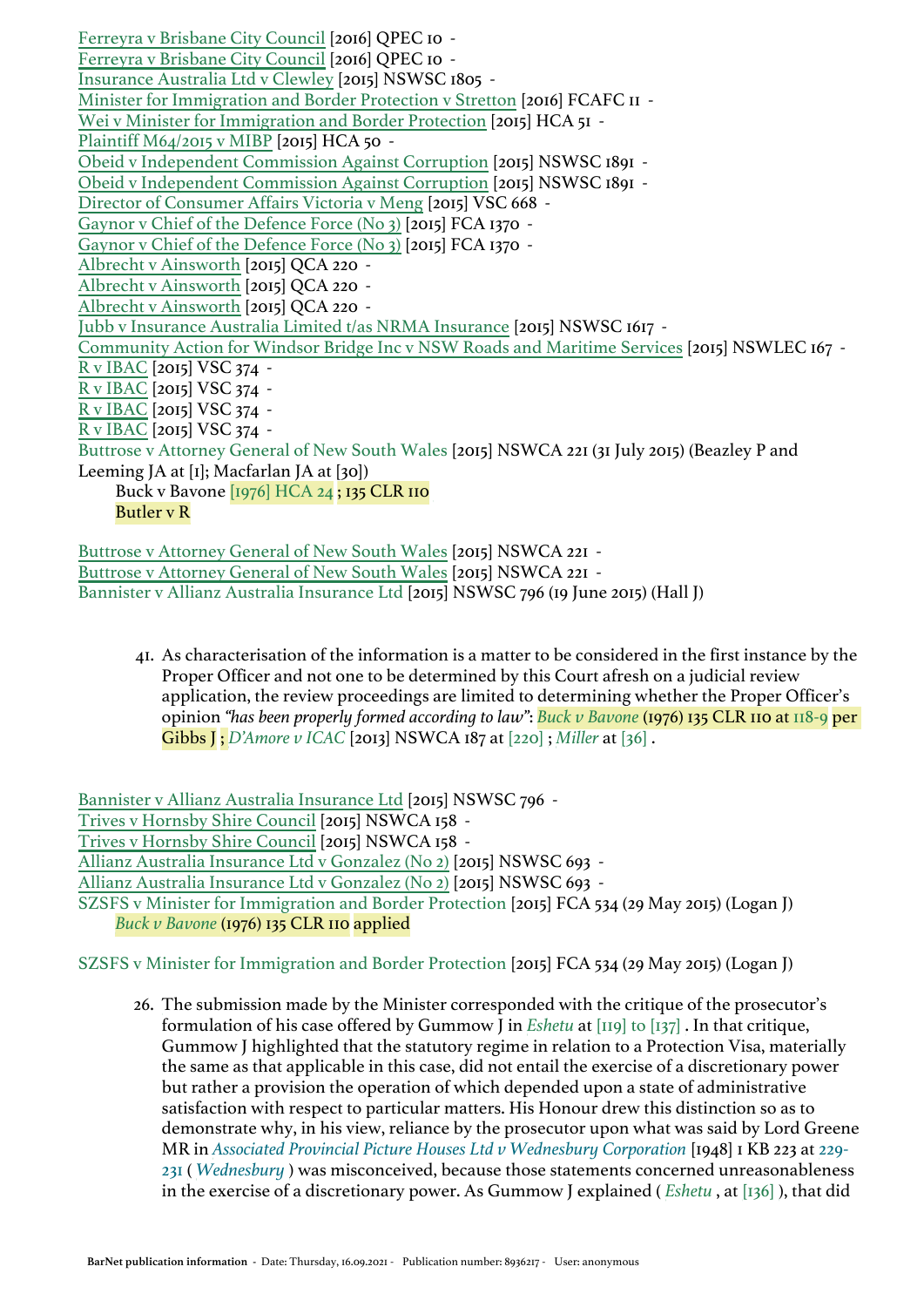not mean that a decision with respect to such "satisfaction" could not be effectively challenged on judicial review but that such review occurred not on the basis of " *[Wednesbury](https://jade.io/citation/15147703)* unreasonableness" but rather on the basis explained by Gibbs J in *[Buck v Bavone](https://jade.io/article/66591)* (1976) 135 CLR 110 at [118-119](https://jade.io/article/66591/section/418) ( *[Buck v Bavone](https://jade.io/article/66591)* ):

In all such cases the authority must act in good faith; it cannot act merely arbitrarily or capriciously. Moreover, a person affected will obtain relief from the courts if he can show that the authority has misdirected itself in law or that it has failed to consider matters that it was required to consider or has taken irrelevant matters into account. Even if none of these things can be established, the courts will interfere if the decision reached by the authority appears so unreasonable that no reasonable authority could properly have arrived at it. However, where the matter of which the authority is required to be satisfied is a matter of opinion or policy or taste it may be very difficult to show that it has erred in one of these ways, or that its decision could not reasonably have been reached.

SZSFS v Minister for Immigration and Border Protection [2015] FCA 534 (29 May 2015) (Logan J)

27. The Appellants accepted that the psychological evidence was not a "relevant consideration" in the *[Peko-Wallsend](https://jade.io/article/67289)* sense but stated that it was not intended that it be regarded as such in amended ground 1. Rather, that evidence, so it was submitted, was a relevant matter the treatment of which by the Tribunal in its reasons for decision demonstrated either that it had not truly been taken into account or grounded a conclusion as to absence of satisfaction which was unreasonable in the sense described by Gibbs J in *[Buck v Bavone](https://jade.io/article/66591)* . Further, so the submission went, the discussion of unreasonableness in *[Li](https://jade.io/article/294688)* ought at least to inform what amounted to unreasonableness in a conclusion by the Tribunal as to an absence of the requisite "satisfaction".

## SZSFS v Minister for Immigration and Border Protection [2015] FCA 534 (29 May 2015) (Logan J)

29. *[Avon Downs Pty Ltd v Federal Commissioner of Taxation](https://jade.io/article/64604)* (1949) 78 CLR 353 ( *[Avon Downs](https://jade.io/article/64604)* ), to which Hayne, Kiefel and Bell JJ refer in this passage in *[Li](https://jade.io/article/294688)* , concerned not the exercise of a discretionary power but rather a provision the operation of which, like the present, depended upon an officer of the Executive being "satisfied" as to particular matters. Further, even though, in *[Buck v Bavone](https://jade.io/article/66591)* , Gibbs J did not, in the passage set out above, expressly cite *[Av](https://jade.io/article/64604) [on Downs](https://jade.io/article/64604)* , the way his Honour cast his summary of the bases of judicial review of a decision as to "satisfaction" makes it inherently likely that he had in mind what Dixon J had said in *[Av](https://jade.io/article/64604) [on Downs](https://jade.io/article/64604)* (at [360](https://jade.io/article/64604/section/139914) ). In turn, what Dixon J said in *[Avon Downs](https://jade.io/article/64604)* was, as Hayne, Kiefel and Bell JJ stated in *[Li](https://jade.io/article/294688)* , "evidently informed" by the same principles as had been stated by Lord Greene MR in *[Wednesbury](https://jade.io/citation/15147703)* . In these circumstances, the excerpting of passages from either *[Avon](https://jade.io/article/64604)  [Downs](https://jade.io/article/64604)* or *[Wednesbury](https://jade.io/citation/15147703)* would be repetitious.

### SZSFS v Minister for Immigration and Border Protection [2015] FCA 534 (29 May 2015) (Logan J)

31. In *[Singh](https://jade.io/article/332579)* , the Full Court (at [47]) expressly left open a question as to whether there was any distinction to be drawn between "reasonableness review which concentrates on the outcome of the exercise of power and reasonableness review which concentrates on an examination of the reasoning process by which the decision-maker arrived at the exercise of power". Any such distinction may well be elusive, for a reasoning process flawed by an error ground identified, for example, in *[Buck v Bavone](https://jade.io/article/66591)*, may yield an outcome which is unreasonable. And the same may hold true in relation to a conclusion as to an "anterior matter" such as "satisfaction". What *[Singh](https://jade.io/article/332579)* (at [\[47\]](https://jade.io/article/332579/section/777) ) counsels is that, "where there are reasons for the exercise of a power, it is in those reasons to which a supervising court should look in order to understand why the power was exercised as it was". The same must hold true in this case in relation to a decision where the Tribunal furnished reasons why it was not "satisfied" that the First Appellant was a person to whom a protection obligation was owed. In either circumstance, it must be recalled that the power or, as the case may be, the task of being "satisfied" has been consigned by Parliament to an officer of the Executive, not to the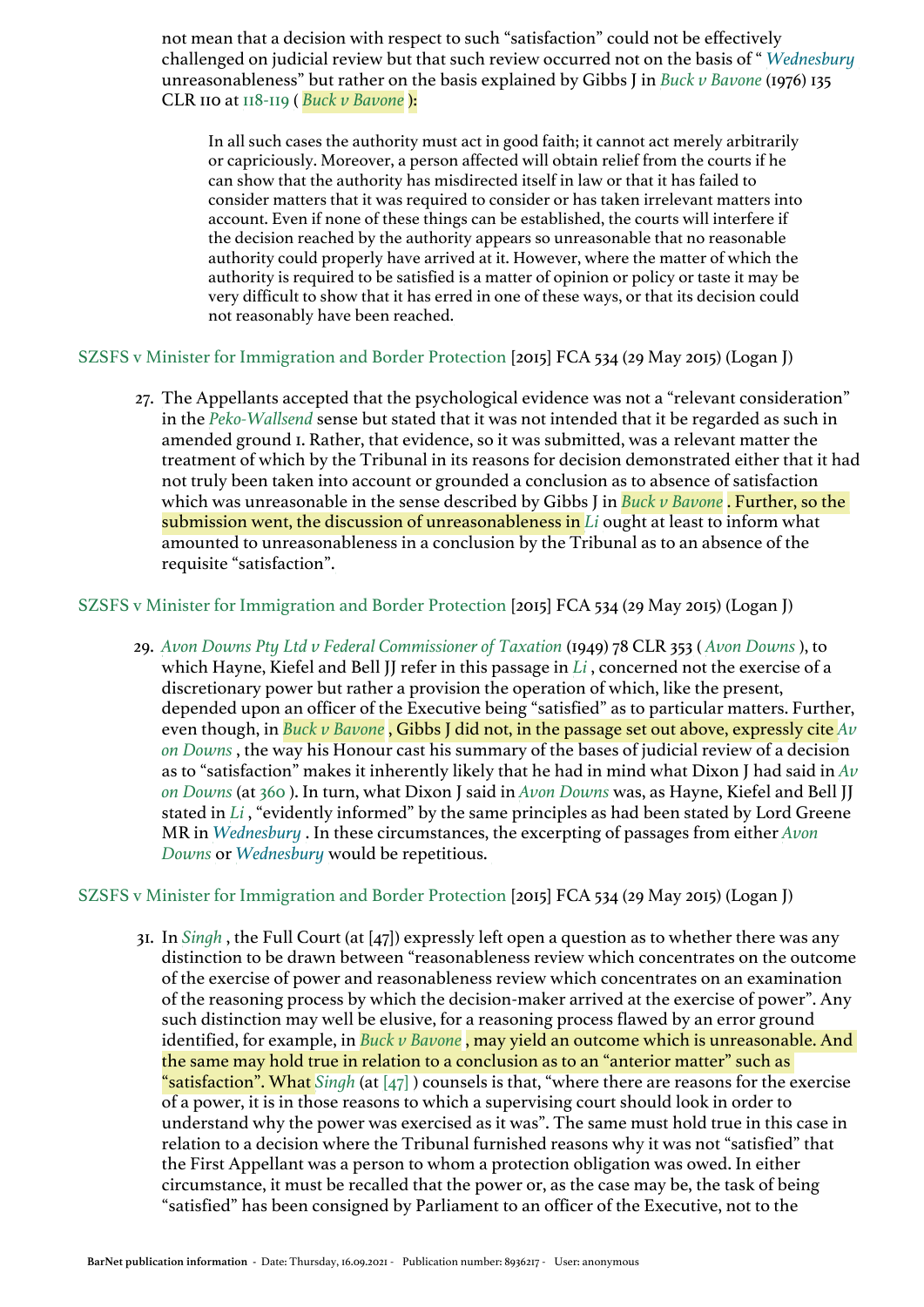Judiciary. For a judge to go beyond the justification given by that officer may be seen as an exercise of that power or a conclusion as to satisfaction by someone to whom that task is not entrusted. And that is something, for all of the reasons given by Brennan J in *[Quin](https://jade.io/article/67561)* , a judge must not do.

## SZSFS v Minister for Immigration and Border Protection [2015] FCA 534 (29 May 2015) (Logan J)

26. The submission made by the Minister corresponded with the critique of the prosecutor's formulation of his case offered by Gummow J in *[Eshetu](https://jade.io/article/68120)* at [\[119\] to \[137\]](https://jade.io/article/68120/section/552889) . In that critique, Gummow J highlighted that the statutory regime in relation to a Protection Visa, materially the same as that applicable in this case, did not entail the exercise of a discretionary power but rather a provision the operation of which depended upon a state of administrative satisfaction with respect to particular matters. His Honour drew this distinction so as to demonstrate why, in his view, reliance by the prosecutor upon what was said by Lord Greene MR in *[Associated Provincial Picture Houses Ltd v Wednesbury Corporation](https://jade.io/citation/15147703)* [1948] 1 KB 223 at [229-](https://jade.io/citation/2670181/section/22219) [231](https://jade.io/citation/2670181/section/22219) ( *[Wednesbury](https://jade.io/citation/15147703)* ) was misconceived, because those statements concerned unreasonableness in the exercise of a discretionary power. As Gummow J explained ( *[Eshetu](https://jade.io/article/68120)* , at [\[136\]](https://jade.io/article/68120/section/1836) ), that did not mean that a decision with respect to such "satisfaction" could not be effectively challenged on judicial review but that such review occurred not on the basis of " *[Wednesbury](https://jade.io/citation/15147703)* unreasonableness" but rather on the basis explained by Gibbs J in *[Buck v Bavone](https://jade.io/article/66591)* (1976) 135 CLR 110 at [118-119](https://jade.io/article/66591/section/418) ( *[Buck v Bavone](https://jade.io/article/66591)* ):

In all such cases the authority must act in good faith; it cannot act merely arbitrarily or capriciously. Moreover, a person affected will obtain relief from the courts if he can show that the authority has misdirected itself in law or that it has failed to consider matters that it was required to consider or has taken irrelevant matters into account. Even if none of these things can be established, the courts will interfere if the decision reached by the authority appears so unreasonable that no reasonable authority could properly have arrived at it. However, where the matter of which the authority is required to be satisfied is a matter of opinion or policy or taste it may be very difficult to show that it has erred in one of these ways, or that its decision could not reasonably have been reached.

SZTXL v Minister for Immigration [2015] FCCA 1210 (22 May 2015) (Judge Lloyd-Jones) *[Buck v Bavone](https://jade.io/article/66591)* (1976) 135 CLR 110 *[Minister for Immigration and Citizenship v Li & Anor](https://jade.io/article/294688)*

SZTXL v Minister for Immigration [2015] FCCA 1210 (22 May 2015) (Judge Lloyd-Jones)

50. In the absence of particulars it is not possible to identify how the Tribunal's reasoning was "*in coherent, irrational or* unreasonable". In the Minister's submission, it cannot be said that the Tribunal's decision or finding that the "*applicant fabricated claims*" was so unreasonable that no reasonable decision-maker could have made it (See *[Minister for Immigration and](https://jade.io/citation/18762355)  [Multicultural Affairs v Eshetu](https://jade.io/citation/18762355)* (1999) 197 CLR 611 at [626-629](https://jade.io/citation/18762348/section/17793) per Gleeson CJ and McHugh J; *[Buck](https://jade.io/article/66591)  [v Bavone](https://jade.io/article/66591)* (1976) 135 CLR 110 at [118-119](https://jade.io/article/66591/section/418) per Gibbs J and *[Associated Provincial Picture Houses Ltd v](https://jade.io/citation/1277738)  [Wednesbury Corporation](https://jade.io/citation/1277738)* [1947] 2 All ER 680 at [683](https://jade.io/citation/2670182/section/4238) per Lord Greene MR), or that its findings lacked an "*evident and intelligible justification*" (*Minister for Immigration and Citizenship v Li* (supr a) at [75]). The Tribunal gave clear reasons why it made adverse credibility findings, namely, the numerous concerns and inconsistencies it identified in the applicant's evidence. Accordingly, the Minister submits that Ground 1 must fail.

Allen v TriCare (Hastings) Pty Ltd [2015] NSWSC 416 (17 April 2015) (Beech-Jones J) - Buck v Bavone [\(1976\) 135 CLR 110](https://jade.io/article/66591)

# - Craig v State of South Australia

Allen v TriCare (Hastings) Pty Ltd [2015] NSWSC 416 (17 April 2015) (Beech-Jones J)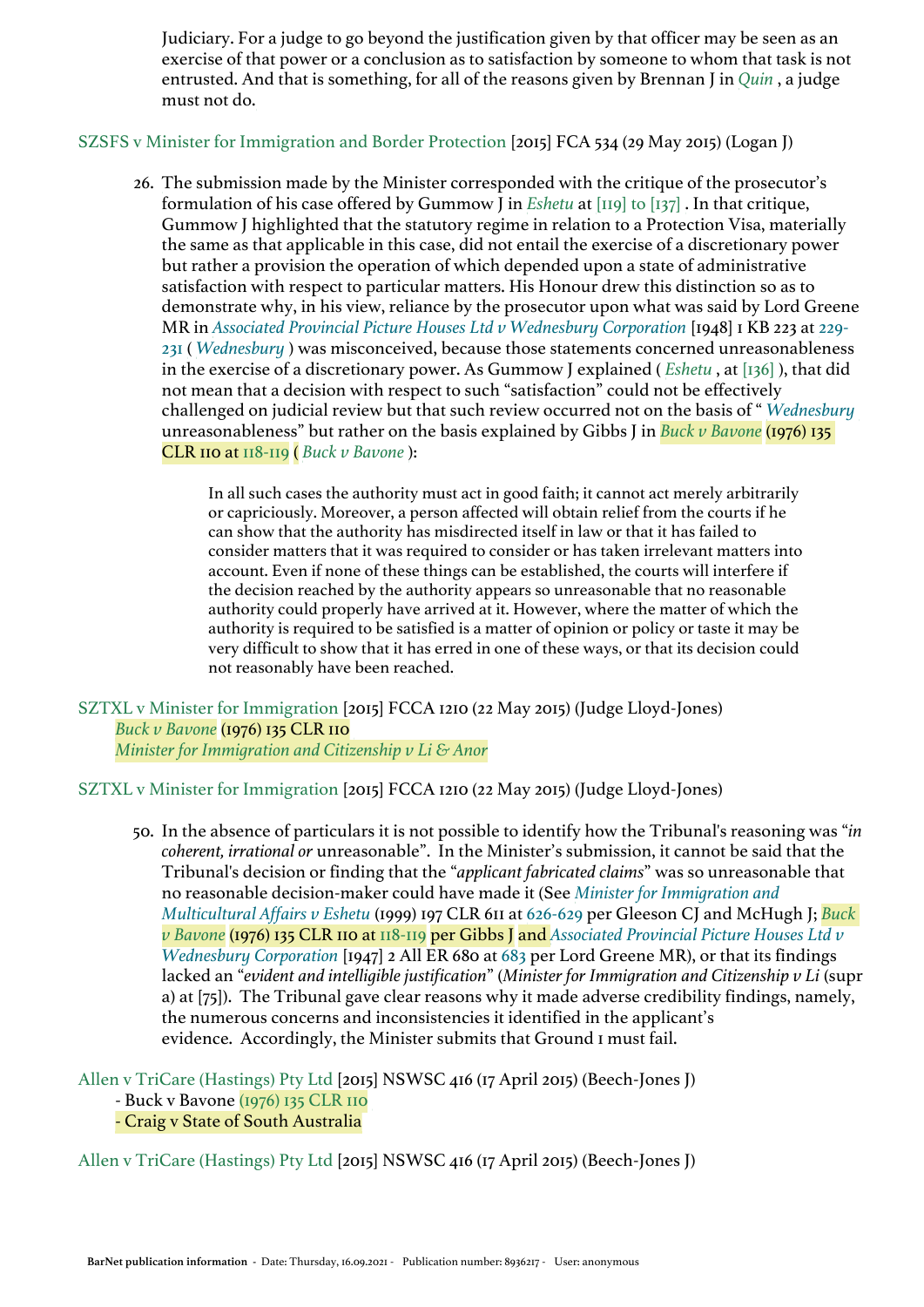49. Before NCAT could order termination of a residential site agreement under s [113\(1\)](https://jade.io/article/276828/section/5225) it had to be "satisfied" of one of ss [113\(3A\)\(a\) to \(c\)](https://jade.io/article/276828/section/546636) . Satisfaction of one of those matters was a jurisdictional fact upon which the making of NCAT's order depended ( *[Minister for](https://jade.io/article/68120)  [Immigration and Multicultural Affairs v Eshetu](https://jade.io/article/68120)* [1999] HCA 21; 197 CLR 611 at [\[131\]](https://jade.io/article/68120/section/2212) per Gummow J ). In this case it only (arguably) purported to be satisfied of one matter, namely s [113\(3A\)\(a\)](https://jade.io/article/276828/section/546632) . If satisfaction of s [113\(3A\)\(a\)](https://jade.io/article/276828/section/546632) was arrived at by NCAT taking into account irrelevant matters or misconstruing the provision then the "basis for the exercise of [its] power [was] absent" ( *[R v](https://jade.io/article/64347)  [Connell; Ex parte Hetton Bellbird Collieries Ltd](https://jade.io/article/64347)* [1944] HCA 42; 69 CLR 407 at [432](https://jade.io/article/64347/section/140606) per Latham CJ; see also *[Buck v Bavone](https://jade.io/article/66591)* (1976) 135 CLR 110 at [118-119](https://jade.io/article/66591/section/418) per Gibbs J ), and it fell into jurisdictional error ( *[Kirk](https://jade.io/article/123160)* at [\[72\]](https://jade.io/article/123160/section/486) ).

[McCosker v Motor Accidents Authority of NSW](https://jade.io/article/389576) [2015] NSWSC 434 - [Moorebank Recyclers Pty Ltd v Benedict Industries Pty Ltd](https://jade.io/article/390469) [2015] NSWLEC 40 - [Moorebank Recyclers Pty Ltd v Benedict Industries Pty Ltd](https://jade.io/article/390469) [2015] NSWLEC 40 - [XX v WW and Middle South Area Mental Health Service](https://jade.io/article/362561) [2014] VSC 564 - [XX v WW and Middle South Area Mental Health Service](https://jade.io/article/362561) [2014] VSC 564 - [XX v WW and Middle South Area Mental Health Service](https://jade.io/article/362561) [2014] VSC 564 - [XX v WW and Middle South Area Mental Health Service](https://jade.io/article/362561) [2014] VSC 564 - [A v Independent Commission Against Corruption](https://jade.io/article/354006) [2014] NSWCA 414 - [A v Independent Commission Against Corruption](https://jade.io/article/354006) [2014] NSWCA 414 - [A v Independent Commission Against Corruption](https://jade.io/article/354006) [2014] NSWCA 414 - Elliott v Insurance Australia t/as NRMA Insurance [2014] NSWSC 1848 (28 November 2014) (Campbell J)

19. His Honour cited *[Buck](https://jade.io/article/66591) [v](https://jade.io/article/66591) [Bavone](https://jade.io/article/66591)* (1976) 135 CLR 110 at [118-119](https://jade.io/article/66591/section/418) as authority for this proposition. It is worth considering the passage cited in full. Gibbs J, as his Honour then was, said this:

It is not uncommon for statutes to provide that a board or other authority shall or may take certain action if it is satisfied of the existence of certain matters specified in the statute. Whether the decision of the authority under such a statute can be effectively reviewed by the courts will often largely depend on the nature of the matters of which the authority is required to be satisfied. In all such cases the authority must act in good faith; it cannot act merely arbitrarily or capriciously. Moreover, a person affected will obtain relief from the courts if he can show that the authority has misdirected itself in law or that it has failed to consider matters that it was required to consider or has taken irrelevant matters into account. Even if none of these things can be established, the courts will interfere if the decision reached by the authority appears so unreasonable that no reasonable authority could properly have arrived at it. However, where the matter of which the authority is required to be satisfied is a matter of opinion or policy or taste it may be very difficult to show that it has erred in one of these ways, or that its decision could not reasonably have been reached. In such cases the authority will be left with a very wide discretion which cannot be effectively reviewed by the courts.

...

Where the authority is required to be satisfied of the existence of particular matters of objective fact, the position may be very different. It may then be possible to show clearly not only that the

material facts existed but that an authority acting in accordance

with its duty could have reached no other conclusion than that

they existed.

[Ivan Petch v Independent Commission Against Corruption](https://jade.io/article/352465) [2014] NSWSC 1693 - [Cunneen v Independent Commission Against Corruption](https://jade.io/article/351126) [2014] NSWSC 1571 -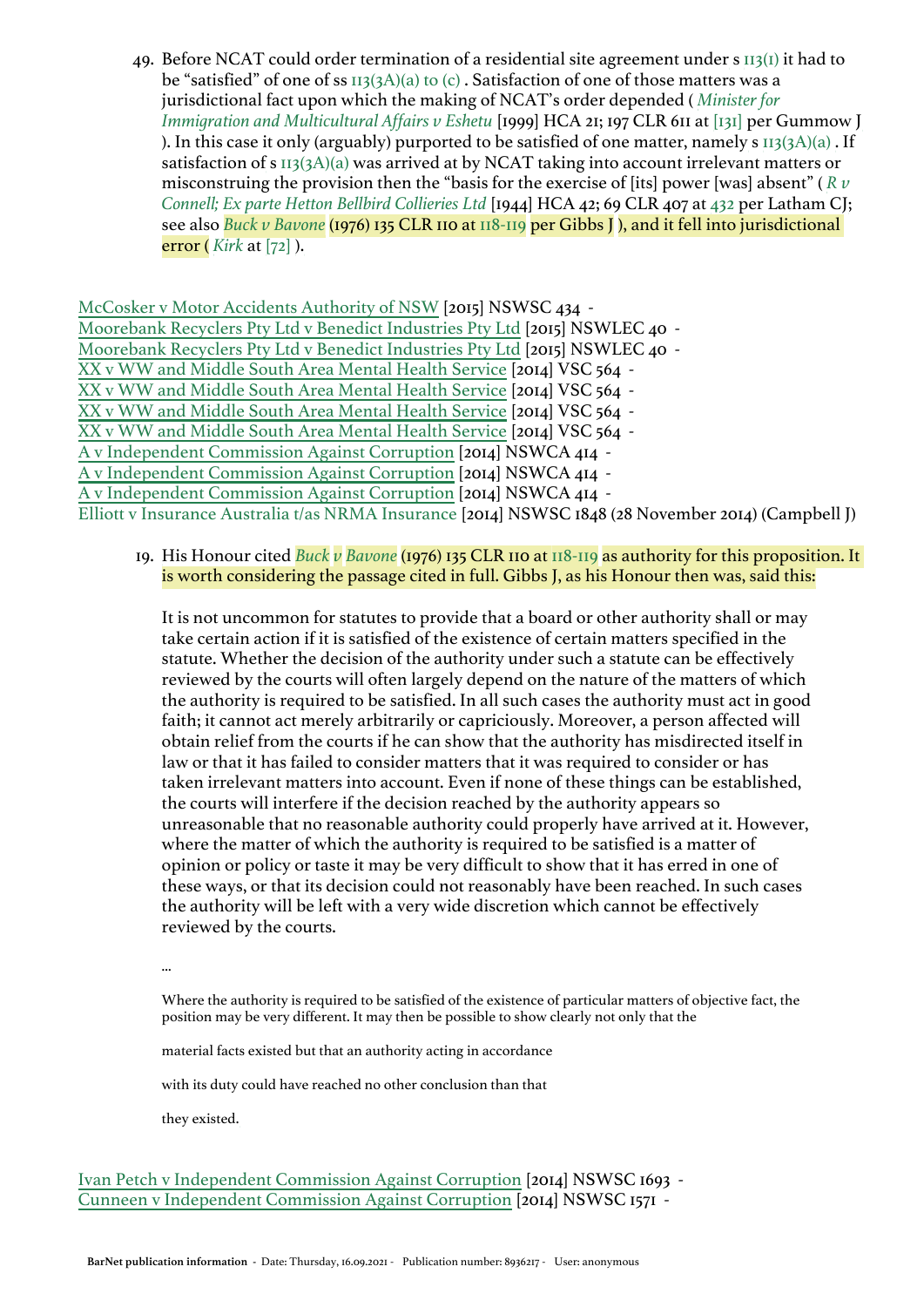[New South Wales Aboriginal Land Council v Minister Administering the Crown Lands Act \(the Nelson](https://jade.io/article/350731)  [Bay Claim\)](https://jade.io/article/350731) [2014] NSWCA 377 -

[New South Wales Aboriginal Land Council v Minister Administering the Crown Lands Act \(the Nelson](https://jade.io/article/350731)  [Bay Claim\)](https://jade.io/article/350731) [2014] NSWCA 377 -

[Undag v Bupa Care Services Pty Ltd](https://jade.io/article/407859) [2014] NSWWCCPD 67 -

[AP and Minister for Immigration and Border Protection](https://jade.io/article/347910) [2014] AATA 706 -

[Boensch v Donovan Electrical Services Pty Ltd](https://jade.io/article/347612) [2014] NSWSC 1297 -

[Boensch v Donovan Electrical Services Pty Ltd](https://jade.io/article/347612) [2014] NSWSC 1297 -

SPI Electricity Pty Ltd v Australian Energy Regulator [2014] FCA 1012 (17 September 2014) (Foster J) *[Buck v Bavone](https://jade.io/article/66591)* (1976) 135 CLR 110

*[R v Hunt; Ex parte Sean Investments Pty Limited](https://jade.io/article/66798)*

[SPI Electricity Pty Ltd v Australian Energy Regulator](https://jade.io/article/347311) [2014] FCA 1012 -

[Insurance Australia Limited T/as NRMA Insurance v Parisi](https://jade.io/article/346674) [2014] NSWSC 1248 -

[Insurance Australia Limited T/as NRMA Insurance v Parisi](https://jade.io/article/346674) [2014] NSWSC 1248 -

[Insurance Australia Limited T/as NRMA Insurance v Parisi](https://jade.io/article/346674) [2014] NSWSC 1248 -

SZTGS v Minister for Immigration and Border Protection [2014] FCA 908 (22 August 2014) (Logan J) *[Buck v Bavone](https://jade.io/article/66591)* (1976) 135 CLR 110 cited

[SZTGS v Minister for Immigration and Border Protection](https://jade.io/article/343024) [2014] FCA 908 -

Budby on behalf of the Barada Barna People v Native Title Registrar [2014] FCA 801 (31 July 2014) (Logan J)

*[Buck v Bavone](https://jade.io/article/66591)* (1976) 135 CLR 110 cited

[Budby on behalf of the Barada Barna People v Native Title Registrar](https://jade.io/article/339450) [2014] FCA 801 - Australian Postal Corporation v D'Rozario [2014] FCAFC 89 (23 July 2014) (Besanko, Jessup and Bromberg JJ)

*[Buck v Bavone](https://jade.io/article/66591)* (1976) 135 CLR 110

*[Cabal v Attorney-General](https://jade.io/article/103613)*

[Australian Postal Corporation v D'Rozario](https://jade.io/article/338964) [2014] FCAFC 89 -

[GM Holden Limited v Commissioner of the Anti-Dumping Commission](https://jade.io/article/338105) [2014] FCA 708 -

[McCarthy v NSW Racing Appeals Tribunal](https://jade.io/article/336719) [2014] NSWSC 798 -

[Isbester v Knox City Council](https://jade.io/article/336915) [2014] VSC 286 -

[Pierce v Rockhampton Regional Council](https://jade.io/article/336078) [2014] OSC 104 -

[Pierce v Rockhampton Regional Council](https://jade.io/article/336078) [2014] QSC 104 -

[Pierce v Rockhampton Regional Council](https://jade.io/article/336078) [2014] QSC 104 -

[Grant v Roads and Traffic Authority of NSW](https://jade.io/article/318517) [2014] NSWSC 379 -

[MZZKA v Minister for Immigration](https://jade.io/article/313667) [2014] FCCA 151 -

[MZZKA v Minister for Immigration](https://jade.io/article/313667) [2014] FCCA 151 -

QBE Insurance (Australia) Ltd v Miller [2013] NSWCA 442 (18 December 2013) (Basten JA at [1]; Ward JA at [58]; Young AJA at [59])

Buck v Bavone [\[1976\] HCA 24](https://jade.io/article/66591) ; 135 CLR 110

[QBE Insurance \(Australia\) Ltd v Miller](https://jade.io/article/311983) [2013] NSWCA 442 -

[Rich v Attorney General of New South Wales](https://jade.io/article/307227) [2013] NSWCA 419 -

[Rich v Attorney General of New South Wales](https://jade.io/article/307227) [2013] NSWCA 419 -

St George Leagues Club Ltd v Wretowska [2013] NSWWCCPD 64 (26 November 2013) (Deputy President Bill Roche)

148. Consistent with this statement, Spigelman CJ observed in *[Vines v Australian Securities and](https://jade.io/article/10939)  [Investment Commission](https://jade.io/article/10939)* [2007] NSWCA 126 (at [\[8\]](https://jade.io/article/10939/section/140572) ):

> "8 Where, as here, the relevant statutory test turns on whether or not the Court is 'satisfied' of a matter involving a broad evaluative judgment, then the case law indicates that the degree of restraint which an appellate court should manifest is of the same order as that applicable to a discretion, in the strict sense of that word. (See *[Norbis v Norbis](https://jade.io/article/67263)* (1986) 161 CLR 513 esp at [517-518](https://jade.io/article/67263/section/140168), [540](https://jade.io/article/67263/section/1115) ; *[Singer v Berghouse](https://jade.io/citation/18762309)*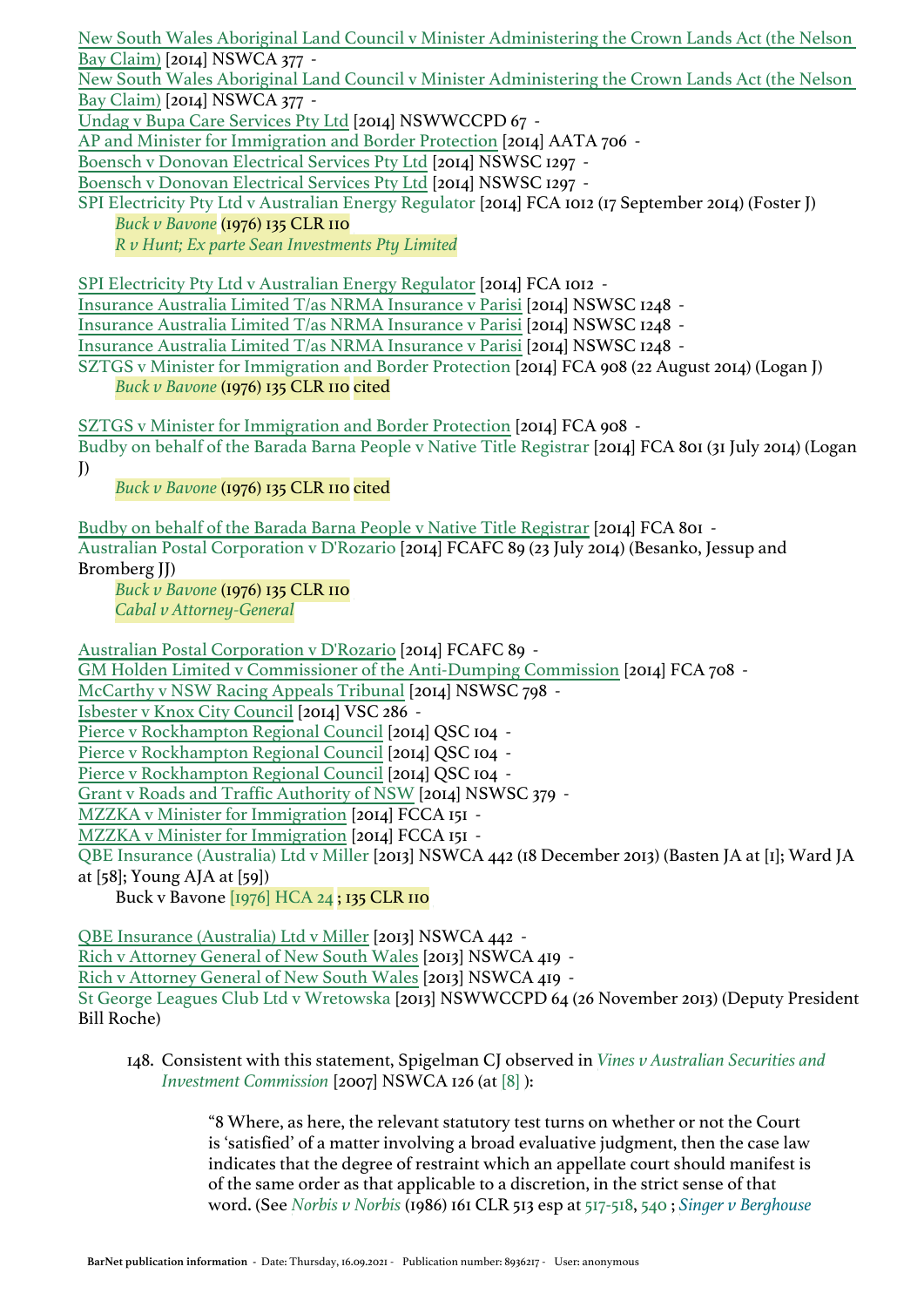(1994) 181 CLR 201 esp at [210-212](https://jade.io/citation/18762308/section/10905) ; *[Coal and Allied Operations Pty Limited v](https://jade.io/article/68216)  [Australian Industrial Relations Commission](https://jade.io/article/68216)* (2000) 203 CLR 194 esp at [\[19\],](https://jade.io/article/68216/section/140543) [\[27\],](https://jade.io/article/68216/section/140176) [\[32\]](https://jade.io/article/68216/section/260) ; Russo v Aiello [\(2003\) 215 CLR 643](https://jade.io/article/68425) at [\[27\]](https://jade.io/article/68425/section/140176) ; *[Director of Public Prosecutions v El Mawas](https://jade.io/article/126393)* (2006) 66 NSWLR 93; (2006) NSWCA 154; at [3]-[4] and [64]-[70].) A statutory provision expressed in terms of whether a decision maker is 'satisfied' of a particular matter is accurately characterised as conferring 'a very wide discretion'. (See *[Buck v Bavone](https://jade.io/article/66591)* (1976) 135 CLR 110 at [119](https://jade.io/article/66591/section/140442) .)"

Woolworths Ltd v Commissioner of Police [2013] WASC 413 (15 November 2013) (Edelman J) Buck v Bavone [\[1976\] HCA 24](https://jade.io/article/66591) ; (1976) 135 CLR 110 Civil Aviation Safety Authority v Ovens

Woolworths Ltd v Commissioner of Police [2013] WASC 413 (15 November 2013) (Edelman J) Buck v Bavone [\[1976\] HCA 24](https://jade.io/article/66591) ; (1976) 135 CLR 110 Civil Aviation Safety Authority v Ovens

[Woolworths Ltd v Commissioner of Police](https://jade.io/article/305789) [2013] WASC 413 - [Gant v Magistrate Kucks](https://jade.io/article/304339) [2013] QSC 285 - [Gant v Magistrate Kucks](https://jade.io/article/304339) [2013] QSC 285 - [Gant v Magistrate Kucks](https://jade.io/article/304339) [2013] QSC 285 - [Gant v Magistrate Kucks](https://jade.io/article/304339) [2013] QSC 285 - [Woolworths Ltd v Director of Liquor Licensing](https://jade.io/article/303163) [2013] WASCA 227 - [Woolworths Ltd v Director of Liquor Licensing](https://jade.io/article/303163) [2013] WASCA 227 - [MZZEH v Minister for Immigration](https://jade.io/article/303019) [2013] FCCA 1282 - [Rucker v Stewart](https://jade.io/article/298760) [2013] QSC 182 - [Rucker v Stewart](https://jade.io/article/298760) [2013] QSC 182 - D'Amore v Independent Commission Against Corruption [2013] NSWCA 187 (21 June 2013) (Bathurst CJ at [1]; Beazley P at [2]; Basten JA at [194]) Buck v Bavone [\[1976\] HCA 24](https://jade.io/article/66591) ; 135 CLR 110

[D'Amore v Independent Commission Against Corruption](https://jade.io/article/297060) [2013] NSWCA 187 - [D'Amore v Independent Commission Against Corruption](https://jade.io/article/297060) [2013] NSWCA 187 - [Commissioner of Taxation v Pham](https://jade.io/article/296636) [2013] FCA 579 - Miller v Minister for Immigration and Citizenship [2013] FCA 590 (07 June 2013) (Logan J) *[Buck v Bavone](https://jade.io/article/66591)* (1976) 135 CLR 110 cited

Miller v Minister for Immigration and Citizenship [2013] FCA 590 (07 June 2013) (Logan J)

8. I respectfully agree with his Honour's observation as to the section providing for the making of a broad evaluative judgment. That judgment is of a kind which requires, materially, a state of satisfaction that cancellation is in the national interest. In respect of a provision providing for satisfaction as to a particular criterion by an administrative decision-maker, Gummow J in *[Minister for Immigration and Multicultural Affairs v Eshetu](https://jade.io/article/68120)* (1999) 197 CLR 611 ( *[Esh](https://jade.io/article/68120) [etu](https://jade.io/article/68120)* ) offered in his judgment at [\[130\]](https://jade.io/article/68120/section/3814) and following a critical analysis of the ramifications of such a statutory construct for judicial review. In particular, his Honour drew attention [at 136] to an observation earlier made by Gibbs J in *[Buck v Bavone](https://jade.io/article/66591)* (1976) 135 CLR 110 at [118 - 119](https://jade.io/article/66591/section/418) ( *[B](https://jade.io/article/66591) [uck v Bavone](https://jade.io/article/66591)* ) where his Honour stated:

In all such cases the authority must act in good faith; it cannot act merely arbitrarily or capriciously. Moreover, a person affected will obtain relief from the courts if he can show the authority has misdirected itself in law or that it has failed to consider matters that it was required to consider or has taken irrelevant matters into account. Even if none of these things can be established, the courts will interfere if the decision reached by the authority appears so unreasonable that no reasonable authority could properly have arrived at it. However, where the matter of which the authority is required to be satisfied is a matter of opinion or policy or taste it may be very difficult to show that it has erred in one of these ways, or that its decision could not reasonably have been reached.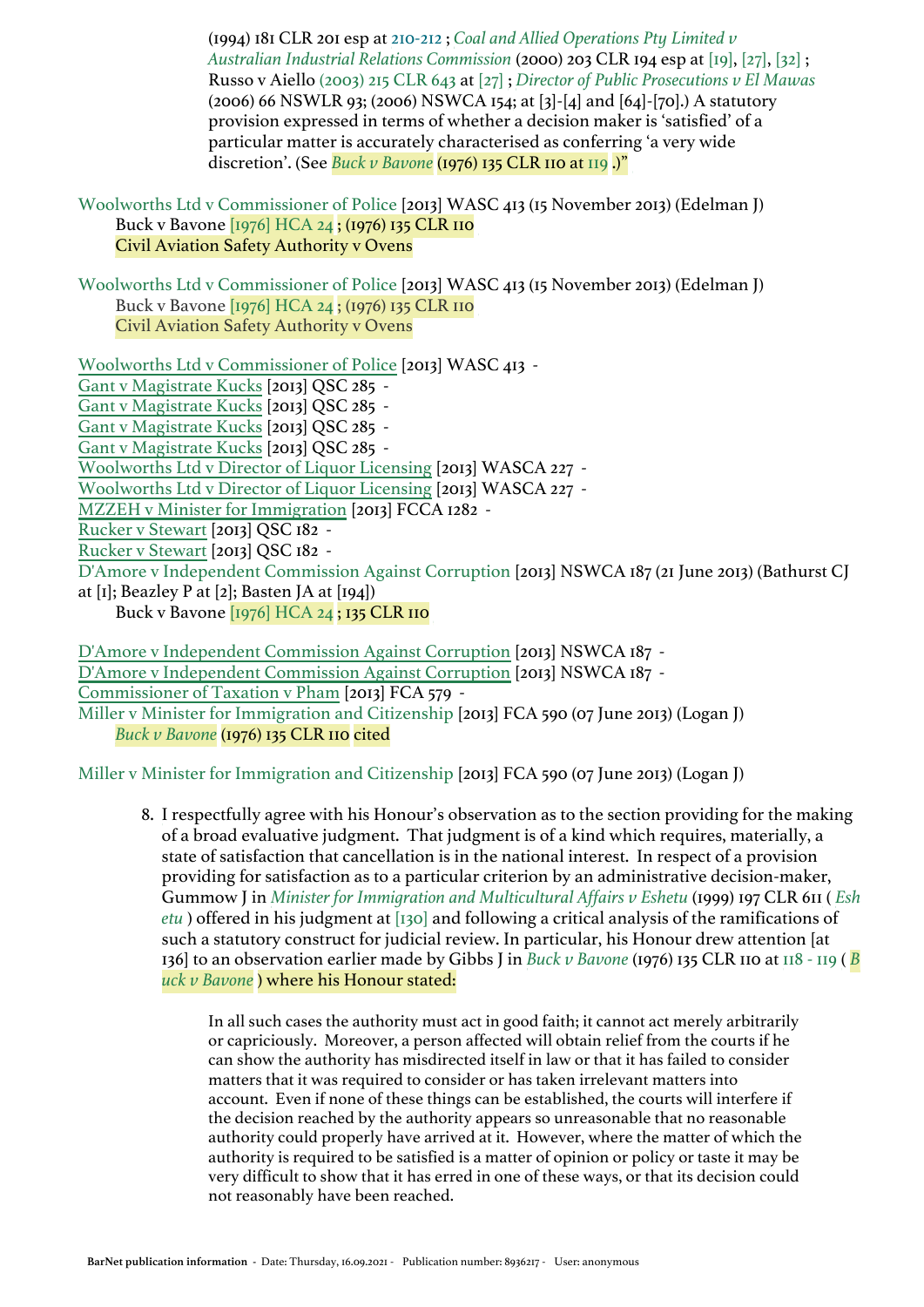## To this Gummow J added at [137] in *[Eshetu](https://jade.io/article/68120)* :

This passage is consistent with the proposition that, where the criterion of which the authority is required to be satisfied turns upon factual matters upon which reasonable minds could reasonably differ, it will be very difficult to show that no reasonable decision-maker could have arrived at the decision in question. It may be otherwise if the evidence which establishes or denies, or, with other matters, goes to establish or to deny, that the necessary criterion has been met was all one way.

## Miller v Minister for Immigration and Citizenship [2013] FCA 590 (07 June 2013) (Logan J)

9. Satisfaction as to what is or is not in the national interest is a paradigm by example of the kind of broad touchstone depending on matters of opinion or taste referred to by Gibbs J in *[B](https://jade.io/article/66591) [uck v Bavone](https://jade.io/article/66591)* and by Gummow J in *[Eshetu](https://jade.io/article/68120)* . Perhaps recognising this, the ground of review focused not upon whether it was open to the Minister reasonably to be satisfied as to whether or not cancellation of Mr Miller's visa was in the national interest. Instead, as I have indicated, the challenge made, and the related asserted jurisdictional error, was a denial of procedural fairness.

[Miller v Minister for Immigration and Citizenship](https://jade.io/article/296802) [2013] FCA 590 - [Minister for Immigration and Citizenship v Li](https://jade.io/article/294688) [2013] HCA 18 - Neilson v City of Swan [No 6] [2013] WASC 53 (05 March 2013) (Allanson J) Buck v Bavone [\[1976\] HCA 24](https://jade.io/article/66591) ; (1976) 135 CLR 110 Commissioner of Taxation v Futuris Corporation Limited

Neilson v City of Swan [No 6] [2013] WASC 53 (05 March 2013) (Allanson J) Buck v Bavone [\[1976\] HCA 24](https://jade.io/article/66591) ; (1976) 135 CLR 110 Commissioner of Taxation v Futuris Corporation Limited

[Neilson v City of Swan \[No 6\]](https://jade.io/article/291140) [2013] WASC 53 - [Leiataua v Minister for Immigration and Citizenship](https://jade.io/article/288465) [2012] FCA 1427 - [Stevenson Group Investments Pty Ltd v Nunn](https://jade.io/article/287616) [2012] QCA 351 - [Stevenson Group Investments Pty Ltd v Nunn](https://jade.io/article/287616) [2012] QCA 351 - [Stevenson Group Investments Pty Ltd v Nunn](https://jade.io/article/287616) [2012] QCA 351 - [Gostevsky v The Honourable Jarrod Bleijie](https://jade.io/article/287333) [2012] QSC 384 - [Gostevsky v The Honourable Jarrod Bleijie](https://jade.io/article/287333) [2012] QSC 384 - WZAPE v Minister for Immigration [2012] FMCA 1077 (21 November 2012) (Lindsay FM) *[Buck v Bavone](https://jade.io/article/66591)* (1976) 135 CLR 110 *[Stead v State Government Insurance Commission](https://jade.io/article/67304)*

[WZAPE v Minister for Immigration](https://jade.io/article/286556) [2012] FMCA 1077 - [WZARF v Minister for Immigration](https://jade.io/article/286374) [2012] FMCA 1023 - [WZARF v Minister for Immigration](https://jade.io/article/286374) [2012] FMCA 1023 - [Pitty v Bega Valley Shire Council](https://jade.io/article/285303) [2012] NSWLEC 242 - [Pitty v Bega Valley Shire Council](https://jade.io/article/285303) [2012] NSWLEC 242 - [Pitty v Bega Valley Shire Council](https://jade.io/article/285303) [2012] NSWLEC 242 - WZAPD v Minister for Immigration [2012] FMCA 626 (20 July 2012) (Lindsay FM) *[Buck v Bavone](https://jade.io/article/66591)* (1976) 135 CLR 110 *Wu Shan Liang* [WZAPD v Minister for Immigration](https://jade.io/article/268738) [2012] FMCA 626 - [SZQVA v Minister for Immigration](https://jade.io/article/268161) [2012] FMCA 561 - [SZQVA v Minister for Immigration](https://jade.io/article/268161) [2012] FMCA 561 - [Plaintiff M47/2012 v Director General of Security and Ors](https://jade.io/article/266909) [2012] HCATrans 145 - Shop, Distributive and Allied Employees Association v National Retail Association (No.2) [2012] FCA

480 (11 May 2012) (Tracey J)

*[Buck v Bavone](https://jade.io/article/66591)* (1976) 135 CLR 110 referred to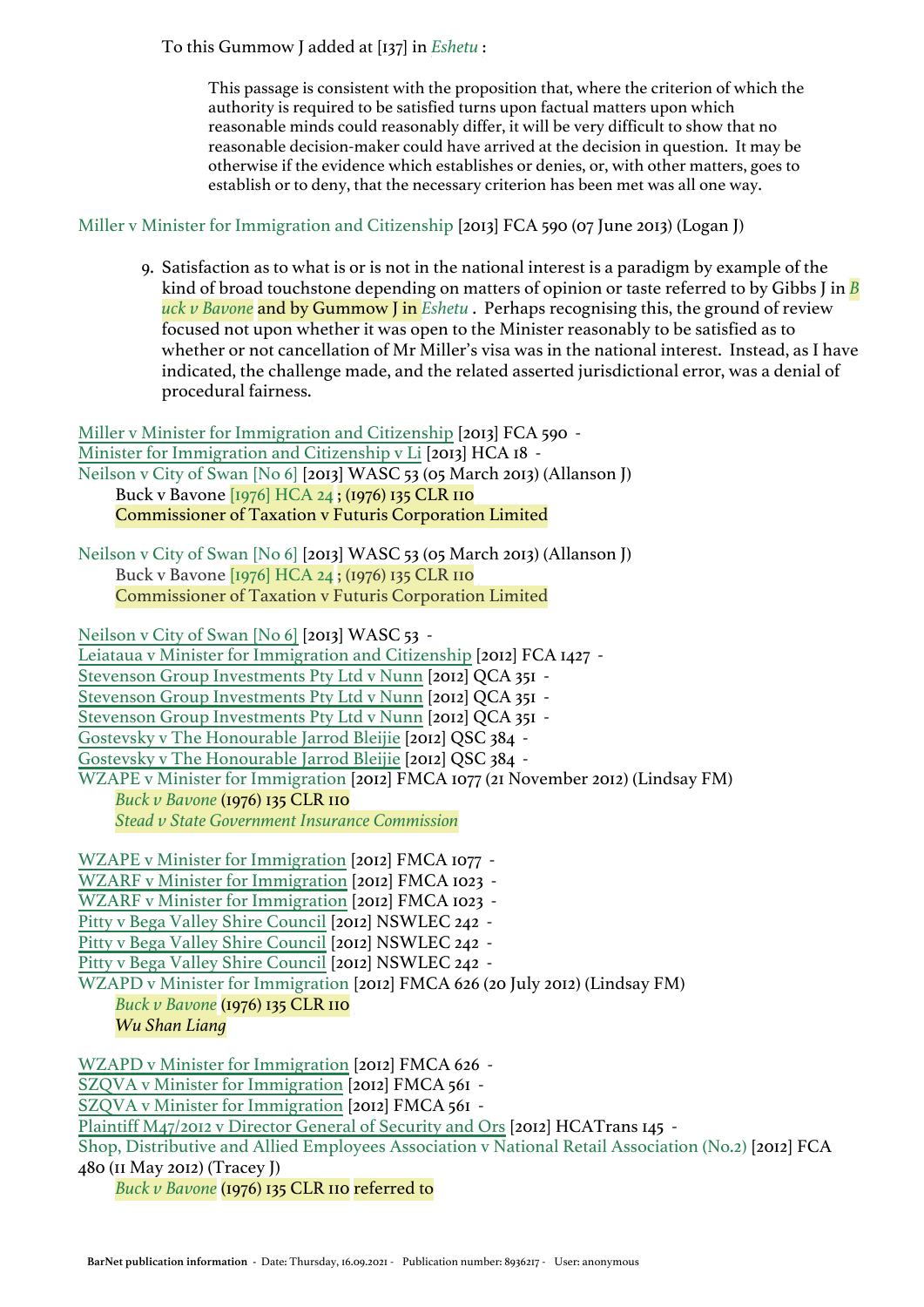[Shop, Distributive and Allied Employees Association v National Retail Association \(No.2\)](https://jade.io/article/264636) [2012] FCA 480 -

[Shop, Distributive and Allied Employees Association v National Retail Association \(No.2\)](https://jade.io/article/264636) [2012] FCA 480 -

Samootin v Hannigan [2012] FCA 462 (04 May 2012) (Bennett J) *[Buck v Bavone](https://jade.io/article/66591)* (1976) 135 CLR 110 cited

[Samootin v Hannigan](https://jade.io/article/264533) [2012] FCA 462 - [Samootin v Hannigan](https://jade.io/article/264533) [2012] FCA 462 - [Wright and Bright v The Minister for Employment, Skills and Mining](https://jade.io/article/264707) [2012] QSC 112 - [Wright and Bright v The Minister for Employment, Skills and Mining](https://jade.io/article/264707) [2012] QSC 112 - SZOOR v Minister for Immigration and Citizenship [2012] FCAFC 58 (27 April 2012) (Rares, McKerracher and Reeves JJ) *[Buck v Bavone](https://jade.io/article/66591)* (1976) 135 CLR 110 referred to

[SZOOR v Minister for Immigration and Citizenship](https://jade.io/article/264092) [2012] FCAFC 58 -

[Dupois v State Coroner of Queensland Michael Barnes](https://jade.io/article/284296) [2012] QDC 304 - [Christian Outreach Centre v Toowoomba Regional Council and HSBG P/L](https://jade.io/article/263893) [2012] QPEC 29 - [Christian Outreach Centre v Toowoomba Regional Council and HSBG P/L](https://jade.io/article/263893) [2012] QPEC 29 - [Christian Outreach Centre v Toowoomba Regional Council and HSBG P/L](https://jade.io/article/263893) [2012] QPEC 29 - [1-800-Flowers.Com Inc v Registrar of Trade Marks](https://jade.io/article/262581) [2012] FCA 209 - Rahman v Hedge [2012] FCA 68 (07 February 2012) (Perram J)

# *[Buck v Bavone](https://jade.io/article/66591)* (1976) 135 CLR 110 cited

[Rahman v Hedge](https://jade.io/article/260965) [2012] FCA 68 -

[Re Australian Paper Pty LTDApplicant and Renewable Energy REGULATORRespondent](https://jade.io/article/261194) [2012] AATA 67 -

[Re Australian Paper Pty LTDApplicant and Renewable Energy REGULATORRespondent](https://jade.io/article/261194) [2012] AATA 67 -

[Stevenson Group Investments P/L v Nunn](https://jade.io/article/260318) [2011] QPEC 151 -

[Stevenson Group Investments P/L v Nunn](https://jade.io/article/260318) [2011] QPEC 151 -

[Haughton v Minister for Planning](https://jade.io/article/260026) [2011] NSWLEC 217 -

[Haughton v Minister for Planning](https://jade.io/article/260026) [2011] NSWLEC 217 -

[Brennan v New South Wales Land and Housing Corporation](https://jade.io/article/253733) [2011] NSWCA 298 -

[Brennan v New South Wales Land and Housing Corporation](https://jade.io/article/253733) [2011] NSWCA 298 -

[Brennan v New South Wales Land and Housing Corporation](https://jade.io/article/253733) [2011] NSWCA 298 -

[MZYKW v Minister for Immigration](https://jade.io/article/252172) [2011] FMCA 630 -

[MZYKW v Minister for Immigration](https://jade.io/article/252172) [2011] FMCA 630 -

[MZYKW v Minister for Immigration](https://jade.io/article/252172) [2011] FMCA 630 -

[Commissioner for Children and Young People and Child Guardian v FGC](https://jade.io/article/257310) [2011] QCATA 291 -

[Commissioner for Children and Young People and Child Guardian v FGC](https://jade.io/article/257310) [2011] QCATA 291 -

[Commissioner for Children and Young People and Child Guardian v FGC](https://jade.io/article/257310) [2011] QCATA 291 - [Wotton v State of Queensland and Anor](https://jade.io/article/248777) [2011] HCATrans 189 -

[Sweetwater Action Group Inc v Minister for Planning](https://jade.io/article/229633) [2011] NSWLEC 106 -

[Xu v Minister for Immigration](https://jade.io/article/222352) [2011] FMCA 450 -

[Xu v Minister for Immigration](https://jade.io/article/222352) [2011] FMCA 450 -

[Xu v Minister for Immigration](https://jade.io/article/222352) [2011] FMCA 450 -

Tisdall v Webber [2011] FCAFC 76 (07 June 2011) (Greenwood, Tracey and Buchanan JJ)

*[Buck v Bavone](https://jade.io/article/66591)* (1976) 135 CLR 110 cited, applied

[Tisdall v Webber](https://jade.io/article/218019) [2011] FCAFC 76 - [Maloney v The Honourable Michael Campbell QC](https://jade.io/article/220368) [2011] NSWSC 470 - [Maloney v The Honourable Michael Campbell QC](https://jade.io/article/220368) [2011] NSWSC 470 - [Maloney v The Honourable Michael Campbell QC](https://jade.io/article/220368) [2011] NSWSC 470 - [Maloney v The Honourable Michael Campbell QC](https://jade.io/article/220368) [2011] NSWSC 470 - [Bian and Comcare](https://jade.io/article/215702) [2011] AATA 241 -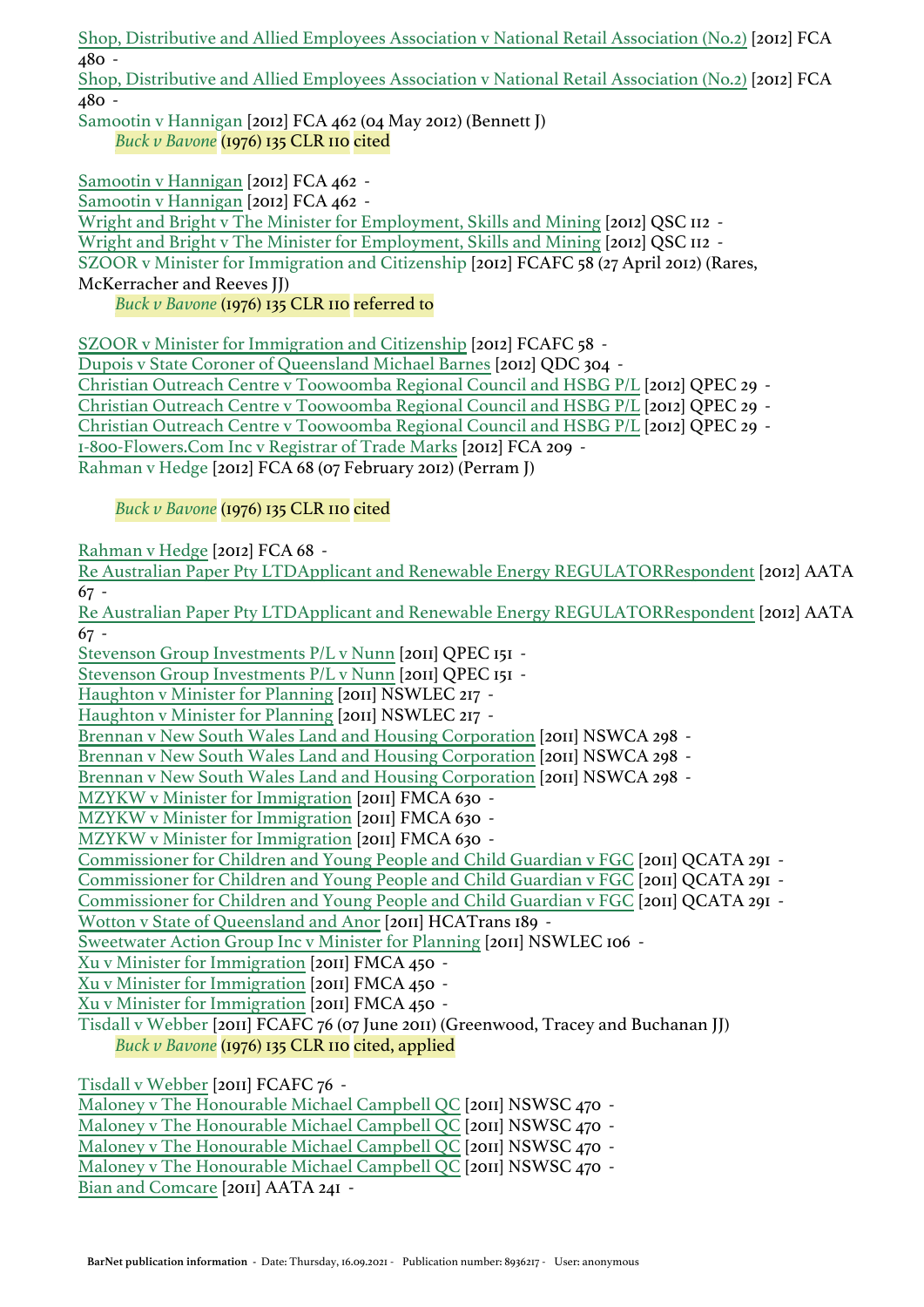BarNet publication information - Date: Thursday, 16.09.2021 - Publication number: 8936217 - User: anonymous [CHEN v Minister for Immigration](https://jade.io/article/215968) [2011] FMCA 177 - [Martin v New South Wales](https://jade.io/article/216008) [2011] NSWLEC 50 - [Martin v New South Wales](https://jade.io/article/216008) [2011] NSWLEC 50 -[Dao v The Queen](https://jade.io/article/215996) [2011] NSWCCA 63 -[Dao v The Queen](https://jade.io/article/215996) [2011] NSWCCA 63 - [Dao v The Queen](https://jade.io/article/215996) [2011] NSWCCA 63 - [Thiess Pty Ltd v MCC Mining \(Western Australia\) Pty Ltd](https://jade.io/article/214632) [2011] WASC 80 - [Thiess Pty Ltd v MCC Mining \(Western Australia\) Pty Ltd](https://jade.io/article/214632) [2011] WASC 80 - [Australians for Sustainable Development Inc v Minister for Planning](https://jade.io/article/210638) [2011] NSWLEC 33 - [Australians for Sustainable Development Inc v Minister for Planning](https://jade.io/article/210638) [2011] NSWLEC 33 - [Australians for Sustainable Development Inc v Minister for Planning](https://jade.io/article/210638) [2011] NSWLEC 33 - [Australians for Sustainable Development Inc v Minister for Planning](https://jade.io/article/210638) [2011] NSWLEC 33 - [Australians for Sustainable Development Inc v Minister for Planning](https://jade.io/article/210638) [2011] NSWLEC 33 - [Australians for Sustainable Development Inc v Minister for Planning](https://jade.io/article/210638) [2011] NSWLEC 33 - [Australians for Sustainable Development Inc v Minister for Planning](https://jade.io/article/210638) [2011] NSWLEC 33 - [SZONQ v Minister for Immigration](https://jade.io/article/209832) [2011] FMCA 4 - [SZONQ v Minister for Immigration](https://jade.io/article/209832) [2011] FMCA 4 - [Russell and Secretary, Department of Families, Housing, Community Services and Indigenous Affairs](https://jade.io/article/209015) [2011] AATA 52 - [K & J Burns Electrical Pty Ltd v GRD Group \(NT\) Pty Ltd](https://jade.io/article/258055) [2011] NTCA 1 - [K & J Burns Electrical Pty Ltd v GRD Group \(NT\) Pty Ltd](https://jade.io/article/258055) [2011] NTCA 1 - [Martyniak v Secretary Department of Families, Housing, Community Services and Indigenous Affairs](https://jade.io/article/208969)  $\sqrt{20II\ AATA 5}$  -[South Australia v Totani \[2010\] HCA 39](https://jade.io/article/203200) [2010] HCA 39 -[South Australia v Totani \[2010\] HCA 39](https://jade.io/article/203200) [2010] HCA 39 - Zurich Australian Insurance Limited v Elizabeth Pellegrino; Elizabeth Pellegrino v NRMA Insurance Australia Ltd [2010] NSWSC 1114 (30 September 2010) (Harrison AsJ) Buck v Bavone [\(1976\) 135 CLR 110](https://jade.io/article/66591) Corporation of the City of Enfield v Development Assessment Commission [Zurich Australian Insurance Limited v Elizabeth Pellegrino; Elizabeth Pellegrino v NRMA Insurance](https://jade.io/article/202298)  [Australia Ltd](https://jade.io/article/202298) [2010] NSWSC 1114 - Stojanovic v Motor Accidents Authority of NSW [2010] NSWSC 1090 (27 September 2010) (Harrison AsJ) Buck v Bavone [\(1976\) 135 CLR 110](https://jade.io/article/66591) Commissioner of Taxation v Futuris Corporation Limited [Stojanovic v Motor Accidents Authority of NSW](https://jade.io/article/202227) [2010] NSWSC 1090 - [Chase Oyster Bar Pty Ltd v Hamo Industries Pty Ltd](https://jade.io/article/202179) [2010] NSWCA 190 - [Chase Oyster Bar Pty Ltd v Hamo Industries Pty Ltd](https://jade.io/article/202179) [2010] NSWCA 190 - [Chase Oyster Bar Pty Ltd v Hamo Industries Pty Ltd](https://jade.io/article/202179) [2010] NSWCA 190 - Graovac v Motor Accidents Authority [2010] NSWSC 938 (26 August 2010) (Harrison AsJ) Buck v Bavone [\(1976\) 135 CLR 110](https://jade.io/article/66591) Corporation of the City of Enfield v [SZLGP v Minister for Immigration](https://jade.io/article/201373) [2010] FMCA 592 - [SZLGP v Minister for Immigration](https://jade.io/article/201373) [2010] FMCA 592 - [Graovac v Motor Accidents Authority](https://jade.io/article/201406) [2010] NSWSC 938 - [Queensland Construction Materials Pty Ltd v Redland City Council](https://jade.io/article/196576) [2010] QCA 182 - [Robert Whyte and Commissioner of Police](https://jade.io/article/185963) [2010] NSWIRComm 84 - Cupac v Motor Accidents Authority [2010] NSWSC 631 (28 June 2010) (Harrison AsJ) Buck v Bavone [\(1976\) 135 CLR 110](https://jade.io/article/66591) Corporation of the City of Enfield v Development Assessment Commission [Cupac v Motor Accidents Authority](https://jade.io/article/196409) [2010] NSWSC 631 - [Osland v Secretary to the Department of Justice](https://jade.io/article/185667) [2010] HCA 24 - [Osland v Secretary to the Department of Justice](https://jade.io/article/185667) [2010] HCA 24 - [Saeed v Minister for Immigration and Citizenship](https://jade.io/article/185666) [2010] HCA 23 - [Saeed v Minister for Immigration and Citizenship](https://jade.io/article/185666) [2010] HCA 23 -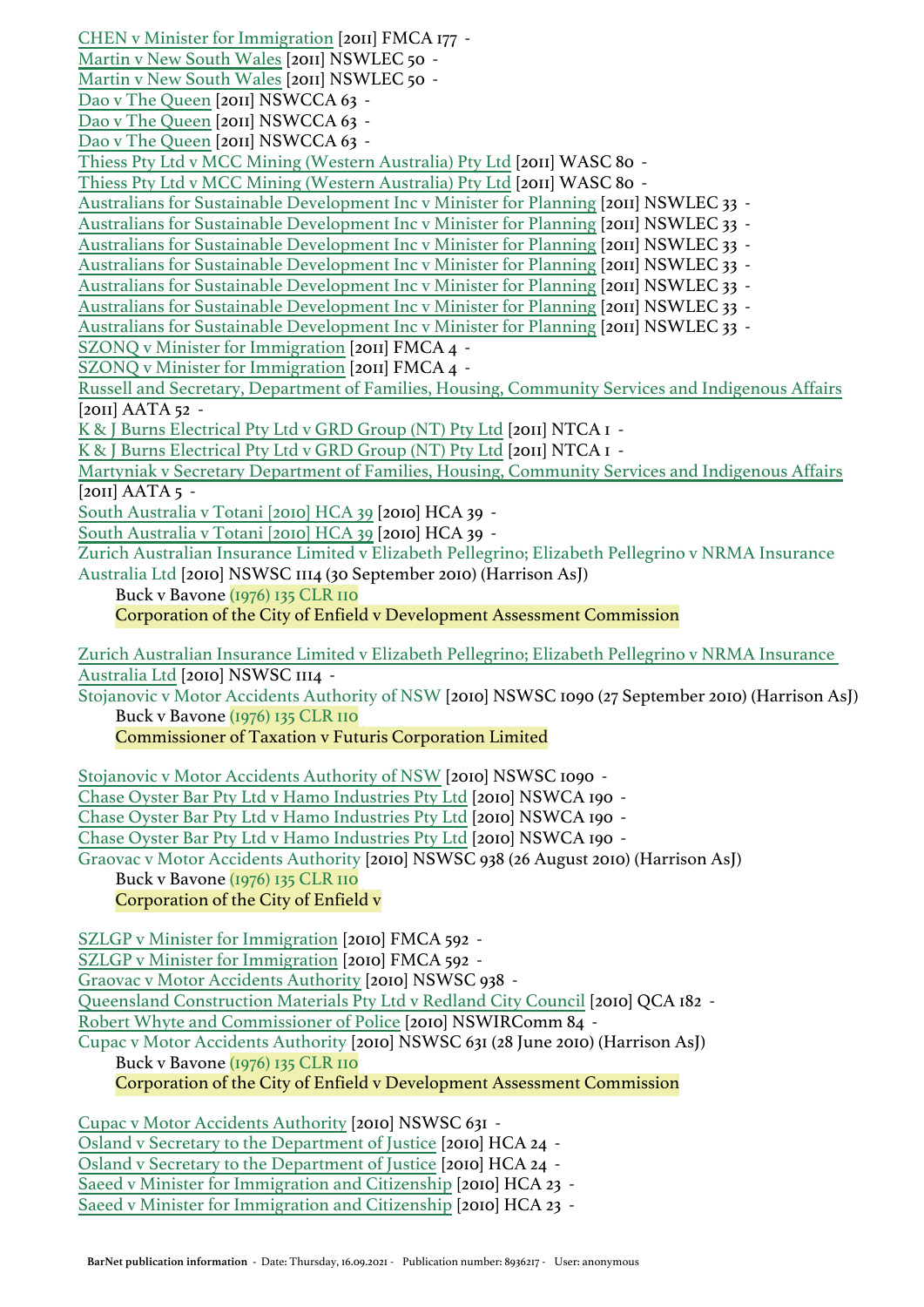Vitaz v Westform (NSW) Pty Ltd [2010] NSWSC 667 (22 June 2010) (Johnson J at 1) Buck v Bavone [\[1976\] HCA 24](https://jade.io/article/66591) ; 135 CLR 110 [Vitaz v Westform \(NSW\) Pty Ltd](https://jade.io/article/185652) [2010] NSWSC 667 - [Newing & Ors v Silcock & Ors](https://jade.io/article/185720) [2010] QPEC 49 - [Newing & Ors v Silcock & Ors](https://jade.io/article/185720) [2010] QPEC 49 - Strbac v QBE Insurance (Australia) Limited [2010] NSWSC 602 (08 June 2010) (Harrison AsJ) Buck v Bavone [\(1976\) 135 CLR 110](https://jade.io/article/66591) Campbelltown City Council v Vegan [Strbac v QBE Insurance \(Australia\) Limited](https://jade.io/article/181444) [2010] NSWSC 602 - [Yu v Attorney-General for the State of Queensland; Yu v Department of Justice and Attorney-General](https://jade.io/article/179180) [2010] QSC 195 - [Yu v Attorney-General for the State of Queensland; Yu v Department of Justice and Attorney-General](https://jade.io/article/179180) [2010] OSC 195 -[Yu v Attorney-General for the State of Queensland; Yu v Department of Justice and Attorney-General](https://jade.io/article/179180) [2010] OSC 195 -[Minister for Immigration and Citizenship v SZMDS](https://jade.io/article/148199) [2010] HCA 16 - [Minister for Immigration and Citizenship v SZMDS](https://jade.io/article/148199) [2010] HCA 16 - [Minister for Immigration and Citizenship v SZMDS](https://jade.io/article/148199) [2010] HCA 16 - [Minister for Immigration and Citizenship v SZMDS](https://jade.io/article/148199) [2010] HCA 16 - Bukorovic v The Registrar of the WCC [2010] NSWSC 507 (25 May 2010) (Harrison AsJ) Buck v Bavone [\(1976\) 135 CLR 110](https://jade.io/article/66591) Campbelltown City Council v Vegan [Bukorovic v The Registrar of the WCC](https://jade.io/article/148057) [2010] NSWSC 507 - [Ilic v The City of Adelaide](https://jade.io/article/147692) [2010] SASC 139 - [Mastwyk v DPP](https://jade.io/article/147512) [2010] VSCA III -[Re Callejo and Department of Immigration and Citizenship](https://jade.io/article/659178) [2010] AATA 244 - [Fletcher International Exports Pty Ltd v Lott](https://jade.io/article/140102) [2010] NSWCA 63 - [Fletcher International Exports Pty Ltd v Lott](https://jade.io/article/140102) [2010] NSWCA 63 - [ALEXANDER v The City of Marion](https://jade.io/article/140215) [2010] SASC 86 - [ALEXANDER v The City of Marion](https://jade.io/article/140215) [2010] SASC 86 - [ALEXANDER v The City of Marion](https://jade.io/article/140215) [2010] SASC 86 - [ALEXANDER v The City of Marion](https://jade.io/article/140215) [2010] SASC 86 - [ALEXANDER v The City of Marion](https://jade.io/article/140215) [2010] SASC 86 - [Waratah v Mitchell](https://jade.io/article/127014) [2010] QSC 42 - [Anderson v Minister for Environment, Heritage and the Arts](https://jade.io/article/123515) [2010] FCA 57 - Anzbrook Pty Ltd v Minister for the Environment, Heritage and the Arts [2010] FMCA 34 (22 January 2010) (Wilson FM) *[Buck v Bavone](https://jade.io/article/66591)* (1976) 135 CLR 110 *[Pilkington \(Australia\) Ltd v Minister for Justice and Customs](https://jade.io/article/100345)* [Anzbrook Pty Ltd v Minister for the Environment, Heritage and the Arts](https://jade.io/article/122968) [2010] FMCA 34 - Hu v Commonwealth Ombudsman [2009] FCA 1516 (17 December 2009) (Collier J) *[Buck v Bavone](https://jade.io/article/66591)* (1976) 135 CLR 110 cited [Hu v Commonwealth Ombudsman](https://jade.io/article/121975) [2009] FCA 1516 - [Probst and Commissioner of Police \(No 2\)](https://jade.io/article/121752) [2009] NSWIRComm 201 - [Probst and Commissioner of Police \(No 2\)](https://jade.io/article/121752) [2009] NSWIRComm 201 - [Probst and Commissioner of Police \(No 2\)](https://jade.io/article/121752) [2009] NSWIRComm 201 - [Minister Administering the Crown Lands Act v New South Wales Aboriginal Land Council](https://jade.io/article/121449) [2009] NSWCA 352 - [Repacholi Aviation Pty Ltd v Civil Aviation Safety Authority](https://jade.io/article/121641) [2009] FCA 1487 - [Repacholi Aviation Pty Ltd v Civil Aviation Safety Authority](https://jade.io/article/121641) [2009] FCA 1487 - [University of South Australia v National Tertiary Education Industry Union](https://jade.io/article/555792) [2009] FWA 1535 - [AJ Lucas Operations Pty Ltd v Mac-Attack Equipment Hire Pty Ltd](https://jade.io/article/293207) [2009] NTCA 4 -

[AJ Lucas Operations Pty Ltd v Mac-Attack Equipment Hire Pty Ltd](https://jade.io/article/293207) [2009] NTCA 4 -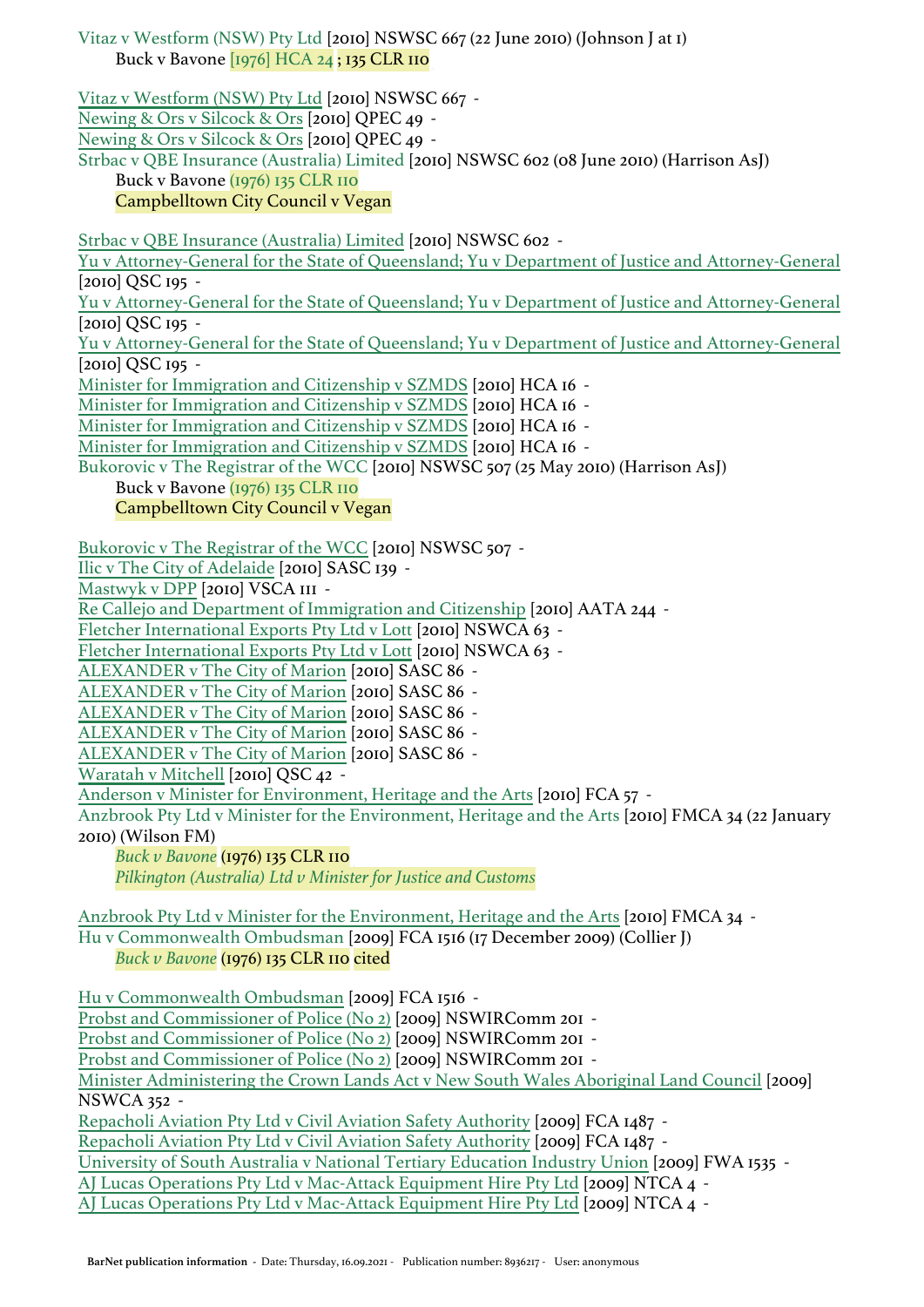[Rickard v Allianz Australia Insurance Ltd](https://jade.io/article/118861) [2009] NSWSC 1115 - [Gentner v Barnes](https://jade.io/article/118040) [2009] QDC 307 - [Gentner v Barnes](https://jade.io/article/118040) [2009] QDC 307 - [Caltabiano v Electoral Commission of Queensland \(No 4\)](https://jade.io/article/114034) [2009] QSC 294 - [Caltabiano v Electoral Commission of Queensland \(No 4\)](https://jade.io/article/114034) [2009] QSC 294 - [Dairy Farmers Milk Co-Operative v Co-operatives Council](https://jade.io/article/99032) [2009] NSWSC 862 - [Dairy Farmers Milk Co-Operative v Co-operatives Council](https://jade.io/article/99032) [2009] NSWSC 862 - [Siam Polyethylene Co Ltd v Minister of State for Home Affairs](https://jade.io/article/98114) [2009] FCA 837 - [Siam Polyethylene Co Ltd v Minister of State for Home Affairs](https://jade.io/article/98114) [2009] FCA 837 - [Siam Polyethylene Co Ltd v Minister of State for Home Affairs \(No 2\)](https://jade.io/article/98115) [2009] FCA 838 - [Siam Polyethylene Co Ltd v Minister of State for Home Affairs \(No 2\)](https://jade.io/article/98115) [2009] FCA 838 - [Love v State of Victoria](https://jade.io/article/95454) [2009] VSC 215 - Millar v Bornholt [2009] FCA 637 (15 June 2009) (Logan J) *[Buck v Bavone](https://jade.io/article/66591)* (1976) 135 CLR 110 considered

[Millar v Bornholt](https://jade.io/article/95023) [2009] FCA 637 -

[Braemar Power Project P/L v The Chief Executive, Dept of Mines and Energy in his Capacity as the](https://jade.io/article/95043)  [Regulator under the Electricity Act 1994 \(Qld\)](https://jade.io/article/95043) [2009] QCA 162 -

[Braemar Power Project P/L v The Chief Executive, Dept of Mines and Energy in his Capacity as the](https://jade.io/article/95043)  [Regulator under the Electricity Act 1994 \(Qld\)](https://jade.io/article/95043) [2009] QCA 162 -

[Braemar Power Project P/L v The Chief Executive, Dept of Mines and Energy in his Capacity as the](https://jade.io/article/95043)  [Regulator under the Electricity Act 1994 \(Qld\)](https://jade.io/article/95043) [2009] QCA 162 -

[Majzoub v Kepreotis](https://jade.io/article/255185) [2009] NSWSC 1498 -

[Majzoub v Kepreotis](https://jade.io/article/255185) [2009] NSWSC 1498 -

[Lawyers for Forests Inc v Minister for the Environment, Heritage and the Arts](https://jade.io/article/92140) [2009] FCA 330 -

Khanam v Minister for Immigration [2009] FMCA 285 (03 April 2009) (Wilson FM) *[Buck v Bavone](https://jade.io/article/66591)* (1976) 135 CLR 110

[Khanam v Minister for Immigration](https://jade.io/article/92076) [2009] FMCA 285 -

[Tung-Liang Liang v Minister for Immigration and Citizenship](https://jade.io/article/90305) [2009] FCA 189 -

[Tung-Liang Liang v Minister for Immigration and Citizenship](https://jade.io/article/90305) [2009] FCA 189 -

[Moon v Gold Coast City Council; Littleford v GCCC](https://jade.io/article/90169) [2009] QPEC 3 -

[Moon v Gold Coast City Council; Littleford v GCCC](https://jade.io/article/90169) [2009] QPEC 3 -

[Moon v Gold Coast City Council; Littleford v GCCC](https://jade.io/article/90169) [2009] QPEC 3 -

Eastman v Besanko [2009] ACTSC 10 (18 February 2009) (Edmonds J)

*[Buck v Bavone](https://jade.io/article/66591)* (1976) 135 CLR 110 referred to

[Eastman v Besanko](https://jade.io/article/89724) [2009] ACTSC 10 - [Accused A v Callanan](https://jade.io/article/89829) [2009] QSC 12 - [Accused A v Callanan](https://jade.io/article/89829) [2009] QSC 12 - [Accused A v Callanan](https://jade.io/article/89829) [2009] QSC 12 - [Hinton v Lane](https://jade.io/article/89610) [2009] NSWSC 37 - [Hinton v Lane](https://jade.io/article/89610) [2009] NSWSC 37 - [Hinton v Lane](https://jade.io/article/89610) [2009] NSWSC 37 - Essof v Minister for Immigration [2009] FMCA 13 (27 January 2009) (Wilson FM) *[Buck v Bavone](https://jade.io/article/66591)* (1976) 135 CLR 110 *[Minister for Immigration and Multicultural Affairs v Eshetu](https://jade.io/article/68120)*

[Essof v Minister for Immigration](https://jade.io/article/88928) [2009] FMCA 13 - BRGAO of 2008 v Minister for Immigration [2008] FMCA 1574 (21 November 2008) (Wilson FM) *[Buck v Bavone](https://jade.io/article/66591)* (1976) 135 CLR 110 *[Applicant S276/2002 v Minister for Immigration](https://jade.io/article/108622)*

[BRGAO of 2008 v Minister for Immigration](https://jade.io/article/86510) [2008] FMCA 1574 - [King v Liquor Administration Board](https://jade.io/article/86250) [2008] NSWSC 1217 - ["AK" v Director-General, Det](https://jade.io/article/86059) [2008] NSWSC 1202 - SZLYK v Minister for Immigration and Citizenship [2008] FCA 1708 (12 November 2008) (Logan J) *[Buck v Bavone](https://jade.io/article/66591)* (1976) 135 CLR 110 cited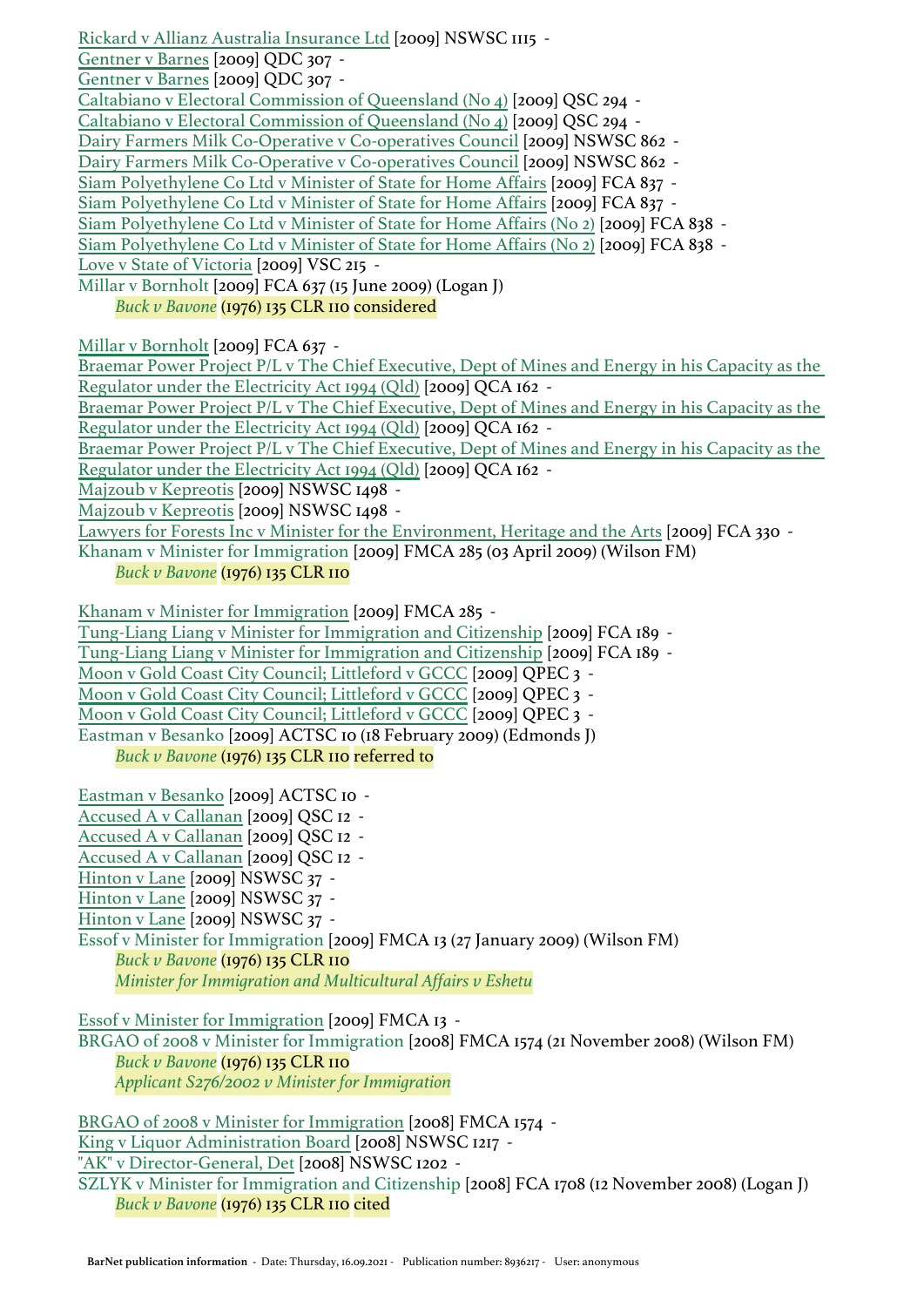12. Having referred to this particular passage from *[Buck v Bavone](https://jade.io/article/66591)* in *Eshetu's* case, Gummow J, at page 654 para 137, observed of it that it was:

consistent with the proposition that, where the criterion of which the authority is required to be satisfied turns upon factual matters upon which reasonable minds could reasonably differ, it will be very difficult to show that no reasonable decisionmaker could have arrived at the decision in question.

Collard v Australian Securities and Investments Commission (No. 3) [2008] FCA 1681 (12 November 2008) (Perram J)

*[Buck v Bavone](https://jade.io/article/66591)* (1976) 135 CLR 110 cited

SZLWF v Minister for Immigration and Citizenship [2008] FCA 1734 (12 November 2008) (Logan J) *[Buck v Bavone](https://jade.io/article/66591)* (1976) 135 CLR 110 cited

SZLWF v Minister for Immigration and Citizenship [2008] FCA 1734 (12 November 2008) (Logan J)

18. As was observed in *[Wu Shan Liang](https://jade.io/article/213870)* at page [275](https://jade.io/article/213870/section/140355), it is no longer the case that a decision as to satisfaction is unreviewable. In that case, at 275 to 276, as in subsequent cases at ultimate appellate level, attention was drawn in relation to the reviewing of satisfaction-based decisions, to observations made by Gibbs J, as his Honour then was, in *[Buck v Bavone](https://jade.io/article/66591)* (1976) 135 CLR 110 at pages [118-119](https://jade.io/article/66591/section/418) . In the course of those observations Gibbs J had stated that the courts will interfere if the decision reached by the authority appears so unreasonable that no reasonable authority could properly have arrived at it. In *[Eshetu's](https://jade.io/article/68120)* case, at page [654](https://jade.io/article/68120/section/140509) para 137, having referred to the observations of Gibbs J in *[Buck v Bavone](https://jade.io/article/66591)* , Gummow J added:

This passage is consistent with the proposition that, where the criterion of which the authority is required to be satisfied turns upon factual matters upon which reasonable minds could reasonably differ, it will be very difficult to show that no reasonable decision-maker could have arrived at the decision in question. It may be otherwise if the evidence which establishes or denies, or, with other matters, goes to establish or to deny, that the necessary criterion has been met was all one way.

[SZLWF v Minister for Immigration and Citizenship](https://jade.io/article/92863) [2008] FCA 1734 - [SZLYK v Minister for Immigration and Citizenship](https://jade.io/article/86137) [2008] FCA 1708 - [Collard v Australian Securities and Investments Commission \(No. 3\)](https://jade.io/article/85897) [2008] FCA 1681 - [East Melbourne Group Inc v Minister for Planning](https://jade.io/article/85381) [2008] VSCA 217 - [East Melbourne Group Inc v Minister for Planning](https://jade.io/article/85381) [2008] VSCA 217 - [East Melbourne Group Inc v Minister for Planning](https://jade.io/article/85381) [2008] VSCA 217 - [Precision Products \(NSW\) Pty Ltd v Hawkesbury City Council](https://jade.io/article/85430) [2008] NSWCA 278 - [Precision Products \(NSW\) Pty Ltd v Hawkesbury City Council](https://jade.io/article/85430) [2008] NSWCA 278 - [Peters v Asplund and Her Honour, Magistrate O'Shane](https://jade.io/article/84351) [2008] NSWSC 1061 - [Peters v Asplund and Her Honour, Magistrate O'Shane](https://jade.io/article/84351) [2008] NSWSC 1061 - [Cox v Corruption and Crime Commission](https://jade.io/article/84245) [2008] WASCA 199 - [Cox v Corruption and Crime Commission](https://jade.io/article/84245) [2008] WASCA 199 - Fesl v Delegate of the Native Title Registrar [2008] FCA 1469 (01 October 2008) (Logan J) *[Buck v Bavone](https://jade.io/article/66591)* (1976) 135 CLR 110 considered [Fesl v Delegate of the Native Title Registrar](https://jade.io/article/84007) [2008] FCA 1469 - [Gough v Southern Queensland Regional Parole Board](https://jade.io/article/83777) [2008] QSC 222 -

[Gough v Southern Queensland Regional Parole Board](https://jade.io/article/83777) [2008] QSC 222 - Jusmell Pty Limited v Gregory Alan Baggot [2008] NSWSC 878 (10 September 2008) (Simpson J) Buck v Bavone [\[1976\] HCA 24](https://jade.io/article/66591) ; 135 CLR 110 Wonall Pty Ltd v Clarence Property Corporation Ltd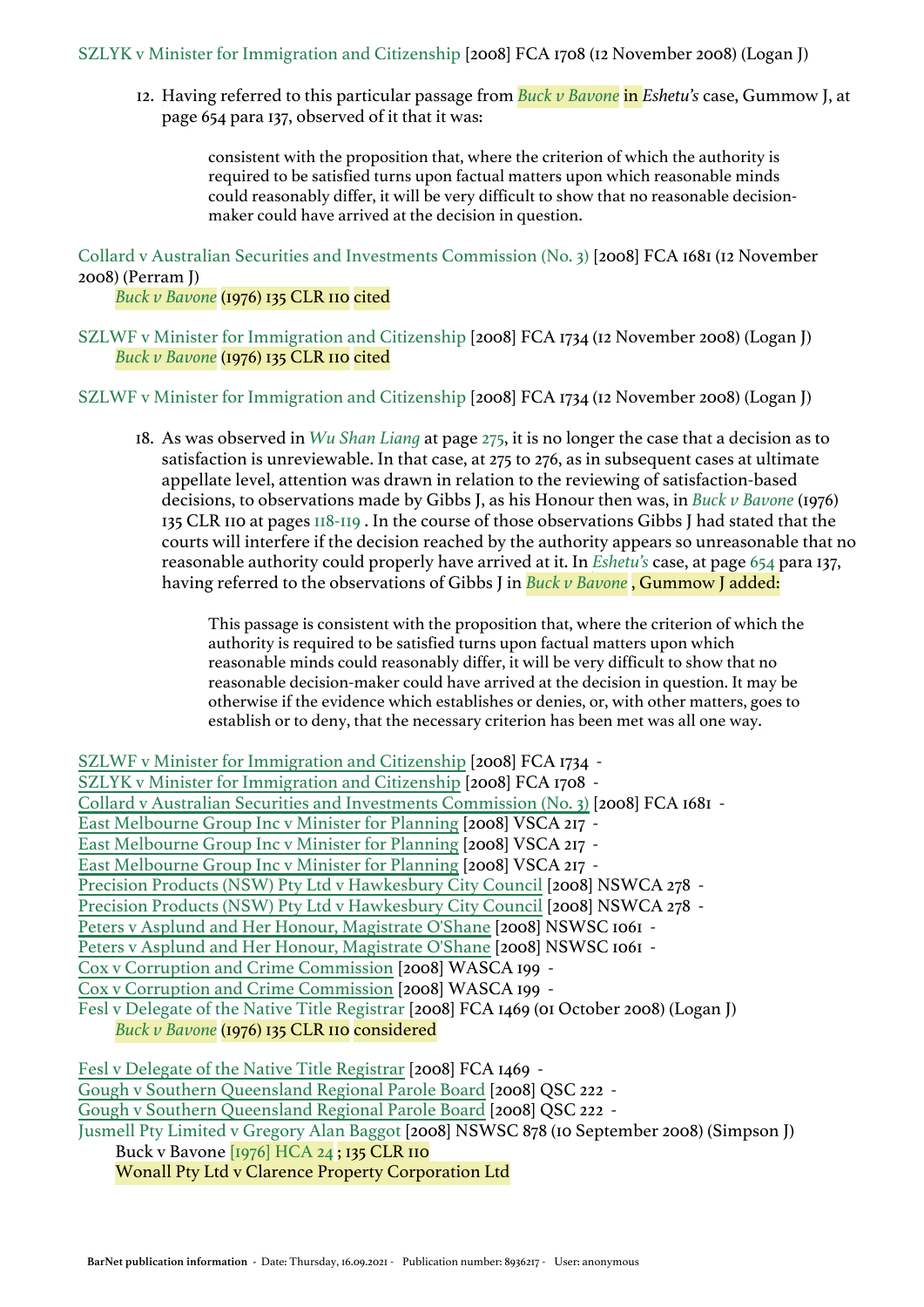[Jusmell Pty Limited v Gregory Alan Baggot](https://jade.io/article/82908) [2008] NSWSC 878 -

SZLMZ v Minister for Immigration and Citizenship [2008] FCA 1203 (06 August 2008) (Logan J) *[Buck v Bavone](https://jade.io/article/66591)* (1976) 135 CLR 110 cited

[SZLMZ v Minister for Immigration and Citizenship](https://jade.io/article/81836) [2008] FCA 1203 -

SZKLK v Minister for Immigration and Citizenship [2008] FCA 1125 (04 August 2008) (Logan J) *[Buck v Bavone](https://jade.io/article/66591)* (1976) 135 CLR 110 considered

[SZKLK v Minister for Immigration and Citizenship](https://jade.io/article/81225) [2008] FCA 1125 -

Chahal v Director of Public Prosecutions [2008] NSWCA 152 (03 July 2008) (Giles JA ; Ipp JA; Basten JA) Buck v Bavone [\[1976\] HCA 24](https://jade.io/article/66591) ; (1976) 135 CLR 110 Craig v South Australia

[Chahal v Director of Public Prosecutions](https://jade.io/article/79961) [2008] NSWCA 152 - Mitchell v Bailey (No 2) [2008] FCA 692 (02 July 2008) (Tracey J)

*[Buck v Bavone](https://jade.io/article/66591)* (1976) 135 CLR 110 cited

[Mitchell v Bailey \(No 2\)](https://jade.io/article/79845) [2008] FCA 692 - Martin v Kelly [2008] NSWSC 577 (12 June 2008) (Johnson J) Buck v Bavone [\(1976\) 135 CLR 110](https://jade.io/article/66591) Bruce v Cole

[Martin v Kelly](https://jade.io/article/78784) [2008] NSWSC 577 - [Martin v Kelly](https://jade.io/article/78784) [2008] NSWSC 577 - Dunstan v von Doussa (No 2) [2008] FCA 827 (05 June 2008) (Flick J) *[Buck v Bavone](https://jade.io/article/66591)* (1976) 135 CLR 110 followed

[Dunstan v von Doussa \(No 2\)](https://jade.io/article/78608) [2008] FCA 827 -

[SZHBP v Minister for Immigration](https://jade.io/article/78336) [2008] FMCA 699 -

MAR Mina (SA) Pty Ltd v City of Marion [2008] SASC 120 (02 May 2008) (Judgment of The Honourable Justice Debelle)

*[Alexandrina Council v Strath Hub Pty Ltd](https://jade.io/article/177759)* (2003) 129 LGERA 389; *[Buck v Bavone](https://jade.io/article/66591)* (1976) 135 CLR 110 ; *[Cou](https://jade.io/citation/3929279) [rtney Hill Pty Ltd v Planning Commission \(SA\)](https://jade.io/citation/3929279)* (1990) 59 SASR 259 at [261-262](https://jade.io/citation/2749370/section/5493) ; *[Hassen v Murray Bridge](https://jade.io/citation/1281396)  [District Council](https://jade.io/citation/1281396)* (1984) 35 SASR 448; *[Morton v Union Steamship Co of New Zealand Ltd](https://jade.io/article/64750)* (1951) 83 CLR 402 ; *[Redland Shire Council v Stradbroke Rutile Pty Ltd](https://jade.io/article/66490)* (1974) 133 CLR 641; *[Twenty Seven Properties Pty Ltd v](https://jade.io/citation/1365047)  [District Council of Noarlunga](https://jade.io/citation/1365047)* (1975) 11 SASR 188; *[R v Connell; ex parte Hetton Bellbird Collieries Ltd \(No 2\)](https://jade.io/article/64347)* (1994) 69 CLR 407; *[Upham v The Grand Hotel \(SA\) Pty Ltd](https://jade.io/citation/18245772)* (1999) 74 SASR 557, applied.

[MAR Mina \(SA\) Pty Ltd v City of Marion](https://jade.io/article/77271) [2008] SASC 120 -

[Linke v Development Assessment Commission and South Australian Housing Trust](https://jade.io/article/77023) [2008] SASC 121 - [Linke v Development Assessment Commission and South Australian Housing Trust](https://jade.io/article/77023) [2008] SASC 121 - [Linke v Development Assessment Commission and South Australian Housing Trust](https://jade.io/article/77023) [2008] SASC 121 - [Linke v Development Assessment Commission and South Australian Housing Trust](https://jade.io/article/77023) [2008] SASC 121 - Nguyen v Migration Review Tribunal [2008] FCA 524 (18 April 2008) (Logan J)

> *[Buck v Bavone](https://jade.io/article/66591)* (1976) 135 CLR 110 considered *[Tolibao Cortes v Minister for Immigration and Multicultural Affairs](https://jade.io/article/104257)* [2001] FCA 1183 cited *[Re Minister for Immigration and Multicultural Affairs; ex parte Durairajasingham](https://jade.io/article/68175)* (2000) 74 ALJR 405 applied

[Nguyen v Migration Review Tribunal](https://jade.io/article/69134) [2008] FCA 524 - [Nguyen v Migration Review Tribunal](https://jade.io/article/69134) [2008] FCA 524 - [Lillywhite v Chief Executive Liquor Licensing Division, Department of Tourism, Fair Trading and Wine](https://jade.io/article/69166)  [Industry Development](https://jade.io/article/69166) [2008] QCA 88 - [Lillywhite v Chief Executive Liquor Licensing Division, Department of Tourism, Fair Trading and Wine](https://jade.io/article/69166)  [Industry Development](https://jade.io/article/69166) [2008] QCA 88 - [Lillywhite v Chief Executive Liquor Licensing Division, Department of Tourism, Fair Trading and Wine](https://jade.io/article/69166) 

[Industry Development](https://jade.io/article/69166) [2008] QCA 88 -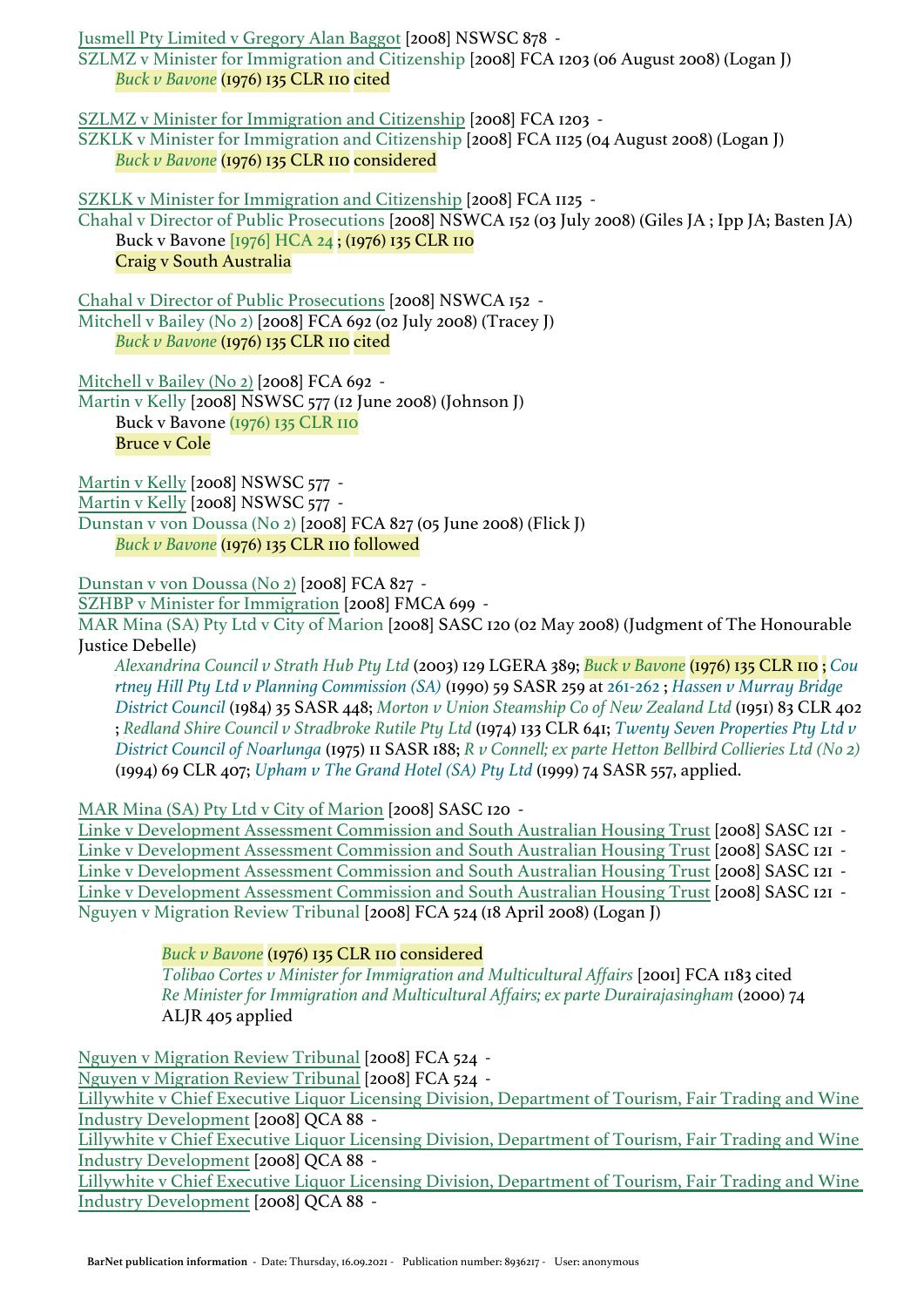[Lillywhite v Chief Executive Liquor Licensing Division, Department of Tourism, Fair Trading and Wine](https://jade.io/article/69166)  [Industry Development](https://jade.io/article/69166) [2008] QCA 88 -

[Lillywhite v Chief Executive Liquor Licensing Division, Department of Tourism, Fair Trading and Wine](https://jade.io/article/69166)  [Industry Development](https://jade.io/article/69166) [2008] QCA 88 -

Karsten v Federal Republic of Germany [2008] FCA 331 (14 March 2008) (Flick J) *[Buck v Bavone](https://jade.io/article/66591)* (1976) 135 CLR 110 followed

[Karsten v Federal Republic of Germany](https://jade.io/article/61094) [2008] FCA 331 - [Karsten v Federal Republic of Germany](https://jade.io/article/61094) [2008] FCA 331 - [Karsten v Federal Republic of Germany](https://jade.io/article/61094) [2008] FCA 331 - Secretary, Department of Education, Employment and Workplace Relations v Holmes [2008] FCA 105 (20 February 2008) (Logan J) *[Buck v Bavone](https://jade.io/article/66591)* (1976) 135 CLR 110 - cited

[Secretary, Department of Education, Employment and Workplace Relations v Holmes](https://jade.io/article/58325) [2008] FCA 105 - [Secretary, Department of Education, Employment and Workplace Relations v Holmes](https://jade.io/article/58325) [2008] FCA 105 - Lindsay v NSW Medical Board [2008] NSWSC 40 (07 February 2008) (Hall J)

Buck v Bavonne [\(1976\) 135 CLR 110](https://jade.io/article/66591)

Dainford v Independent Commission Against Corruption

[Lindsay v NSW Medical Board](https://jade.io/article/56279) [2008] NSWSC 40 -

[Lindsay v NSW Medical Board](https://jade.io/article/56279) [2008] NSWSC 40 -

[Blue Wedges Inc v Minister for the Environment, Heritage and the Arts](https://jade.io/article/55937) [2008] FCA 8 -

[Blue Wedges Inc v Minister for the Environment, Heritage and the Arts](https://jade.io/article/55937) [2008] FCA 8 -

[Telstra Corporation Limited and Department of Broadband, Communications and the Digital Economy](https://jade.io/article/692248) [2007] AATA 2100 -

[Rivera v Human Rights and Equal Opportunity Commission](https://jade.io/article/60354) [2007] FCA 1913 -

[Rivera v Human Rights and Equal Opportunity Commission](https://jade.io/article/60354) [2007] FCA 1913 -

Adultshop.Com Ltd v Members of the Classification Review Board [2007] FCA 1871 (29 November 2007) (Jacobson J)

*[Buck v Bavone](https://jade.io/article/66591)* (1976) 135 CLR 110 referred to

[Adultshop.Com Ltd v Members of the Classification Review Board](https://jade.io/article/18286) [2007] FCA 1871 -

SZDTZ v Minister for Immigration and Citizenship [2007] FCA 1824 (23 November 2007) (Greenwood J) *[Buck v Bavone](https://jade.io/article/66591)* (1976) 135 CLR 110

*[Minister for Immigration and Multicultural and Indigenous Affairs v SGLB](https://jade.io/article/68478)*

[SZDTZ v Minister for Immigration and Citizenship](https://jade.io/article/17806) [2007] FCA 1824 -

[Prasad v Minister for Immigration and Citizenship](https://jade.io/article/17391) [2007] FCA 1739 -

Tervonen v Minister for Justice and Customs (No 2) [2007] FCA 1684 (06 November 2007) (Rares J) *[Buck v Bavone](https://jade.io/article/66591)* (1976) 135 CLR 110 considered

[Tervonen v Minister for Justice and Customs \(No 2\)](https://jade.io/article/16944) [2007] FCA 1684 -

[Tervonen v Minister for Justice and Customs \(No 2\)](https://jade.io/article/16944) [2007] FCA 1684 -

[Jerrinja Local Aboriginal Land Council v Minister Administering the Crown Lands Act](https://jade.io/article/14411) [2007] NSWLEC 577 -

[Jerrinja Local Aboriginal Land Council v Minister Administering the Crown Lands Act](https://jade.io/article/14411) [2007] NSWLEC 577 -

[Lillywhite v Chief Executive, Liquor Licensing Division, Dept of Tourism Fair Trading and Wine](https://jade.io/article/16211)  [Industry Development](https://jade.io/article/16211) [2007] QDC 240 -

[Re Minister for Resources; Ex parte Cazaly Iron Pty Ltd](https://jade.io/article/13748) [2007] WASCA 175 -

[Re Minister for Resources; Ex parte Cazaly Iron Pty Ltd](https://jade.io/article/13748) [2007] WASCA 175 -

[Commissioner of Police v Ryan](https://jade.io/article/12826) [2007] NSWCA 196 -

[Commissioner of Police v Ryan](https://jade.io/article/12826) [2007] NSWCA 196 -

[Commissioner of Police v Ryan](https://jade.io/article/12826) [2007] NSWCA 196 -

[Re Minister for the Environment; Ex Parte Elwood](https://jade.io/article/11979) [2007] WASCA 137 -

[Re Minister for the Environment; Ex Parte Elwood](https://jade.io/article/11979) [2007] WASCA 137 -

[Vines v Australian Securities and Investments Commission](https://jade.io/article/10939) [2007] NSWCA 126 -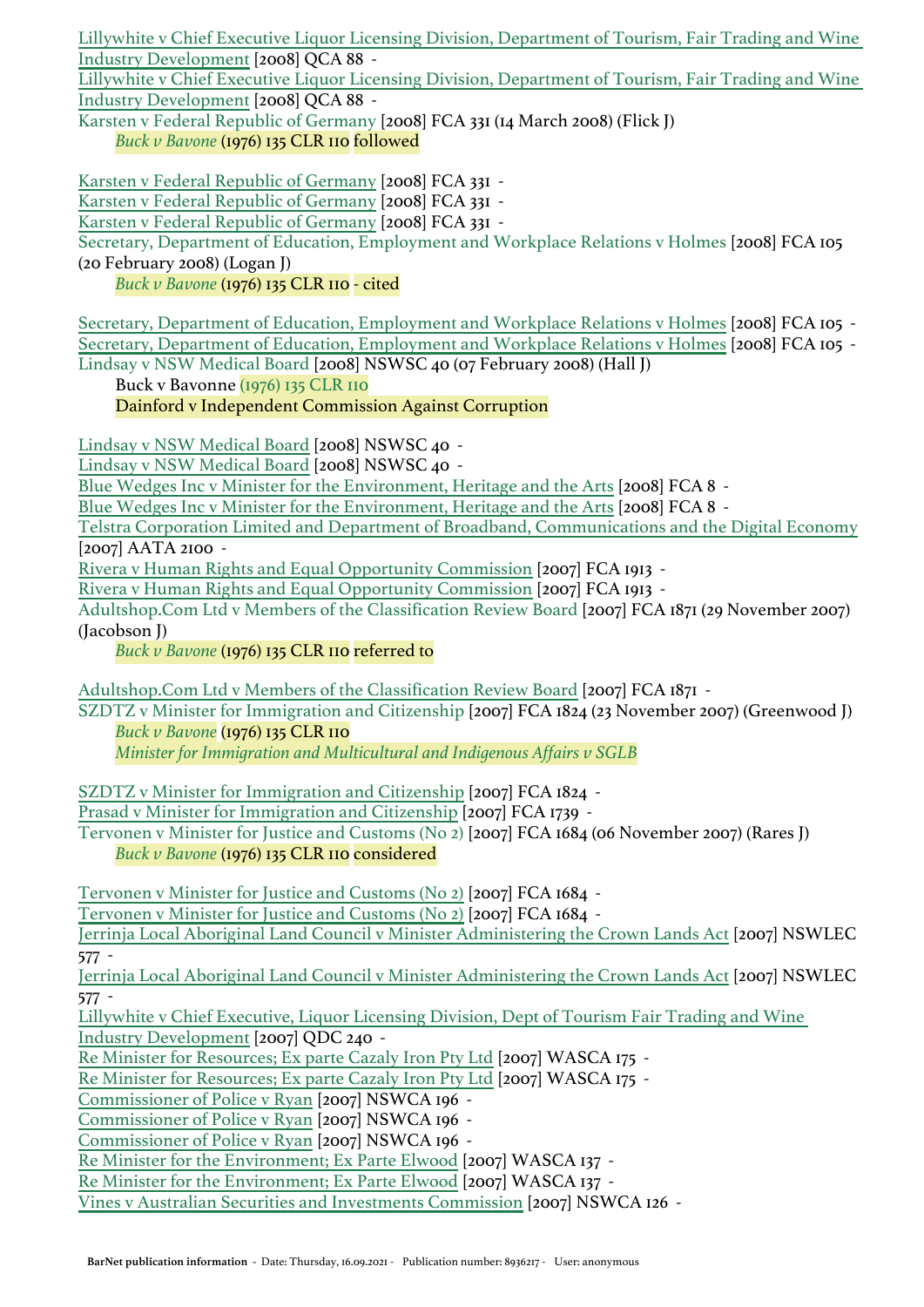[Vines v Australian Securities and Investments Commission](https://jade.io/article/10939) [2007] NSWCA 126 - Pateman v Peninsula Village Limited trading as Peninsula Village Retirement Centre [2007] NSWSC 586 (08 June 2007) (Johnson J) Buck v Bavone [\(1976\) 135 CLR 110](https://jade.io/article/66591) Bruce v Cole [Pateman v Peninsula Village Limited trading as Peninsula Village Retirement Centre](https://jade.io/article/9921) [2007] NSWSC 586 - [SZILP v Minister for Immigration](https://jade.io/article/9258) [2007] FMCA 592 - [Tattersall v Registrar of the Workers Compensation Commission of NSW](https://jade.io/article/8833) [2007] NSWSC 453 - [Warringah Council v Moy](https://jade.io/article/184932) [2005] NSWLEC 416 - [Warringah Council v Moy](https://jade.io/article/184932) [2005] NSWLEC 416 - [Clark v Cook Shire Council](https://jade.io/article/57016) [2007] QCA 139 - [Clark v Cook Shire Council](https://jade.io/article/57016) [2007] QCA 139 -

[Clarence City Council v South Hobart Investment Pty Ltd](https://jade.io/article/7578) [2007] TASSC 16 - [Williams v Minister for Justice and Customs](https://jade.io/article/5547) [2007] FCAFC 33 - [Williams v Minister for Justice and Customs](https://jade.io/article/5547) [2007] FCAFC 33 - [Swan v Queensland Community Corrections Board](https://jade.io/article/57131) [2007] QCA 80 - [Swan v Queensland Community Corrections Board](https://jade.io/article/57131) [2007] QCA 80 - [Swan v Queensland Community Corrections Board](https://jade.io/article/57131) [2007] QCA 80 - [Swan v Queensland Community Corrections Board](https://jade.io/article/57131) [2007] QCA 80 - [Tervonen v Minister for Justice and Customs](https://jade.io/article/5867) [2007] FCA 464 -

[Dar v State Transit Authority of NSW](https://jade.io/article/5775) [2007] NSWSC 260 -

[SZGPJ v Minister for Immigration](https://jade.io/article/4024) [2007] FMCA 19 - Garland v Chief Executive, Department of Corrective Services [2006] QCA 568 (22 December 2006)

(McMurdo P, Holmes JA and Chesterman J,)

[Clark v Cook Shire Council](https://jade.io/article/57016) [2007] QCA 139 - [Clark v Cook Shire Council](https://jade.io/article/57016) [2007] QCA 139 -

# *[Buck v Bavone](https://jade.io/article/66591)* (1976) 135 CLR 110 , applied

[Garland v Chief Executive, Department of Corrective Services](https://jade.io/article/169601) [2006] QCA 568 -

[Garland v Chief Executive, Department of Corrective Services](https://jade.io/article/169601) [2006] QCA 568 -

[Rivera v Minister for Justice and Customs](https://jade.io/article/4503) [2006] FCA 1784 -

[Wyong-Gosford Progressive Community Radio Incorporated v Australian Communications Media](https://jade.io/article/113693) 

[Authority and Gosford Christian Broadcasters Limited](https://jade.io/article/113693) [2006] FCA 1691 -

[Wyong-Gosford Progressive Community Radio Incorporated v Australian Communications Media](https://jade.io/article/113693) 

[Authority and Gosford Christian Broadcasters Limited](https://jade.io/article/113693) [2006] FCA 1691 -

[Dresna Pty Ltd v Linknarf Management Services Pty Ltd \(in liq\)](https://jade.io/article/3673) [2006] FCAFC 193 -

[Dresna Pty Ltd v Linknarf Management Services Pty Ltd \(in liq\)](https://jade.io/article/3673) [2006] FCAFC 193 -

[Schaefer Waste Technology Sdn Bhd v Chief Executive Officer, Australian Customs Service](https://jade.io/article/113564) [2006] FCA 1644 -

[Gray v Minister for Planning](https://jade.io/article/3105) [2006] NSWLEC 720 -

[Gray v Minister for Planning](https://jade.io/article/3105) [2006] NSWLEC 720 -

[Gray v Minister for Planning](https://jade.io/article/3105) [2006] NSWLEC 720 -

SZIGI v Minister for Immigration [2006] FMCA 1800 (20 November 2006) (Smith FM) *[Buck v Bavone](https://jade.io/article/66591)* (1976) 135 CLR 110

*[Dranichnikov v Minister for Immigration & Multicultural Affairs](https://jade.io/article/68395)*

[SZIGI v Minister for Immigration](https://jade.io/article/162261) [2006] FMCA 1800 - [SZIGI v Minister for Immigration](https://jade.io/article/162261) [2006] FMCA 1800 - [New South Wales v Commonwealth](https://jade.io/article/2866) [2006] HCA 52 - [Notaras, Irene v Waverly Council and Levitt, Erroll Wilfred](https://jade.io/article/2572) [2006] NSWLEC 669 - [Garland v Chief Executive, Department of Corrective Services](https://jade.io/article/173984) [2006] QSC 245 -[Garland v Chief Executive, Department of Corrective Services](https://jade.io/article/173984) [2006] QSC 245 - [King v Bathurst Regional Council](https://jade.io/article/1689) [2006] NSWLEC 505 - [King v Bathurst Regional Council](https://jade.io/article/1689) [2006] NSWLEC 505 -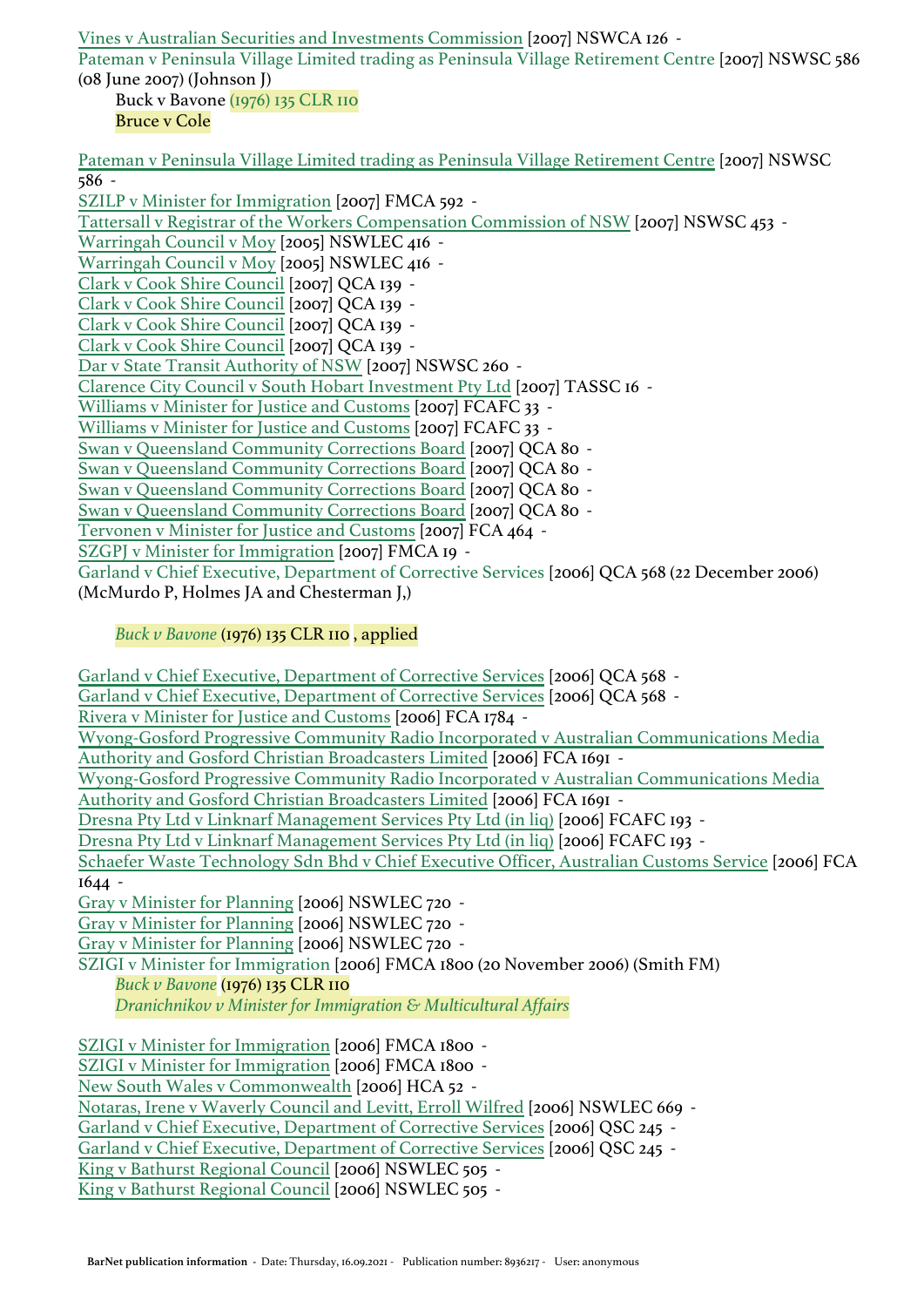[South Hobart Investment Pty Ltd v The Clarence City Council](https://jade.io/article/7534) [2006] TASSC 63 - [Zurich Australian Insurance Ltd v MAA](https://jade.io/article/1972) [2006] NSWSC 845 - [Zurich Australian Insurance Ltd v MAA](https://jade.io/article/1972) [2006] NSWSC 845 - [Yallingup Residents Association \(Inc\) v State Administrative Tribunal](https://jade.io/article/146157) [2006] WASC 162 - [Yallingup Residents Association \(Inc\) v State Administrative Tribunal](https://jade.io/article/146157) [2006] WASC 162 - [Yallingup Residents Association \(Inc\) v State Administrative Tribunal](https://jade.io/article/146157) [2006] WASC 162 - [Yallingup Residents Association \(Inc\) v State Administrative Tribunal](https://jade.io/article/146157) [2006] WASC 162 - [Zuanic v Gypro-Tech \(Australia\) Pty Limited \(in liquidation\)](https://jade.io/article/883) [2006] NSWSC 739 - [Zuanic v Gypro-Tech \(Australia\) Pty Limited \(in liquidation\)](https://jade.io/article/883) [2006] NSWSC 739 - [Director of Public Prosecutions v El Mawas](https://jade.io/article/126393) [2006] NSWCA 154 - [Director of Public Prosecutions v El Mawas](https://jade.io/article/126393) [2006] NSWCA 154 - Baulkham Hills Shire Council y Dix [2004] NSWLEC 404 -[Baulkham Hills Shire Council v Dix](https://jade.io/article/271752) [2004] NSWLEC 404 -[Nyangatjatjara Aboriginal Corporation v Registrar of Aboriginal Corporations \(No 2\)](https://jade.io/article/112620) [2006] FCA 675 - [Nyangatjatjara Aboriginal Corporation v Registrar of Aboriginal Corporations \(No 2\)](https://jade.io/article/112620) [2006] FCA 675 - Summerfield v Registrar of the Workers Compensation Commission of NSW [2006] NSWSC 515 (31 May 2006) (Johnson J at 1) Buck v Bavone [\(1976\) 135 CLR 110](https://jade.io/article/66591) Bruce v Cole [Summerfield v Registrar of the Workers Compensation Commission of NSW](https://jade.io/article/135198) [2006] NSWSC 515 - [Spencer v Knox CC](https://jade.io/article/748477) [2006] VCAT 868 - [Spencer v Knox CC](https://jade.io/article/748477) [2006] VCAT 868 - [Cox v Maroochy Shire Council](https://jade.io/article/171340) [2006] QPEC 51 - [Perpetual Trustee Co Ltd v Khoshaba](https://jade.io/article/126485) [2006] NSWCA 4I -[Perpetual Trustee Co Ltd v Khoshaba](https://jade.io/article/126485) [2006] NSWCA 41 - [Perpetual Trustee Co Ltd v Khoshaba](https://jade.io/article/126485) [2006] NSWCA 41 - [Perpetual Trustee Co Ltd v Khoshaba](https://jade.io/article/126485) [2006] NSWCA 41 - [Perpetual Trustee Co Ltd v Khoshaba](https://jade.io/article/126485) [2006] NSWCA 41 - [Lark v Nolan](https://jade.io/article/181298) [2006] TASSC 12 - [Australian Retailers Association v Reserve Bank of Australia](https://jade.io/article/111718) [2005] FCA 1707 - [Australian Retailers Association v Reserve Bank of Australia](https://jade.io/article/111718) [2005] FCA 1707 - [Holmwood Holdings Pty Ltd v Halkat Electrical Contractors Pty Ltd](https://jade.io/article/134050) [2005] NSWSC 1129 - [Holmwood Holdings Pty Ltd v Halkat Electrical Contractors Pty Ltd](https://jade.io/article/134050) [2005] NSWSC 1129 - [Holmwood Holdings Pty Ltd v Halkat Electrical Contractors Pty Ltd](https://jade.io/article/134050) [2005] NSWSC 1129 - [Holmwood Holdings Pty Ltd v Halkat Electrical Contractors Pty Ltd](https://jade.io/article/134050) [2005] NSWSC 1129 - [Tomasevic v State of Victoria](https://jade.io/article/76303) [2005] VSC 402 - [Tomasevic v State of Victoria](https://jade.io/article/76303) [2005] VSC 402 - [APLA Ltd v Legal Services Commissioner \(NSW\)](https://jade.io/article/319) [2005] HCA 44 - [APLA Ltd v Legal Services Commissioner \(NSW\)](https://jade.io/article/319) [2005] HCA 44 - [Cummins v Chief Executive, Department of Corrective Services](https://jade.io/article/173662) [2005] QSC 202 - [Cummins v Chief Executive, Department of Corrective Services](https://jade.io/article/173662) [2005] QSC 202 von Arnim v Federal Republic of Germany (No 2) [2005] FCA 662 (03 June 2005) (Finkelstein J) *[Buck v Bavone](https://jade.io/article/66591)* (1976) 135 CLR 110 cited [von Arnim v Federal Republic of Germany \(No 2\)](https://jade.io/article/110732) [2005] FCA 662 - [Nation v Minister for Immigration](https://jade.io/article/160101) [2005] FMCA 620 - [SZBAL v Minister for Immigration and Multicultural; and Indigenous Affairs](https://jade.io/article/110568) [2005] FCA 263 -[SZBAL v Minister for Immigration and Multicultural; and Indigenous Affairs](https://jade.io/article/110568) [2005] FCA 263 - [SZBAL v Minister for Immigration and Multicultural; and Indigenous Affairs](https://jade.io/article/110568) [2005] FCA 263 -[McMahons Road Pty Ltd v Frankston City Council](https://jade.io/article/76430) [2005] VSC 522 - [McMahons Road Pty Ltd v Frankston City Council](https://jade.io/article/76430) [2005] VSC 522 - S635 of 2003 v Minister for Immigration & Multicultural & Indigenous Affairs [2005] FCAFC 65 (22 April 2005) (Tamberlin, Kiefel, Emmett JJ) *[Bryant v Commonwealth Bank of Australia](https://jade.io/article/213436)* (1995) 130 ALR 129 ConsBuck v Bavone [\(1976\) 135 CLR 110](https://jade.io/article/66591) Fo ll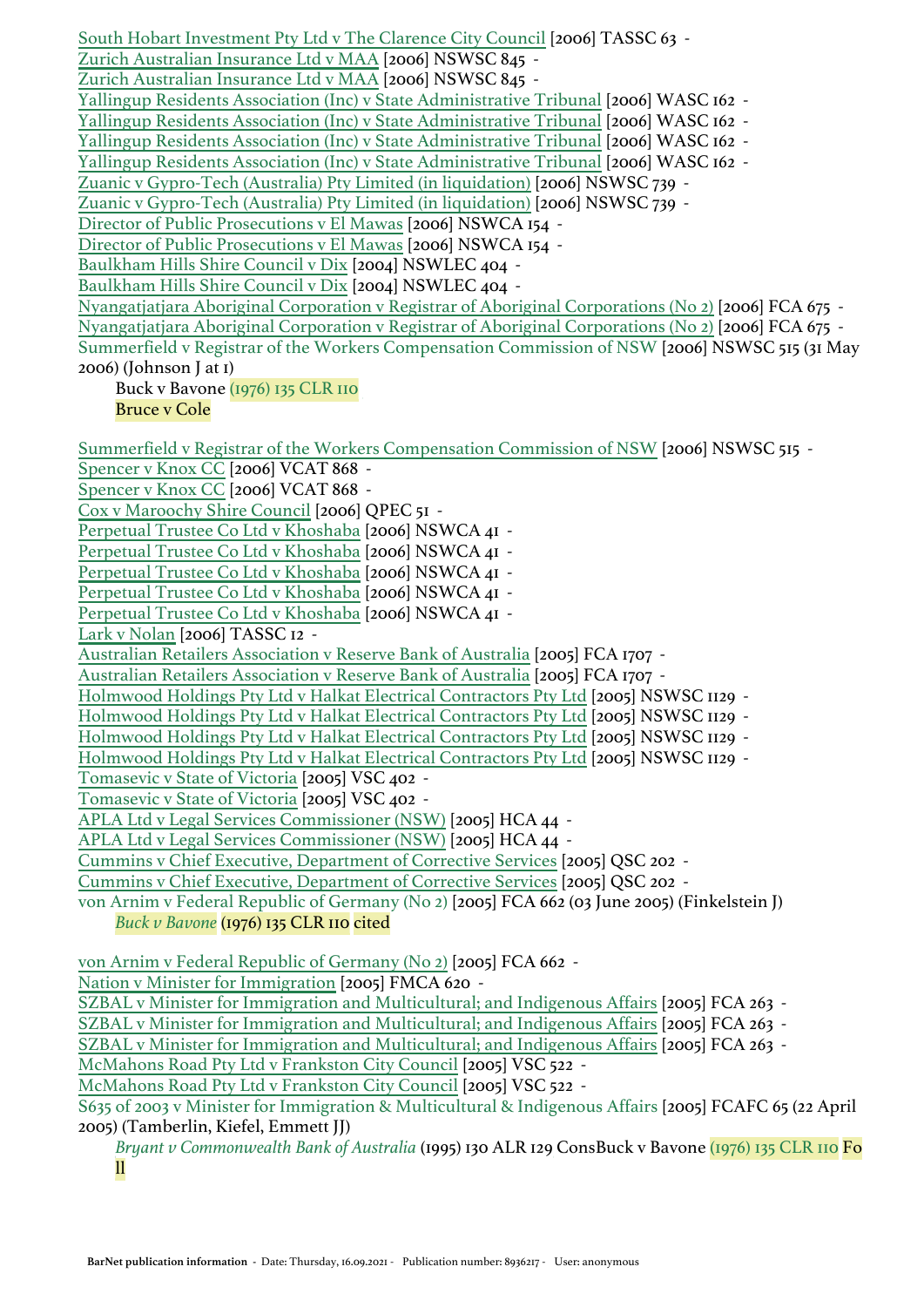[S635 of 2003 v Minister for Immigration & Multicultural & Indigenous Affairs](https://jade.io/article/99711) [2005] FCAFC 65 - [Murdesk Investments Pty Ltd v Roads Corporation](https://jade.io/article/76288) [2005] VSC 39 - [Murdesk Investments Pty Ltd v Roads Corporation](https://jade.io/article/76288) [2005] VSC 39 - [Lewenberg v Victoria Legal Aid; White v Victoria Legal Aid](https://jade.io/article/76169) [2005] VSC 28 - [Lewenberg v Victoria Legal Aid; White v Victoria Legal Aid](https://jade.io/article/76169) [2005] VSC 28 -

de Bruyn v Minister for Justice and Customs [2004] FCAFC 334 (22 December 2004) (Spender, Kiefel and Emmett JJ)

## *[Buck v Bavone](https://jade.io/article/66591)* (1975-1976) 135 CLR 110 *Cons*

[de Bruyn v Minister for Justice and Customs](https://jade.io/article/101014) [2004] FCAFC 334 -

[NADH of 2001 v Minister for Immigration and Multicultural and Indigenous Affairs](https://jade.io/article/101010) [2004] FCAFC 328 -

[NADH of 2001 v Minister for Immigration and Multicultural and Indigenous Affairs](https://jade.io/article/101010) [2004] FCAFC 328 -

[Personnel Contracting Pty Ltd T/As Tricord Personnel v The Construction Forestry Mining and Energy](https://jade.io/article/143391)  [Union of Workers](https://jade.io/article/143391) [2004] WASCA 312 -

[Personnel Contracting Pty Ltd T/As Tricord Personnel v The Construction Forestry Mining and Energy](https://jade.io/article/143391)  [Union of Workers](https://jade.io/article/143391) [2004] WASCA 312 -

[Personnel Contracting Pty Ltd T/As Tricord Personnel v The Construction Forestry Mining and Energy](https://jade.io/article/143391)  [Union of Workers](https://jade.io/article/143391) [2004] WASCA 312 -

[Garland v Chief Executive, Department of Corrective Services](https://jade.io/article/173505) [2004] QSC 450 -

[Garland v Chief Executive, Department of Corrective Services](https://jade.io/article/173505) [2004] QSC 450 -

[Mustercliffe Pty Ltd v Mackenroth; Harburg Investments Pty Ltd v Mackenroth](https://jade.io/article/173501) [2004] QSC 446 -

[Campbelltown City Council v Vegan](https://jade.io/article/183188) [2004] NSWSC 1129 -

[Campbelltown City Council v Vegan](https://jade.io/article/183188) [2004] NSWSC 1129 -

[Graham v Deputy Chief of Air Force](https://jade.io/article/109637) [2004] FCA 1377 -

[Griffin v Repatriation Commission](https://jade.io/article/159126) [2004] FMCA 486 -

[Tientjes v Chief Executive, Department of Corrective Services](https://jade.io/article/173352) [2004] QSC 208 -

[Tientjes v Chief Executive, Department of Corrective Services](https://jade.io/article/173352) [2004] QSC 208 -

[Tientjes v Chief Executive, Department of Corrective Services](https://jade.io/article/173352) [2004] QSC 208 -

[Applicants S276 of 2002 v Minister for Immigration and Multicultural and Indigenous Affairs](https://jade.io/article/108622) [2004] FCA 330 -

[Applicants S276 of 2002 v Minister for Immigration and Multicultural and Indigenous Affairs](https://jade.io/article/108622) [2004] FCA 330 -

[Applicants S276 of 2002 v Minister for Immigration and Multicultural and Indigenous Affairs](https://jade.io/article/108622) [2004] FCA 330 -

[Whitworth v Repatriation Commission](https://jade.io/article/108167) [2003] FCA 1530 -

Saunders v Queensland Community Corrections [2003] QSC 397 (21 November 2003) (White J)

# *[Buck v Bavone](https://jade.io/article/66591)* (1975-1976) 135 CLR 110 , considered

[Saunders v Queensland Community Corrections](https://jade.io/article/173152) [2003] QSC 397 -

[Saunders v Queensland Community Corrections](https://jade.io/article/173152) [2003] QSC 397 -

[Cameron v Repatriation Commission](https://jade.io/article/107950) [2003] FCA 1323 -

[Martin Francis Flynn v Dianne Ryan](https://jade.io/article/173149) [2003] QSC 392 -

[Kawicki v The Legal Services Commissioner](https://jade.io/article/125182) [2003] NSWCA 333 -

[Kawicki v The Legal Services Commissioner](https://jade.io/article/125182) [2003] NSWCA 333 -

[Re City of Subiaco; Ex Parte Gardiner](https://jade.io/article/145349) [2003] WASC 208 -

[Re City of Subiaco; Ex Parte Gardiner](https://jade.io/article/145349) [2003] WASC 208 -

[Re City of Subiaco; Ex Parte Gardiner](https://jade.io/article/145349) [2003] WASC 208 -

Visa International Service Association v Reserve Bank of Australia [2003] FCA 977 (19 September 2003) (Tamberlin J)

*[Buck v Bavone](https://jade.io/article/66591)* (1976) 135 CLR 110 referred to

[Visa International Service Association v Reserve Bank of Australia](https://jade.io/article/107598) [2003] FCA 977 - [Visa International Service Association v Reserve Bank of Australia](https://jade.io/article/107598) [2003] FCA 977 - [Rose Consulting Group v Baulkham Hills Shire Council](https://jade.io/article/125243) [2003] NSWCA 266 -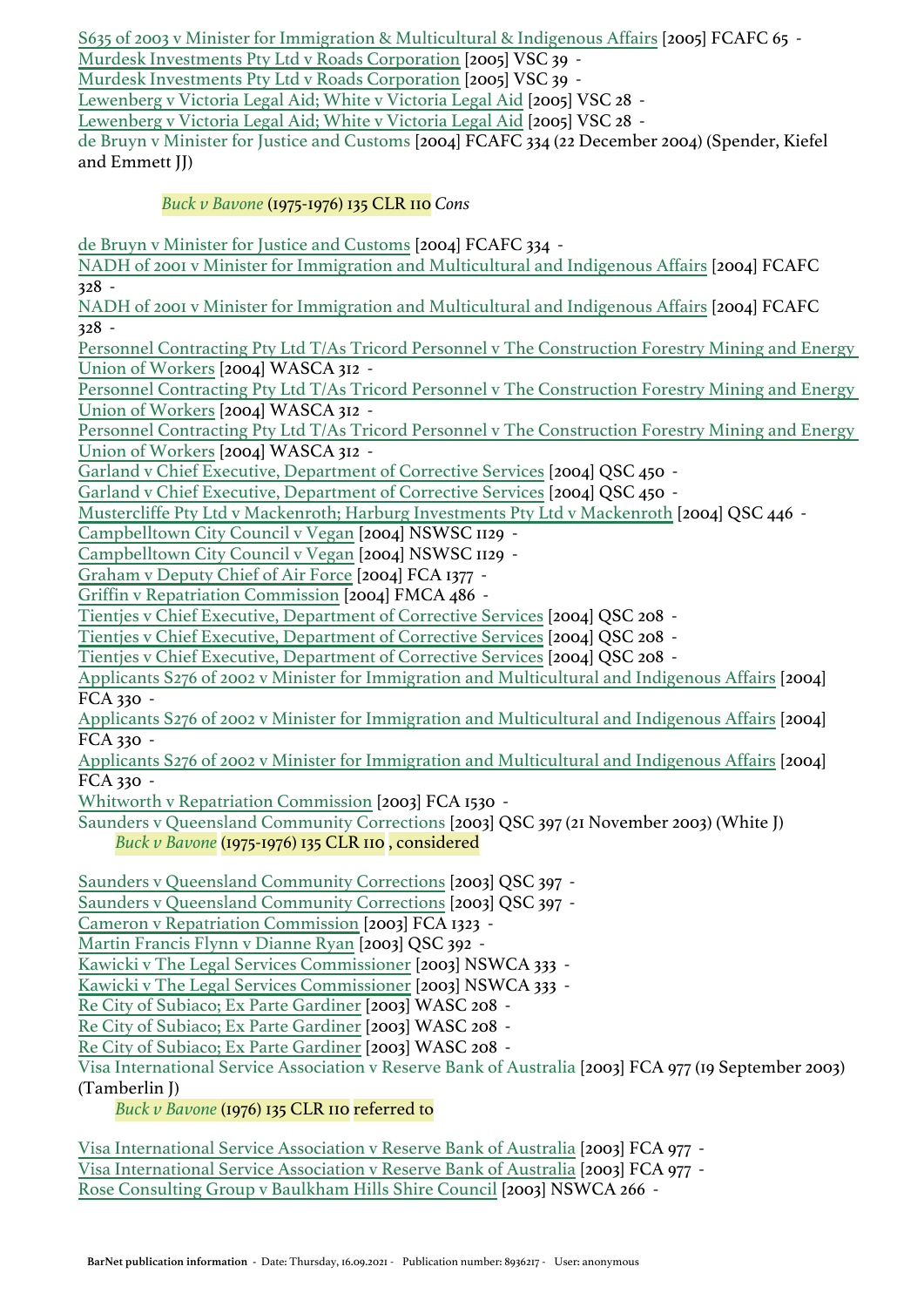[NAKF v Minister for Immigration and Multicultural and Indigenous Affairs](https://jade.io/article/107346) [2003] FCA 730 - [NAKF v Minister for Immigration and Multicultural and Indigenous Affairs](https://jade.io/article/107346) [2003] FCA 730 - Re Dr Judy M Edwards; Ex Parte Pearls Pty Ltd [2003] WASCA 148 (27 June 2003) (Scott J, Wheeler J,

Hasluck J)

Buck v Bavone [\(1976\) 135 CLR 110](https://jade.io/article/66591) Craig v State of South Australia

Re Dr Judy M Edwards; Ex Parte Pearls Pty Ltd [2003] WASCA 148 (27 June 2003) (Scott J, Wheeler J, Hasluck J)

Buck v Bavone [\(1976\) 135 CLR 110](https://jade.io/article/66591) Craig v State of South Australia

[Adrenalin Sports Brisbane Pty Ltd v Deputy Premier Treasurer and Minister for Sport, the Honourable](https://jade.io/article/173014)  [T M Mackenroth MLA](https://jade.io/article/173014) [2003] QSC 184 -

[Newcastle City Council v Shortland Management Services](https://jade.io/article/125344) [2003] NSWCA 156 -

[Newcastle City Council v Shortland Management Services](https://jade.io/article/125344) [2003] NSWCA 156 -

[Towns and Repatriation Commission](https://jade.io/article/735799) [2003] AATA 457 -

[Towns and Repatriation Commission](https://jade.io/article/735799) [2003] AATA 457 -

[Minister for Immigration and Multicultural and Indigenous Affairs v Nass](https://jade.io/article/107075) [2003] FCA 477 -

[Westfield Management Ltd v Brisbane City Council & Anor](https://jade.io/article/171045) [2003] QPEC 10 -

[The Roosters Club Inc v the Northern Tavern Pty Ltd and Anor No. Scciv-02-675](https://jade.io/article/177487) [2003] SASC 103 -

[The Roosters Club Inc v the Northern Tavern Pty Ltd and Anor No. Scciv-02-675](https://jade.io/article/177487) [2003] SASC 103 - Schwart v Minister for Immigration and Multicultural and Indigenous Affairs [2003] FCA 169 (07 March

2003) (Selway J)

*[Buck v Bavone](https://jade.io/article/66591)* (1976) 135 CLR 110 *[DCT v Woodhams](https://jade.io/article/68176)*

[Schwart v Minister for Immigration and Multicultural and Indigenous Affairs](https://jade.io/article/106751) [2003] FCA 169 - [NACB v Minister for Immigration and Multicultural and Indigenous Affairs](https://jade.io/article/106748) [2003] FCA 165 - [The Northern Tavern P/L v Liquor and Gambling Commissioner and Anor No. Scciv-02-675](https://jade.io/article/177401) [2003] SASC II -

[The Northern Tavern P/L v Liquor and Gambling Commissioner and Anor No. Scciv-02-675](https://jade.io/article/177401) [2003] SASC II -

[WAGH v Minister for Immigration and Multicultural and Indigenous Affairs](https://jade.io/article/106579) [2003] FCA 8 -

[WAGH v Minister for Immigration and Multicultural and Indigenous Affairs](https://jade.io/article/106579) [2003] FCA 8 -

[Cameron and Repatriation Commission](https://jade.io/article/734969) [2003] AATA 9 -

[Cameron and Repatriation Commission](https://jade.io/article/734969) [2003] AATA 9 -

[Cameron and Repatriation Commission](https://jade.io/article/734969) [2003] AATA 9 -

[W389/01A v Minister for Immigration and Multicultural Affairs](https://jade.io/article/100351) [2002] FCAFC 432 -

[W389/01A v Minister for Immigration and Multicultural Affairs](https://jade.io/article/100351) [2002] FCAFC 432 -

NAAT of 2002 v Minister for Immigration and Multicultural and Indigenous Affairs [2002] FCA 1567 (18 December 2002) (Allsop J)

*[Buck v Bavone](https://jade.io/article/66591)* (1976) 135 CLR 110 referred to

[NAAT of 2002 v Minister for Immigration and Multicultural and Indigenous Affairs](https://jade.io/article/106512) [2002] FCA 1567 - SCAZ v Minister for Immigration and Multicultural and Indigenous Affairs [2002] FCA 1377 (06 November 2002) (von Doussa J)

*[Buck v Barone](https://jade.io/article/66591)* (1976) 135 CLR 110 referred to

[SCAZ v Minister for Immigration and Multicultural and Indigenous Affairs](https://jade.io/article/106321) [2002] FCA 1377 - [Rodriguez Aguirre v Minister for Immigration and Multicultural and Indigenous Affairs](https://jade.io/article/106104) [2002] FCA 1191 -

[Re City of Perth; Ex Parte Lord](https://jade.io/article/142634) [2002] WASCA 254 -

NAMM of 2002 v Minister for Immigration and Multicultural and Indigenous Affairs [2002] FCA 1106 (10 September 2002) (Hely J)

*[Buck v Bavone](https://jade.io/article/66591)* (1976) 135 CLR 110 referred to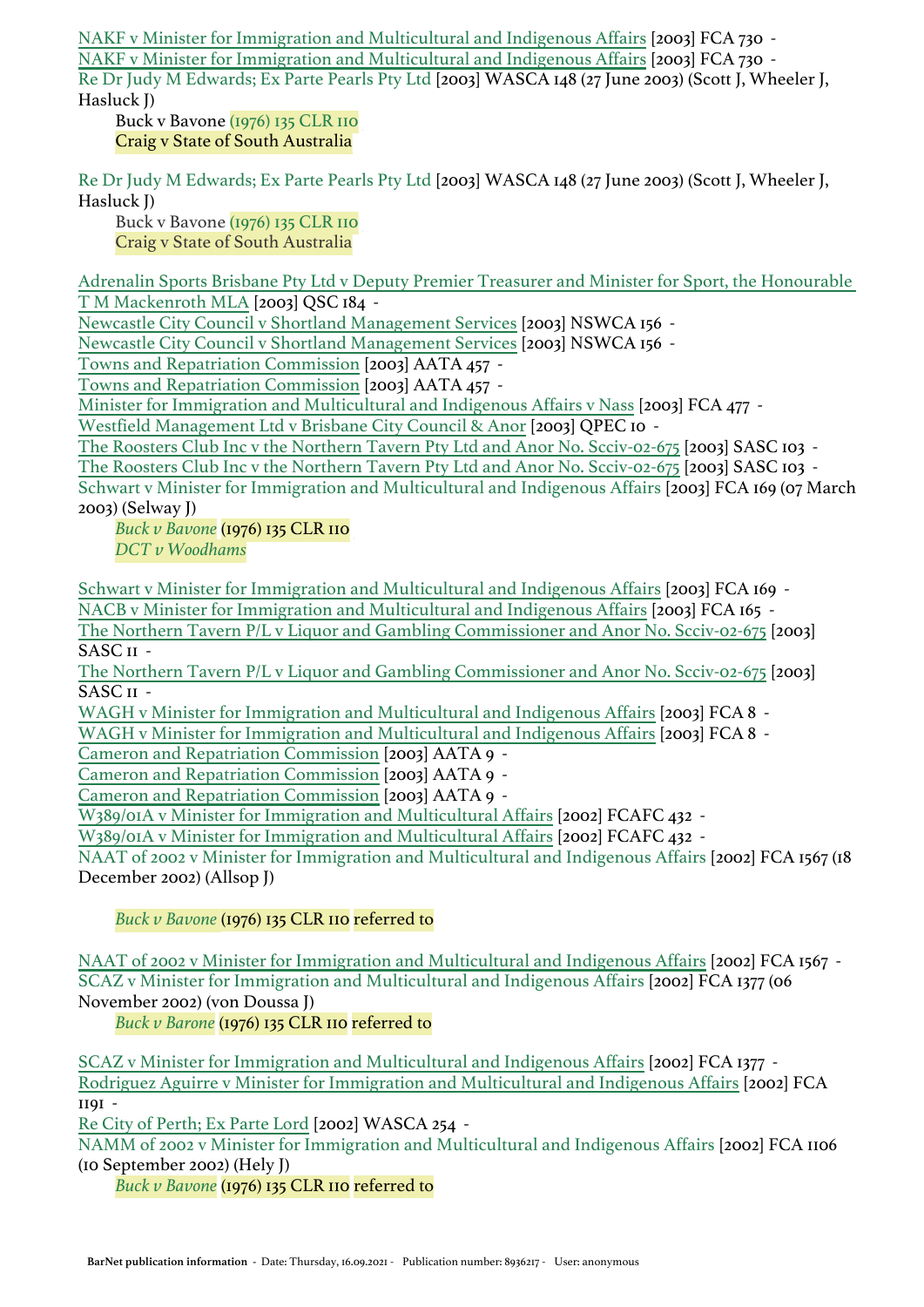[NAMM of 2002 v Minister for Immigration and Multicultural and Indigenous Affairs](https://jade.io/article/106049) [2002] FCA 1106 - NAJD of 2002 v Minister for Immigration and Multicultural and Indigenous Affairs [2002] FCA 1088 (03 September 2002) (Allsop J)

26. Thus it is necessary to examine what Mr Killalea puts as amounting to the error committed by the Tribunal, not to assess whether there was probative material to found the conclusions, not to engage in a task of the kind referred to Gummow J in *[Minister for Immigration and](https://jade.io/article/68120)  [Ethnic Affairs v Eshetu](https://jade.io/article/68120)* (1999) 197 CLR 611, not to engage in a task of a kind described in *[R v](https://jade.io/article/64347)  [Connell; Ex parte The Hetton Bellbird Collieries Ltd \(No 2\)](https://jade.io/article/64347)* (1944) 69 CLR 407 or *[Buck v Bavone](https://jade.io/article/66591)* (197 6) 135 CLR 110 , but to see whether this Tribunal member failed to bring to the task at hand a level of honest *bona fide* approach which would be expected of him or her in such a task under the Act.

NAAV v Minister for Immigration & Multicultural Affairs [2002] FCAFC 228 (15 August 2002) (Black CJ, Beaumont, Wilcox, French and, von Doussa JJ) *[Buck v Bavone](https://jade.io/article/66591)* (1976) 135 CLR 110 , cited

[NAAV v Minister for Immigration & Multicultural Affairs](https://jade.io/article/100155) [2002] FCAFC 228 -

[Dermer v The Shire of Busselton](https://jade.io/article/144990) [2002] WASC 194 -

[Dermer v The Shire of Busselton](https://jade.io/article/144990) [2002] WASC 194 -

[Dermer v The Shire of Busselton](https://jade.io/article/144990) [2002] WASC 194 -

NAAG of 2002 v Minister for Immigration & Multicultural & Indigenous Affairs [2002] FCA 713 (05 June 2002) (Allsop J)

# *[Buck v Bavone](https://jade.io/article/66591)* (1976) 135 CLR 110 referred to

[NAAG of 2002 v Minister for Immigration & Multicultural & Indigenous Affairs](https://jade.io/article/105654) [2002] FCA 713 - Construction, Forestry, Mining and Energy Union, in the matter of an application for Writs of Certiorari, Prohibition and Mandamus [2002] FCAFC 70 (20 March 2002) (Lee, Madgwick and Gyles JJ) *[Buck v Bavone](https://jade.io/article/66591)* (1976) 135 CLR 110 cited

Construction, Forestry, Mining and Energy Union, in the matter of an application for Writs of Certiorari, Prohibition and Mandamus [2002] FCA 301 (20 March 2002) (Lee, Madgwick and Gyles JJ) *[Buck v Bavone](https://jade.io/article/66591)* (1976) 135 CLR 110 cited

[Construction, Forestry, Mining and Energy Union, in the matter of an application for Writs of](https://jade.io/article/99990)  [Certiorari, Prohibition and Mandamus](https://jade.io/article/99990) [2002] FCAFC 70 - [Construction, Forestry, Mining and Energy Union, in the matter of an application for Writs of](https://jade.io/article/105244)  [Certiorari, Prohibition and Mandamus](https://jade.io/article/105244) [2002] FCA 301 - [Sinanovic v NSW Director of Public Prosecutions](https://jade.io/article/131461) [2002] NSWSC 83 - Bull v Repatriation Commission [2001] FCA 1832 (21 December 2001) (Moore, Emmett and Allsop JJ)

# *[Buck v Bavone](https://jade.io/article/66591)* (1976) 135 CLR 110 referred to

[Bull v Repatriation Commission](https://jade.io/article/104901) [2001] FCA 1832 - [BC v Minister for Immigration & Multicultural Affairs](https://jade.io/article/104749) [2001] FCA 1669 - [BC v Minister for Immigration & Multicultural Affairs](https://jade.io/article/104749) [2001] FCA 1669 - [BC v Minister for Immigration & Multicultural Affairs](https://jade.io/article/104749) [2001] FCA 1669 - [W148/00A v Minister for Immigration and Multicultural Affairs](https://jade.io/article/103815) [2001] FCA 679 - [W148/00A v Minister for Immigration and Multicultural Affairs](https://jade.io/article/103815) [2001] FCA 679 - [Brownlee v The Queen](https://jade.io/article/68269) [2001] HCA 36 - [Gamaethige v Minister for Immigration & Multicultural Affairs](https://jade.io/article/103632) [2001] FCA 565 - Re Churchill [2001] FCA 469 (26 April 2001) (Finkelstein J) *[Buck v Bavone](https://jade.io/article/66591)* (1976) 135 CLR 110 cited

[Re Churchill](https://jade.io/article/103504) [2001] FCA 469 - [Minister for Immigration And Multicultural Affairs v Jia Legeng](https://jade.io/article/68248) [2001] HCA 17 -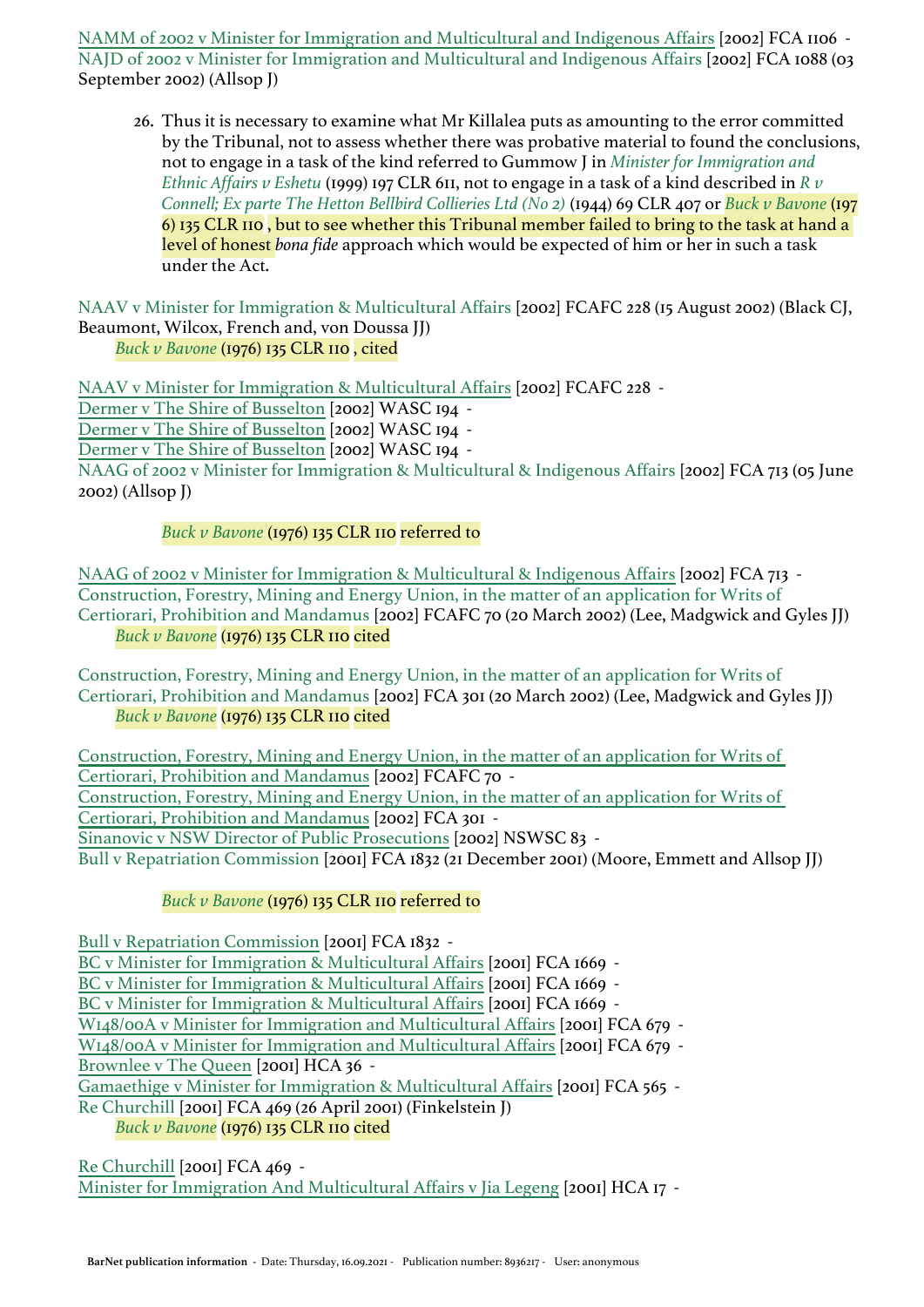[Lednar v Magistrates' Court](https://jade.io/article/73832) [2000] VSC 549 -

[Thevendram v Minister for Immigration & Multicultural Affairs](https://jade.io/article/102992) [2000] FCA 1910 -

[Thevendram v Minister for Immigration & Multicultural Affairs](https://jade.io/article/102992) [2000] FCA 1910 -

[Thevendram v Minister for Immigration & Multicultural Affairs](https://jade.io/article/102992) [2000] FCA 1910 -

Ugochukwu v Minister for Immigration and Multicultural Affairs [2000] FCA 1602 (09 November 2000) (Katz J)

# *[Buck v Bavone](https://jade.io/article/66591)* (1976) 135 CLR 110 referred to

[Ugochukwu v Minister for Immigration and Multicultural Affairs](https://jade.io/article/102678) [2000] FCA 1602 -

[Ugochukwu v Minister for Immigration and Multicultural Affairs](https://jade.io/article/102678) [2000] FCA 1602 -

[Dinh v Commissioner of Corrective Services](https://jade.io/article/182545) [2000] NSWSC 969 -

[Dinh v Commissioner of Corrective Services](https://jade.io/article/182545) [2000] NSWSC 969 -

Shergold v Tanner [2000] FCA 1420 (10 October 2000) (Black CJ, Burchett and Finkelstein JJ) *[Buck v Bavone](https://jade.io/article/66591)* (1976) 135 CLR 110 cited

[Shergold v Tanner](https://jade.io/article/102510) [2000] FCA 1420 -

[Shergold v Tanner](https://jade.io/article/102510) [2000] FCA 1420 -

[Coal and Allied Operations Pty Ltd v Australian industrial Relations Commission](https://jade.io/article/68216) [2000] HCA 47 -

[Coal and Allied Operations Pty Ltd v Australian industrial Relations Commission](https://jade.io/article/68216) [2000] HCA 47 - Maritime Union of Australia v Honourable John Anderson [2000] FCA 850 (23 June 2000) (Kenny J)

# *[Buck v Bavone](https://jade.io/article/66591)* (1976) 135 CLR 110 referred

[Maritime Union of Australia v Honourable John Anderson](https://jade.io/article/101932) [2000] FCA 850 -

[Coal and Allied Operations v Full Bench of AIRC and Ors](https://jade.io/article/232013) [2000] HCATrans 147 - [Coal and Allied Operations v Full Bench of AIRC and Ors](https://jade.io/article/232013) [2000] HCATrans 147 - [Coal and Allied Operations v Full Bench of AIRC and Ors](https://jade.io/article/232013) [2000] HCATrans 147 - [Coal and Allied Operations v Full Bench of AIRC and Ors](https://jade.io/article/232013) [2000] HCATrans 147 - [Coal and Allied Operations v Full Bench of AIRC and Ors](https://jade.io/article/232013) [2000] HCATrans 147 - [Coal and Allied Operations v Full Bench of AIRC and Ors](https://jade.io/article/232013) [2000] HCATrans 147 - [Coal and Allied Operations v Full Bench of AIRC and Ors](https://jade.io/article/232013) [2000] HCATrans 147 - [Coal and Allied Operations v Full Bench of AIRC and Ors](https://jade.io/article/232013) [2000] HCATrans 147 - [Fernando v Minister for Immigration and Multicultural Affairs](https://jade.io/article/101534) [2000] FCA 436 - [Bertran v Vanstone](https://jade.io/article/101457) [2000] FCA 359 - [AMI Toyota Ltd v Chief Executive Officer of Customs](https://jade.io/article/101241) [2000] FCA 121 - [AMI Toyota Ltd v Chief Executive Officer of Customs](https://jade.io/article/101241) [2000] FCA 121 - [Corporation of the City of Enfield v Development Assessment Commission](https://jade.io/article/68219) [2000] HCA 5 - Price y Elder [1999] FCA 1353 -Price y Elder [1999] FCA 1353 -[SJP Formwork \(NSW\) Pty Limited v Workcover Authority of New South Wales](https://jade.io/article/128028) [1999] NSWSC 941 - [SJP Formwork \(NSW\) Pty Limited v Workcover Authority of New South Wales](https://jade.io/article/128028) [1999] NSWSC 941 - [Bankstown Chatswood Rifle Club Inc v Commissioner of Police NSW](https://jade.io/article/127778) [1999] NSWSC 901 - [Bankstown Chatswood Rifle Club Inc v Commissioner of Police NSW](https://jade.io/article/127778) [1999] NSWSC 901 - [Mr A v Minister for Immigration and Multicultural Affairs](https://jade.io/article/117273) [1999] FCA 1086 -[Mr A v Minister for Immigration and Multicultural Affairs](https://jade.io/article/117273) [1999] FCA 1086 - [Bromley v Forestry Commission of NSW; Sweetman v Forestry Commission of NSW](https://jade.io/article/127872) [1999] NSWSC 791 - [Bromley v Forestry Commission of NSW; Sweetman v Forestry Commission of NSW](https://jade.io/article/127872) [1999] NSWSC 791 - [Bromley v Forestry Commission of NSW; Sweetman v Forestry Commission of NSW](https://jade.io/article/127872) [1999] NSWSC 791 - [Peniche v Hannan](https://jade.io/article/117101) [1999] FCA 915 - [Peniche v Hannan](https://jade.io/article/117101) [1999] FCA 915 - Foster v Minister for Customs and Justice Senator Amanda Vanstone [1999] FCA 687 (24 June 1999) (Drummond J) *[Buck v Bavone](https://jade.io/article/66591)* (1976) 135 CLR 110 cited [Foster v Minister for Customs and Justice Senator Amanda Vanstone](https://jade.io/article/117022) [1999] FCA 687 -

[AMS v AIF](https://jade.io/article/68125) [1999] HCA 26 -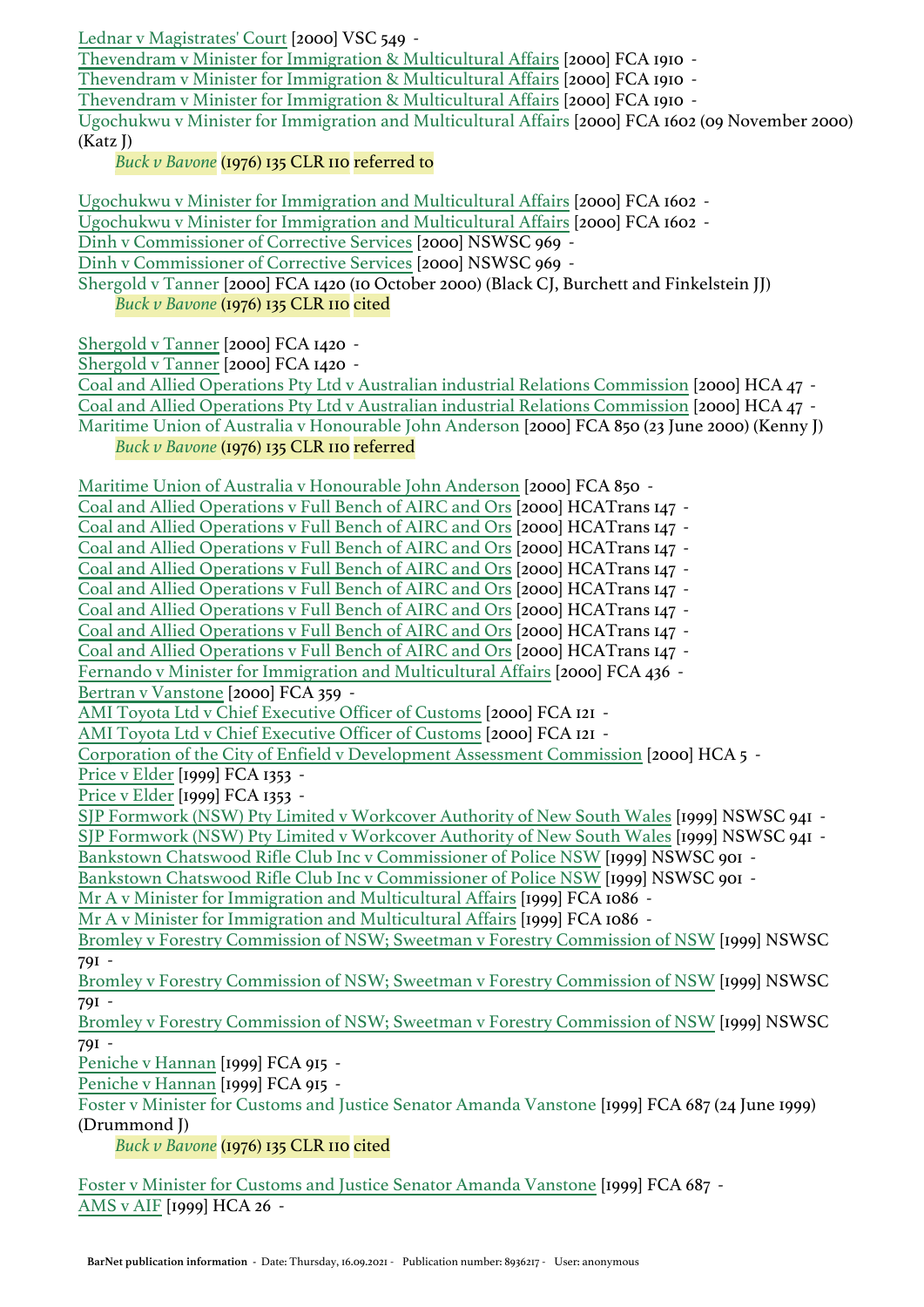[Minister for Immigration and Multicultural Affairs v Eshetu](https://jade.io/article/68120) [1999] HCA 21 - [Minister for Immigration and Multicultural Affairs v Eshetu](https://jade.io/article/68120) [1999] HCA 21 - [Minister for Immigration and Multicultural Affairs v Eshetu](https://jade.io/article/68120) [1999] HCA 21 - [Minister for Immigration and Multicultural Affairs v Eshetu](https://jade.io/article/68120) [1999] HCA 21 - [Minister for Immigration and Multicultural Affairs v Eshetu](https://jade.io/article/68120) [1999] HCA 21 - [Minister for Immigration and Multicultural Affairs v Eshetu](https://jade.io/article/68120) [1999] HCA 21 - [Minister for Immigration and Multicultural Affairs v Eshetu](https://jade.io/article/68120) [1999] HCA 21 - [Minister for Immigration and Multicultural Affairs v Eshetu](https://jade.io/article/68120) [1999] HCA 21 - [Trowbridge v Ledbury](https://jade.io/article/163949) [1999] NSWLEC 94 - [Attorney-General v Foster](https://jade.io/article/116299) [1999] FCA 81 - [Attorney-General v Foster](https://jade.io/article/116299) [1999] FCA 81 - [Vanmeld Pty Ltd v Fairfield City Council](https://jade.io/article/181917) [1999] NSWCA 6 - [CFMEU v AIRC](https://jade.io/article/115884) [1998] FCA 1404 - [Kazar v Duus](https://jade.io/article/115838) [1998] FCA 1378 - [Foster, Peter Clarence v The Attorney-General of the Commonwealth of Australia](https://jade.io/article/115736) [1998] FCA 1299 - [Foster, Peter Clarence v The Attorney-General of the Commonwealth of Australia](https://jade.io/article/115736) [1998] FCA 1299 - [Higgins, Barry Thomas Patrick v The Commonwealth of Australia](https://jade.io/article/114596) [1998] FCA 39 - [Rolfe, Herbert Stanley and Ors v Sunstate Credit Union Ltd and Ors](https://jade.io/article/155510) [1997] FCA 1109 - [Newcrest Mining \(WA\) Ltd v the Commonwealth](https://jade.io/article/68005) [1997] HCA 38 - [Canwest Global Communications Corporation v Treasurer of the Commonwealth of Australia](https://jade.io/article/155205) [1997] FCA 730 - [Canwest Global Communications Corporation v Treasurer of the Commonwealth of Australia](https://jade.io/article/155205) [1997] FCA 730 - [Attorney-General \(Qld\) v Riordan](https://jade.io/article/67999) [1997] HCA 32 - [Kruger v The Commonwealth](https://jade.io/article/67993) [1997] HCA 27 - [Adams, Gerry v Minister for Immigration and Multicultural Affairs](https://jade.io/article/155067) [1997] FCA 609 - [Adams, Gerry v Minister for Immigration and Multicultural Affairs](https://jade.io/article/155067) [1997] FCA 609 - [Minister for Immigration and Ethnic Affairs v Guo](https://jade.io/article/67988) [1997] HCA 22 - [Darling Casino Ltd v NSW Casino Control Authority](https://jade.io/article/61497) [1997] HCA 11 - [Australian Heritage Commission v Mount Isa Mines Ltd](https://jade.io/article/61496) [1997] HCA 10 - [Australian Heritage Commission v Mount Isa Mines Ltd](https://jade.io/article/61496) [1997] HCA 10 - [Okyere, Stephen Osei Yaw v Minister for Immigration and Ethnic Affairs](https://jade.io/article/154704) [1997] FCA 137 - [Okyere, Stephen Osei Yaw v Minister for Immigration and Ethnic Affairs](https://jade.io/article/154704) [1997] FCA 137 - [Ausn Heritage Comm v Mount Isa Mines](https://jade.io/article/230943) [1997] HCATrans 26 - [Nguyen Thanh Trong v Minister for Immigration, Local Government and Ethnic Affairs Nguyen Thanh](https://jade.io/article/214274)  [Trong v Refugee Review Tribunal](https://jade.io/article/214274) [1996] FCA 681 - [Baker, Wendy Susan v Minister for Immigration and Multicultural Affairs](https://jade.io/article/328779) [1996] FCA 564 - [A1 v National Crime Authority](https://jade.io/article/214181) [1996] FCA 501 - [Minister for Immigration and Ethnic Affairs v Wu Shan Liang](https://jade.io/article/67977) [1996] HCA 6 -[McGinty v Western Australia](https://jade.io/article/188386) [1996] HCA 48 - [Australian Heritage Commission v Mount Isa Mines Ltd](https://jade.io/article/213814) [1995] FCA 947 - [Lim, C.L. v Minister for Immigration and Ethnic Affairs](https://jade.io/article/213572) [1995] FCA 586 - [Lim, C.L. v Minister for Immigration and Ethnic Affairs](https://jade.io/article/213572) [1995] FCA 586 - [Minister for Immigration and Ethnic Affairs v Teo, D.](https://jade.io/article/213350) [1995] FCA 246 - [Minister for Immigration and Ethnic Affairs v Teo, D.](https://jade.io/article/213350) [1995] FCA 246 - [Stevens v Head](https://jade.io/article/67747) [1993] HCA 19 -[Australian Capital Television Pty Ltd v The Commonwealth](https://jade.io/article/67707) [1992] HCA 45 - [O'Toole v Charles David Pty Ltd](https://jade.io/article/67586) [1990] HCA 44 - [Cole v Whitfield](https://jade.io/article/67418) [1988] HCA 18 - [Miller v TCN Channel Nine Pty Ltd](https://jade.io/article/67311) [1986] HCA 60 - [Miller v TCN Channel Nine Pty Ltd](https://jade.io/article/67311) [1986] HCA 60 - [Miller v TCN Channel Nine Pty Ltd](https://jade.io/article/67311) [1986] HCA 60 - [Miller v TCN Channel Nine Pty Ltd](https://jade.io/article/67311) [1986] HCA 60 - [Miller v TCN Channel Nine Pty Ltd](https://jade.io/article/67311) [1986] HCA 60 - [Miller v TCN Channel Nine Pty Ltd](https://jade.io/article/67311) [1986] HCA 60 - [Ackroyd v McKechnie](https://jade.io/article/67292) [1986] HCA 43 - [Viney v George's Jet Gas Pty Ltd](https://jade.io/article/539557) [1986] VR 141 -